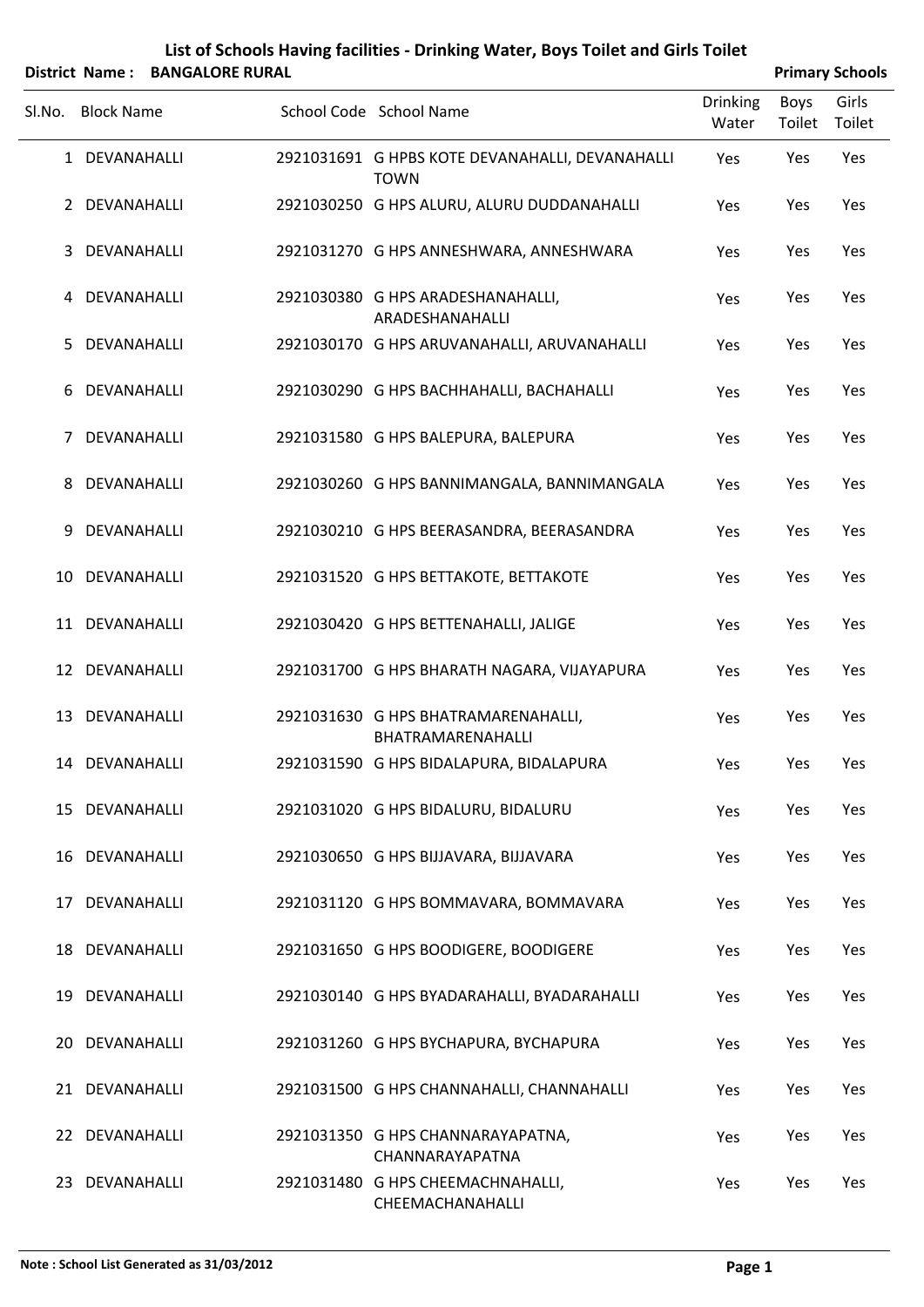|        |                   | District Name: BANGALORE RURAL |                                                                 |                          |                | <b>Primary Schools</b> |
|--------|-------------------|--------------------------------|-----------------------------------------------------------------|--------------------------|----------------|------------------------|
| Sl.No. | <b>Block Name</b> |                                | School Code School Name                                         | <b>Drinking</b><br>Water | Boys<br>Toilet | Girls<br>Toilet        |
|        | 24 DEVANAHALLI    |                                | 2921030130 G HPS CHIKKA GOLLAHALLI, CHIKKA<br><b>GOLLAHALLI</b> | Yes                      | Yes            | Yes                    |
|        | 25 DEVANAHALLI    |                                | 2921030780 G HPS DANDIGANAHALLI, DANDIGANAHALLI                 | Yes                      | Yes            | Yes                    |
|        | 26 DEVANAHALLI    |                                | 2921030970 G HPS DASARAHALLI, DASARAHALLI                       | Yes                      | Yes            | Yes                    |
|        | 27 DEVANAHALLI    |                                | 2921030940 G HPS DHARMAPURA, DHARMAPURA                         | Yes                      | Yes            | Yes                    |
|        | 28 DEVANAHALLI    |                                | 2921031430 G HPS DODDA KURUBARAHALLI, DODDA<br>KURUBARAHALLI    | Yes                      | Yes            | Yes                    |
| 29.    | DEVANAHALLI       |                                | 2921031250 G HPS DODDA SANNE, DODDA SANNE                       | Yes                      | Yes            | Yes                    |
|        | 30 DEVANAHALLI    |                                | 2921030550 G HPS DODDA SARAGAHALLI, DODDA<br>SAGARAHALLI        | Yes                      | Yes            | Yes                    |
|        | 31 DEVANAHALLI    |                                | 2921030900 G HPS DODDA THATTA MANGALA, DODDA<br>THATTAMANGALA   | Yes                      | Yes            | Yes                    |
|        | 32 DEVANAHALLI    |                                | 2921030250 G HPS DUDDANAHALLI, ALURU<br>DUDDANAHALLI            | Yes                      | Yes            | Yes                    |
|        | 33 DEVANAHALLI    |                                | 2921031700 G HPS EAST VIJAYAPURA, VIJAYAPURA                    | Yes                      | Yes            | Yes                    |
|        | 34 DEVANAHALLI    |                                | 2921031670 G HPS GANGAVARA, GANGAWARA                           | Yes                      | Yes            | Yes                    |
| 35.    | DEVANAHALLI       |                                | 2921031100 G HPS GOKARE, GOKARE                                 | Yes                      | Yes            | Yes                    |
|        | 36 DEVANAHALLI    |                                | 2921030690 G HPS GUDLUMUDDENAHALLI, GUDLU<br>MUDDENAHALLI       | Yes                      | Yes            | Yes                    |
|        | 37 DEVANAHALLI    |                                | 2921031660 G HPS HANDARAHALLI, HANDARAHALLI                     | Yes                      | Yes            | Yes                    |
|        | 38 DEVANAHALLI    |                                | 2921030740 G HPS HAROHALLI, HAROHALLI                           | Yes                      | Yes            | Yes                    |
|        | 39 DEVANAHALLI    |                                | 2921030460 G HPS HEGGANAHALLI, HEGGANAHALLI                     | Yes                      | Yes            | Yes                    |
|        | 40 DEVANAHALLI    |                                | 2921030560 G HPS HURULAGURKI, HURALAGURKI                       | Yes                      | Yes            | Yes                    |
|        | 41 DEVANAHALLI    |                                | 2921031440 G HPS IBASAPURA, IBASAPURA                           | Yes                      | Yes            | Yes                    |
|        | 42 DEVANAHALLI    |                                | 2921031700 G HPS INDIRANAGARA, VIJAYAPURA                       | Yes                      | Yes            | Yes                    |
|        | 43 DEVANAHALLI    |                                | 2921030420 G HPS JALIGE, JALIGE                                 | Yes                      | Yes            | Yes                    |
|        | 44 DEVANAHALLI    |                                | 2921030370 G HPS JUTTANAHALLI, JUTTANAHALLI                     | Yes                      | Yes            | Yes                    |
| 45     | DEVANAHALLI       |                                | 2921031220 G HPS KANNAMANGALA, KANNAMANGALA                     | Yes                      | Yes            | Yes                    |
|        | 46 DEVANAHALLI    |                                | 2921030080 G HPS KARAHALLI, KARAHALLI                           | Yes                      | Yes            | Yes                    |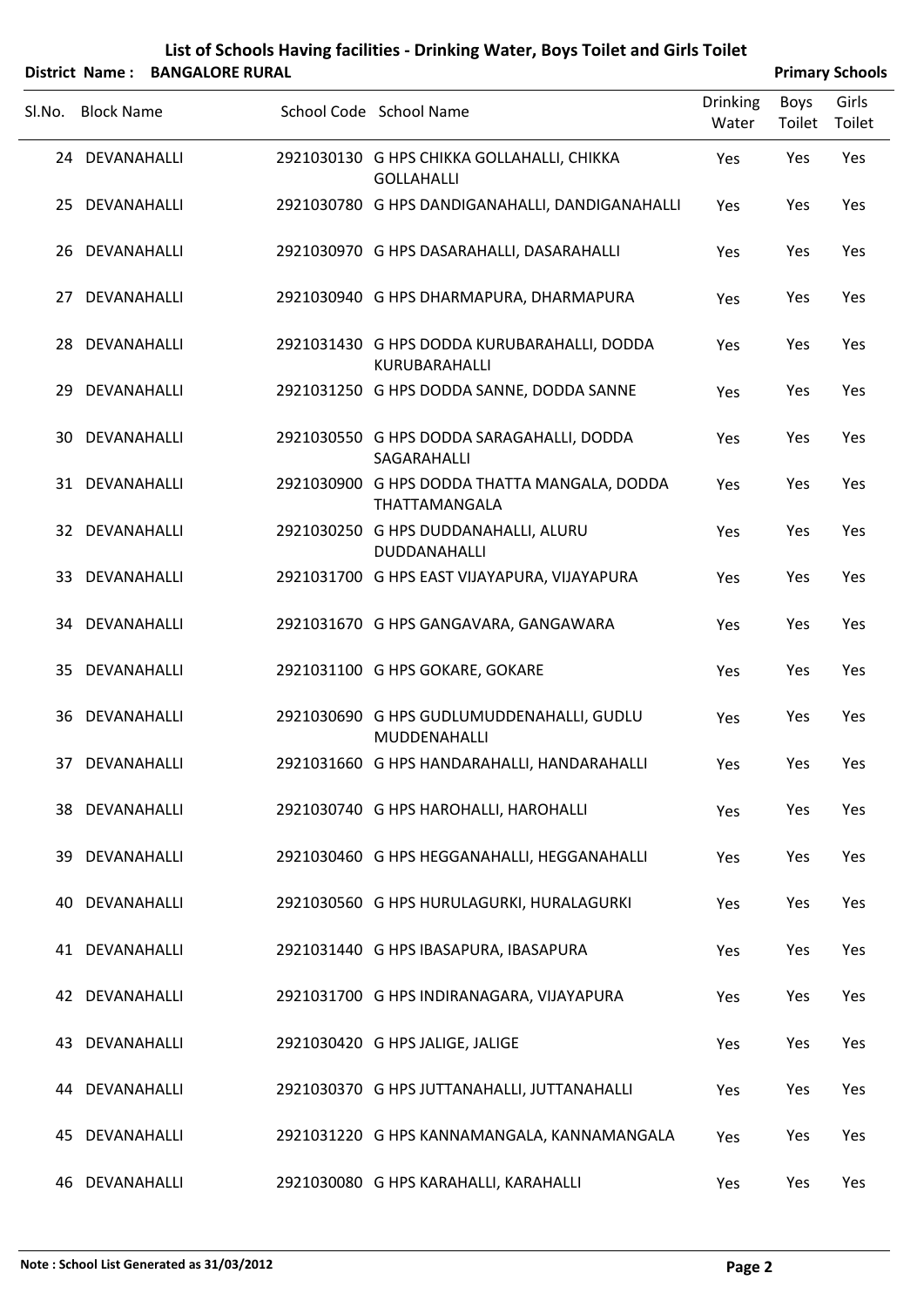|        | <b>District Name:</b> | <b>BANGALORE RURAL</b> | List of Schools Having facilities - Drinking Water, Boys Toilet and Girls Toilet |                          |                       | <b>Primary Schools</b> |
|--------|-----------------------|------------------------|----------------------------------------------------------------------------------|--------------------------|-----------------------|------------------------|
| Sl.No. | <b>Block Name</b>     |                        | School Code School Name                                                          | <b>Drinking</b><br>Water | <b>Boys</b><br>Toilet | Girls<br>Toilet        |
|        | 47 DEVANAHALLI        |                        | 2921030950 G HPS KODAGURKI, KODAGURKI                                            | Yes                      | Yes                   | Yes                    |
|        | 48 DEVANAHALLI        |                        | 2921030120 G HPS KOIRA, KOIRA                                                    | Yes                      | Yes                   | Yes                    |
| 49     | DEVANAHALLI           |                        | 2921030800 G HPS KOMMASANDRA, KOMMASANDRA                                        | Yes                      | Yes                   | Yes                    |
|        | 50 DEVANAHALLI        |                        | 2921031691 G HPS KORACHARAPALYA, DEVANAHALLI<br><b>TOWN</b>                      | Yes                      | Yes                   | Yes                    |
|        | 51 DEVANAHALLI        |                        | 2921030760 G HPS KORAMANGALA, KORAMANGALA                                        | Yes                      | Yes                   | Yes                    |
|        | 52 DEVANAHALLI        |                        | 2921030230 G HPS KUNDANA, KUNDANA                                                | Yes                      | Yes                   | Yes                    |
|        | 53 DEVANAHALLI        |                        | 2921031070 G HPS KURUBARAKUNTE, KURUBARAKUNTE                                    | Yes                      | Yes                   | Yes                    |
|        | 54 DEVANAHALLI        |                        | 2921031570 G HPS MALLEPURA, MALLEPURA                                            | Yes                      | Yes                   | Yes                    |
|        | 55 DEVANAHALLI        |                        | 2921030930 G HPS MANDIBELE, MANDIBELE                                            | Yes                      | Yes                   | Yes                    |
|        | 56 DEVANAHALLI        |                        | 2921031410 G HPS NAGANAYAKANAHALLI,<br>NAGANAYAKANAHALLI                         | Yes                      | Yes                   | Yes                    |
| 57     | DEVANAHALLI           |                        | 2921031550 G HPS NALLURU, NALLURU                                                | Yes                      | Yes                   | Yes                    |
|        | 58 DEVANAHALLI        |                        | 2921030660 G HPS NARAYANAPURA, NARAYANAPURA                                      | Yes                      | Yes                   | Yes                    |
| 59     | DEVANAHALLI           |                        | 2921031691 G HPS NEELERI, DEVANAHALLI TOWN                                       | Yes                      | Yes                   | Yes                    |
|        | 60 DEVANAHALLI        |                        | 2921030510 G HPS NERAGANAHALLI, NERAGANAHALLI                                    | Yes                      | Yes                   | Yes                    |
|        | 61 DEVANAHALLI        |                        | 2921031400 G HPS POLANAHALLI, POLANAHALLI                                        | Yes                      | Yes                   | Yes                    |
|        | 62 DEVANAHALLI        |                        | 2921031691 G HPS PUTTAPPANAGUDI BEEDI,<br><b>DEVANAHALLI TOWN</b>                | Yes                      | Yes                   | Yes                    |
|        | 63 DEVANAHALLI        |                        | 2921030010 G HPS RABBANAHALLI, RABBANAHALLI                                      | Yes                      | Yes                   | Yes                    |
|        | 64 DEVANAHALLI        |                        | 2921031702 G HPS RAJIV NAGARA, VIJAYAPURA                                        | Yes                      | Yes                   | Yes                    |
|        | 65 DEVANAHALLI        |                        | 2921031620 G HPS RAMANAHALLI, JONNAHALLI                                         | Yes                      | Yes                   | Yes                    |
|        | 66 DEVANAHALLI        |                        | 2921031300 G HPS RAYASANDRA, RAYASANDRA                                          | Yes                      | Yes                   | Yes                    |
| 67     | DEVANAHALLI           |                        | 2921031200 G HPS SADAHALLI, SADAHALLI                                            | Yes                      | Yes                   | Yes                    |
|        | 68 DEVANAHALLI        |                        | 2921031691 G HPS SAROVARA BEEDI, DEVANAHALLI<br><b>TOWN</b>                      | Yes                      | Yes                   | Yes                    |
|        | 69 DEVANAHALLI        |                        | 2921031040 G HPS SAVAKANAHALLI, SAVAKANAHALLI                                    | Yes                      | Yes                   | Yes                    |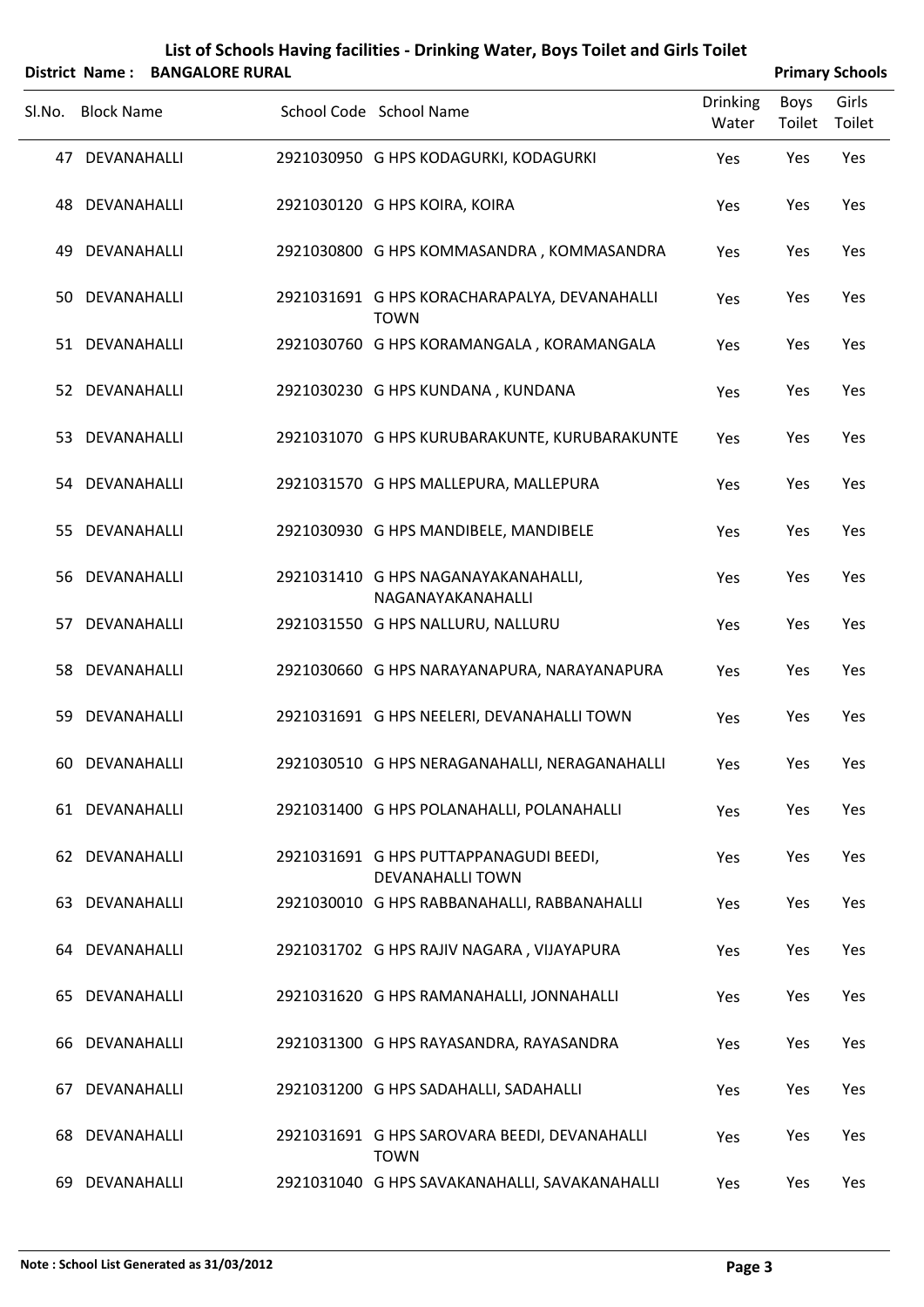|        | <b>District Name:</b> | <b>BANGALORE RURAL</b> |                                                          |                   |                | <b>Primary Schools</b> |
|--------|-----------------------|------------------------|----------------------------------------------------------|-------------------|----------------|------------------------|
| Sl.No. | <b>Block Name</b>     |                        | School Code School Name                                  | Drinking<br>Water | Boys<br>Toilet | Girls<br>Toilet        |
|        | 70 DEVANAHALLI        |                        | 2921030500 G HPS SINGARAHALLI, SINGARAHALLI              | Yes               | Yes            | Yes                    |
|        | 71 DEVANAHALLI        |                        | 2921030540 G HPS SOLURU, SOLURU                          | Yes               | Yes            | Yes                    |
|        | 72 DEVANAHALLI        |                        | 2921031680 G HPS SOMATHANAHALLI, SOMATHANAHALLI          | Yes               | Yes            | Yes                    |
|        | 73 DEVANAHALLI        |                        | 2921030270 G HPS SUNNAGHATTA, SUNNAGHATTA                | Yes               | Yes            | Yes                    |
|        | 74 DEVANAHALLI        |                        | 2921030350 G HPS THINDLU, THINDLU                        | Yes               | Yes            | Yes                    |
|        | 75 DEVANAHALLI        |                        | 2921031140 G HPS UGANAVADI, UGANAVADI                    | Yes               | Yes            | Yes                    |
|        | 76 DEVANAHALLI        |                        | 2921031470 G HPS VARADENAHALLI, VARADENAHALLI            | Yes               | Yes            | Yes                    |
|        | 77 DEVANAHALLI        |                        | 2921030590 G HPS VENKATAGIRIKOTE, VENKATAGIRIKOTE        | Yes               | Yes            | Yes                    |
|        | 78 DEVANAHALLI        |                        | 2921030220 G HPS VISHWANATHAPURA,<br>VISHWANATHAPURA     | Yes               | Yes            | Yes                    |
|        | 79 DEVANAHALLI        |                        | 2921031320 G HPS YALIYURU, YALIYURU                      | Yes               | Yes            | Yes                    |
|        | 80 DEVANAHALLI        |                        | 2921030840 G HPS YALUVALLI, YALUVALLI                    | Yes               | Yes            | Yes                    |
|        | 81 DEVANAHALLI        |                        | 2921031230 G HPS YARTHIGANAHALLI, YARTHIGANAHALLI        | Yes               | Yes            | Yes                    |
|        | 82 DEVANAHALLI        |                        | 2921031691 G KBMS DEVANAHALLI, DEVANAHALLI TOWN          | Yes               | Yes            | Yes                    |
|        | 83 DEVANAHALLI        |                        | 2921031700 G KBMS VIJAYAPURA, VIJAYAPURA                 | Yes               | Yes            | Yes                    |
|        | 84 DEVANAHALLI        |                        | 2921031650 G LPGS BOODIGERE, BOODIGERE                   | Yes               | Yes            | Yes                    |
|        | 85 DEVANAHALLI        |                        | 2921030680 G LPS A. RANGANATHAPURA, A.<br>RANGANATHAPURA | Yes               | Yes            | Yes                    |
|        | 86 DEVANAHALLI        |                        | 2921031510 G LPS AGALAKOTE, AGALAKOTE                    | Yes               | Yes            | Yes                    |
|        | 87 DEVANAHALLI        |                        | 2921031690 G LPS AKKUPETE, DEVANAHALLI TOWN              | Yes               | Yes            | Yes                    |
|        | 88 DEVANAHALLI        |                        | 2921031440 G LPS AMBALIPURA, IBASAPURA                   | Yes               | Yes            | Yes                    |
|        | 89 DEVANAHALLI        |                        | 2921031050 G LPS ANIGHATTA, ANIGHATTA                    | Yes               | Yes            | Yes                    |
|        | 90 DEVANAHALLI        |                        | 2921030520 G LPS ARASANAHALLI, ARASANAHALLI              | Yes               | Yes            | Yes                    |
|        | 91 DEVANAHALLI        |                        | 2921031060 G LPS ATTIBELE, ATTIBELE                      | Yes               | Yes            | Yes                    |
|        | 92 DEVANAHALLI        |                        | 2921030420 G LPS BASAVANAPURA, JALIGE                    | Yes               | Yes            | Yes                    |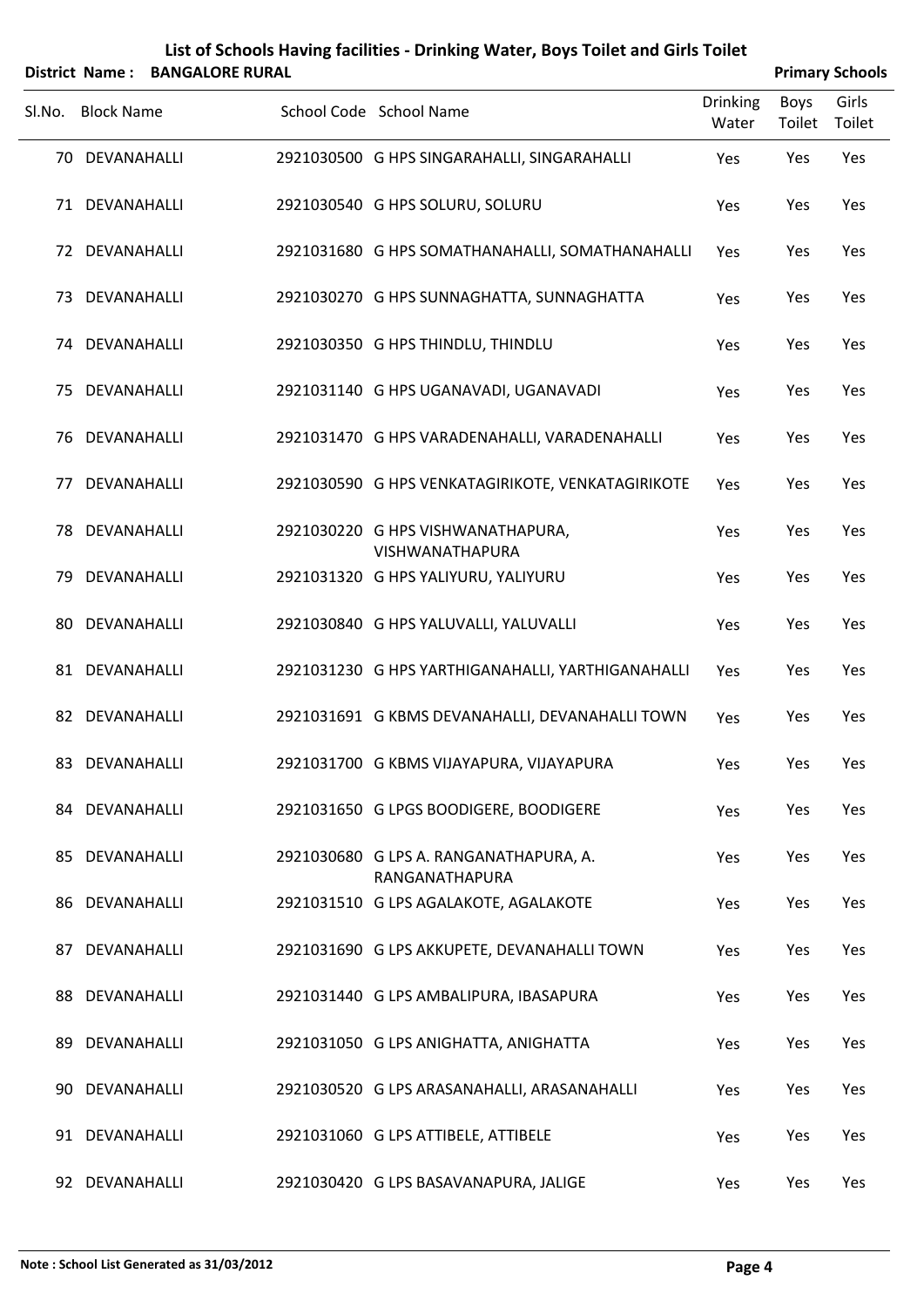|        |                   | District Name: BANGALORE RURAL |                                                                  |                          |                | <b>Primary Schools</b> |
|--------|-------------------|--------------------------------|------------------------------------------------------------------|--------------------------|----------------|------------------------|
| Sl.No. | <b>Block Name</b> |                                | School Code School Name                                          | <b>Drinking</b><br>Water | Boys<br>Toilet | Girls<br>Toilet        |
|        | 93 DEVANAHALLI    |                                | 2921031340 G LPS BEEDIGANAHALLI, BEEDIGANAHALLI                  | Yes                      | Yes            | Yes                    |
|        | 94 DEVANAHALLI    |                                | 2921030820 G LPS BHATRENAHALLI, BHATRENAHALLI                    | Yes                      | Yes            | Yes                    |
|        | 95 DEVANAHALLI    |                                | 2921031110 G LPS BHOODIHALA, BHOODIHALA                          | Yes                      | Yes            | Yes                    |
|        | 96 DEVANAHALLI    |                                | 2921030460 G LPS BHOVIPALYA, HEGGANAHALLI                        | Yes                      | Yes            | Yes                    |
|        | 97 DEVANAHALLI    |                                | 2921031240 G LPS BHUVANAHALLI, BHUVANAHALLI                      | Yes                      | Yes            | Yes                    |
|        | 98 DEVANAHALLI    |                                | 2921030190 G LPS BHYRADENAHALLI, BHYRADENAHALLI                  | Yes                      | Yes            | Yes                    |
|        | 99 DEVANAHALLI    |                                | 2921031000 G LPS BHYRAPPANAHALLI,<br>BHYRAPPANAHALLI             | Yes                      | Yes            | Yes                    |
|        | 100 DEVANAHALLI   |                                | 2921030770 G LPS BHYRAPURA, BHYRAPURA                            | Yes                      | Yes            | Yes                    |
|        | 101 DEVANAHALLI   |                                | 2921031370 G LPS BOMMANAHALLI, BOMMANAHALLI                      | Yes                      | Yes            | Yes                    |
|        | 102 DEVANAHALLI   |                                | 2921030590 G LPS BULLAHALLI, VENKATAGIRIKOTE                     | Yes                      | Yes            | Yes                    |
|        | 103 DEVANAHALLI   |                                | 2921030640 G LPS C.N. HOSURU, C.N. HOSURU                        | Yes                      | Yes            | Yes                    |
|        | 104 DEVANAHALLI   |                                | 2921030860 G LPS CHANDENAHALLI, CHANDENAHALLI                    | Yes                      | Yes            | Yes                    |
|        | 105 DEVANAHALLI   |                                | 2921031130 G LPS CHIKKA CHEEMANAHALLI, CHIKKA<br>CHEEMANAHALLI   | Yes                      | Yes            | Yes                    |
|        | 106 DEVANAHALLI   |                                | 2921030410 G LPS CHIKKA HOSAHALLI, CHIKKA<br><b>HOSAHALLI</b>    | Yes                      | Yes            | Yes                    |
|        | 107 DEVANAHALLI   |                                | 2921030610 G LPS CHIKKA MARALI, G. HOSAHALLI                     | Yes                      | Yes            | Yes                    |
|        | 108 DEVANAHALLI   |                                | 2921030200 G LPS CHIKKA OBADENAHALLI, CHIKKA<br>OBADENAHALLI     | Yes                      | Yes            | Yes                    |
|        | 109 DEVANAHALLI   |                                | 2921031170 G LPS CHIKKA SANNE, CHIKKA SANNE                      | Yes                      | Yes            | Yes                    |
|        | 110 DEVANAHALLI   |                                | 2921030890 G LPS CHIKKA THATTAMANGALA,<br>CHIKKATHATTAMANGALA    | Yes                      | Yes            | Yes                    |
|        | 111 DEVANAHALLI   |                                | 2921030700 G LPS CHIKKANAHALLI, CHIKKANAHALLI                    | Yes                      | Yes            | Yes                    |
|        | 112 DEVANAHALLI   |                                | 2921030400 G LPS CHIKKANNANA HOSAHALLI,<br>CHIKKANNANA HOSAHALLI | Yes                      | Yes            | Yes                    |
|        | 113 DEVANAHALLI   |                                | 2921030240 G LPS CHINNA KEMPANAHALLI, CHINNA<br>KEMPANAHALLI     | Yes                      | Yes            | Yes                    |
|        | 114 DEVANAHALLI   |                                | 2921030670 G LPS CHINUVANDANAHALLI,<br>CHINUVANDANAHALLI         | Yes                      | Yes            | Yes                    |

115 DEVANAHALLI 2921030480 G LPS CHOWDANAHALLI, CHOWDANAHALLI Yes Yes Yes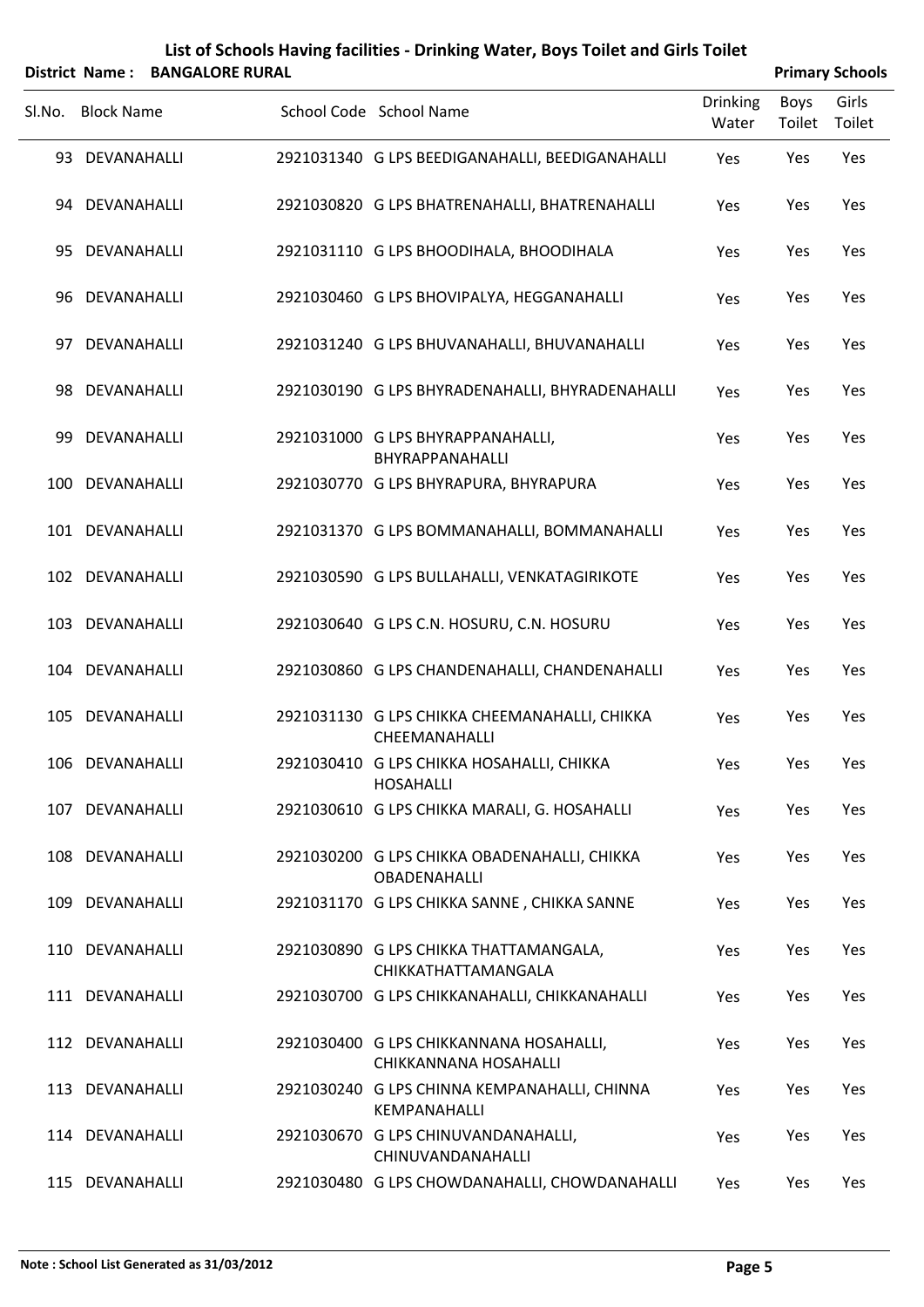|        |                   | District Name: BANGALORE RURAL |                                                                |                          |                | <b>Primary Schools</b> |
|--------|-------------------|--------------------------------|----------------------------------------------------------------|--------------------------|----------------|------------------------|
| SI.No. | <b>Block Name</b> |                                | School Code School Name                                        | <b>Drinking</b><br>Water | Boys<br>Toilet | Girls<br>Toilet        |
|        | 116 DEVANAHALLI   |                                | 2921031670 G LPS CHOWDAPPANAHALLI, GANGAWARA                   | Yes                      | Yes            | Yes                    |
| 117    | DEVANAHALLI       |                                | 2921031690 G LPS D.V.M. COLONY, DEVANAHALLI TOWN               | Yes                      | Yes            | Yes                    |
|        | 118 DEVANAHALLI   |                                | 2921030530 G LPS DEVAGANAHALLI, DEVAGANAHALLI                  | Yes                      | Yes            | Yes                    |
|        | 119 DEVANAHALLI   |                                | 2921031600 G LPS DEVANAYAKANAHALLI,<br>DEVANAYAKANAHALLI       | Yes                      | Yes            | Yes                    |
|        | 120 DEVANAHALLI   |                                | 2921031350 G LPS DINNURU, CHANNARAYAPATNA                      | Yes                      | Yes            | Yes                    |
|        | 121 DEVANAHALLI   |                                | 2921030330 G LPS DODDA CHEEMANAHALLI, DODDA<br>CHEEMANAHALLI   | Yes                      | Yes            | Yes                    |
|        | 122 DEVANAHALLI   |                                | 2921031540 G LPS DODDA HOSAHALLI, DODDA<br><b>HOSAHALLI</b>    | Yes                      | Yes            | Yes                    |
|        | 123 DEVANAHALLI   |                                | 2921030710 G LPS DODDA MUDDENAHALLI, DODDA<br>MUDDENAHALLI     | Yes                      | Yes            | Yes                    |
|        | 124 DEVANAHALLI   |                                | 2921030340 G LPS DYAVARAHALLI, DYAVARAHALLI                    | Yes                      | Yes            | Yes                    |
|        | 125 DEVANAHALLI   |                                | 2921030450 G LPS E.HOSURU, INDARASANAHALLI                     | Yes                      | Yes            | Yes                    |
|        | 126 DEVANAHALLI   |                                | 2921030610 G LPS G.HOSAHALLI, G. HOSAHALLI                     | Yes                      | Yes            | Yes                    |
| 127    | DEVANAHALLI       |                                | 2921030920 G LPS GADDADANAYAKANAHALLI,<br>GADDADANAYAKANAHALLI | Yes                      | Yes            | Yes                    |
|        | 128 DEVANAHALLI   |                                | 2921030990 G LPS GOBBARAGUNTE, GOBBARAGUNTE                    | Yes                      | Yes            | Yes                    |
|        | 129 DEVANAHALLI   |                                | 2921030620 G LPS GOLLAHALLI, GOLLAHALLI                        | Yes                      | Yes            | Yes                    |
|        | 130 DEVANAHALLI   |                                | 2921030630 G LPS GONURU, GONURU                                | Yes                      | Yes            | Yes                    |
|        | 131 DEVANAHALLI   |                                | 2921031450 G LPS GOPASANDRA, GOPASANDRA                        | Yes                      | Yes            | Yes                    |
|        | 132 DEVANAHALLI   |                                | 2921031690 G LPS GORIBAGILU, DEVANAHALLI TOWN                  | Yes                      | Yes            | Yes                    |
|        | 133 DEVANAHALLI   |                                | 2921030880 G LPS GUDUVANAHALLI, GUDUVANAHALLI                  | Yes                      | Yes            | Yes                    |
|        | 134 DEVANAHALLI   |                                | 2921030900 G LPS HALUYURU, DODDA THATTAMANGALA                 | Yes                      | Yes            | Yes                    |
|        | 135 DEVANAHALLI   |                                | 2921031490 G LPS HARALURU, HARALURU                            | Yes                      | Yes            | Yes                    |
|        | 136 DEVANAHALLI   |                                | 2921031660 G LPS HITTARAHALLI, HANDARAHALLI                    | Yes                      | Yes            | Yes                    |
|        | 137 DEVANAHALLI   |                                | 2921030720 G LPS HOLERAHALLI, HOLERAHALLI                      | Yes                      | Yes            | Yes                    |
|        | 138 DEVANAHALLI   |                                | 2921031550 G LPS HOSANALLURU, NALLURU                          | Yes                      | Yes            | Yes                    |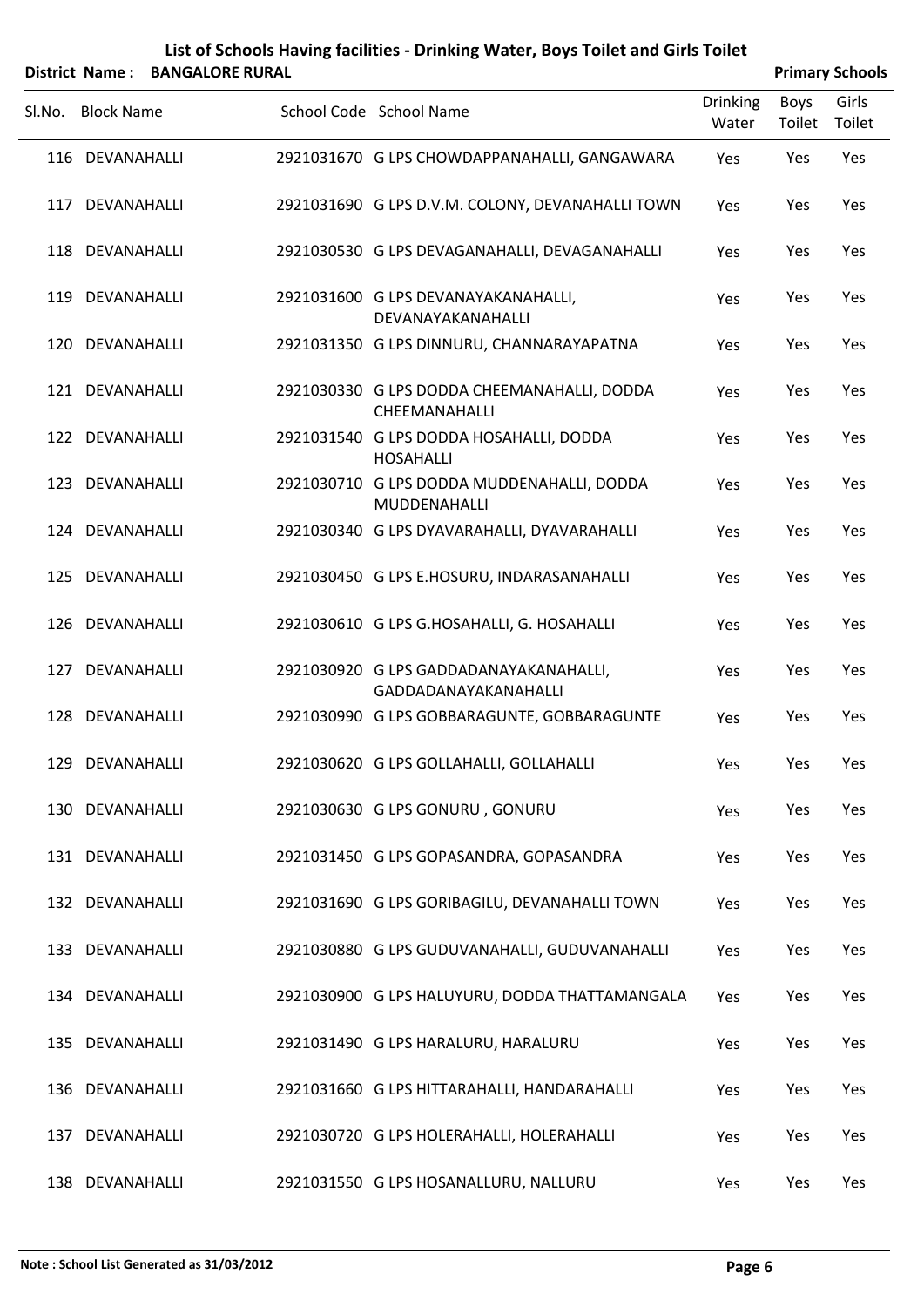|        | List of Schools Having facilities - Drinking Water, Boys Toilet and Girls Toilet |  |                        |                                                                    |                          |                |                        |  |  |  |  |
|--------|----------------------------------------------------------------------------------|--|------------------------|--------------------------------------------------------------------|--------------------------|----------------|------------------------|--|--|--|--|
|        | <b>District Name:</b>                                                            |  | <b>BANGALORE RURAL</b> |                                                                    |                          |                | <b>Primary Schools</b> |  |  |  |  |
| Sl.No. | <b>Block Name</b>                                                                |  |                        | School Code School Name                                            | <b>Drinking</b><br>Water | Boys<br>Toilet | Girls<br>Toilet        |  |  |  |  |
|        | 139 DEVANAHALLI                                                                  |  |                        | 2921030580 G LPS HOSHUDYA, HOSAHUDYA                               | Yes                      | Yes            | Yes                    |  |  |  |  |
|        | 140 DEVANAHALLI                                                                  |  |                        | 2921030120 G LPS HOSURU, KOIRA                                     | Yes                      | Yes            | Yes                    |  |  |  |  |
|        | 141 DEVANAHALLI                                                                  |  |                        | 2921031330 G LPS HYADALA, HYADALA                                  | Yes                      | Yes            | Yes                    |  |  |  |  |
|        | 142 DEVANAHALLI                                                                  |  |                        | 2921030490 G LPS ILTHORE, ILTHORE                                  | Yes                      | Yes            | Yes                    |  |  |  |  |
|        | 143 DEVANAHALLI                                                                  |  |                        | 2921030450 G LPS INDARASANAHALLI, INDARASANAHALLI                  | Yes                      | Yes            | Yes                    |  |  |  |  |
|        | 144 DEVANAHALLI                                                                  |  |                        | 2921030600 G LPS IRIGENAHALLI, IRIGENAHALLI                        | Yes                      | Yes            | Yes                    |  |  |  |  |
|        | 145 DEVANAHALLI                                                                  |  |                        | 2921031620 G LPS JONNAHALLI, JONNAHALLI                            | Yes                      | Yes            | Yes                    |  |  |  |  |
|        | 146 DEVANAHALLI                                                                  |  |                        | 2921030160 G LPS JYOTHIPURA, MANAGONDANAHALLI                      | Yes                      | Yes            | Yes                    |  |  |  |  |
|        | 147 DEVANAHALLI                                                                  |  |                        | 2921031070 G LPS K K JANATHA COLONY,<br>KURUBARAKUNTE              | Yes                      | Yes            | Yes                    |  |  |  |  |
|        | 148 DEVANAHALLI                                                                  |  |                        | 2921031640 G LPS KAGGALAHALLI, KAGGALAHALLI                        | Yes                      | Yes            | Yes                    |  |  |  |  |
|        | 149 DEVANAHALLI                                                                  |  |                        | 2921030430 G LPS KAMENAHALLI, BETTENAHALLI                         | Yes                      | Yes            | Yes                    |  |  |  |  |
| 150    | DEVANAHALLI                                                                      |  |                        | 2921031180 G LPS KANNAMANGALA PALYA,<br>KANNAMANGALA PALYA         | Yes                      | Yes            | Yes                    |  |  |  |  |
|        | 151 DEVANAHALLI                                                                  |  |                        | 2921031150 G LPS KEMPALINGAPURA, KEMPALINGAPURA                    | Yes                      | Yes            | Yes                    |  |  |  |  |
|        | 152 DEVANAHALLI                                                                  |  |                        | 2921031190 G LPS KEMPATHIMMANAHALLI,<br>KEMPATHIMMANAHALLI         | Yes                      | Yes            | Yes                    |  |  |  |  |
|        | 153 DEVANAHALLI                                                                  |  |                        | 2921030060 G LPS KEMPATHIMMANAHALLI,<br>KEMPATHIMMANAHALLI         | <b>Yes</b>               | Yes            | Yes                    |  |  |  |  |
|        | 154 DEVANAHALLI                                                                  |  |                        | 2921030120 G LPS KOIRA COLONY, KOIRA                               | Yes                      | Yes            | Yes                    |  |  |  |  |
|        | 155 DEVANAHALLI                                                                  |  |                        | 2921031460 G LPS KONAGINABELE, KONAGINABELE                        | <b>Yes</b>               | Yes            | Yes                    |  |  |  |  |
|        | 156 DEVANAHALLI                                                                  |  |                        | 2921030870 G LPS KONDENAHALLI, KONDENAHALLI                        | Yes                      | Yes            | Yes                    |  |  |  |  |
|        | 157 DEVANAHALLI                                                                  |  |                        | 2921031700 G LPS KOTE VIJAYAPURA, VIJAYAPURA                       | <b>Yes</b>               | Yes            | Yes                    |  |  |  |  |
|        | 158 DEVANAHALLI                                                                  |  |                        | 2921030320 G LPS LINGADHEERA GOLLAHALLI,<br>LINGADHEERA GOLLAHALLI | Yes                      | Yes            | Yes                    |  |  |  |  |
|        | 159 DEVANAHALLI                                                                  |  |                        | 2921031010 G LPS MALIGENAHALLI, MALIGENAHALLI                      | <b>Yes</b>               | Yes            | Yes                    |  |  |  |  |
| 160    | DEVANAHALLI                                                                      |  |                        | 2921031610 G LPS MALLENAHALLI, MALLENAHALLI                        | Yes                      | Yes            | Yes                    |  |  |  |  |
|        | 161 DEVANAHALLI                                                                  |  |                        | 2921030160 G LPS MANAGONDANAHALLI,<br>MANAGONDANAHALLI             | Yes                      | Yes            | Yes                    |  |  |  |  |

l,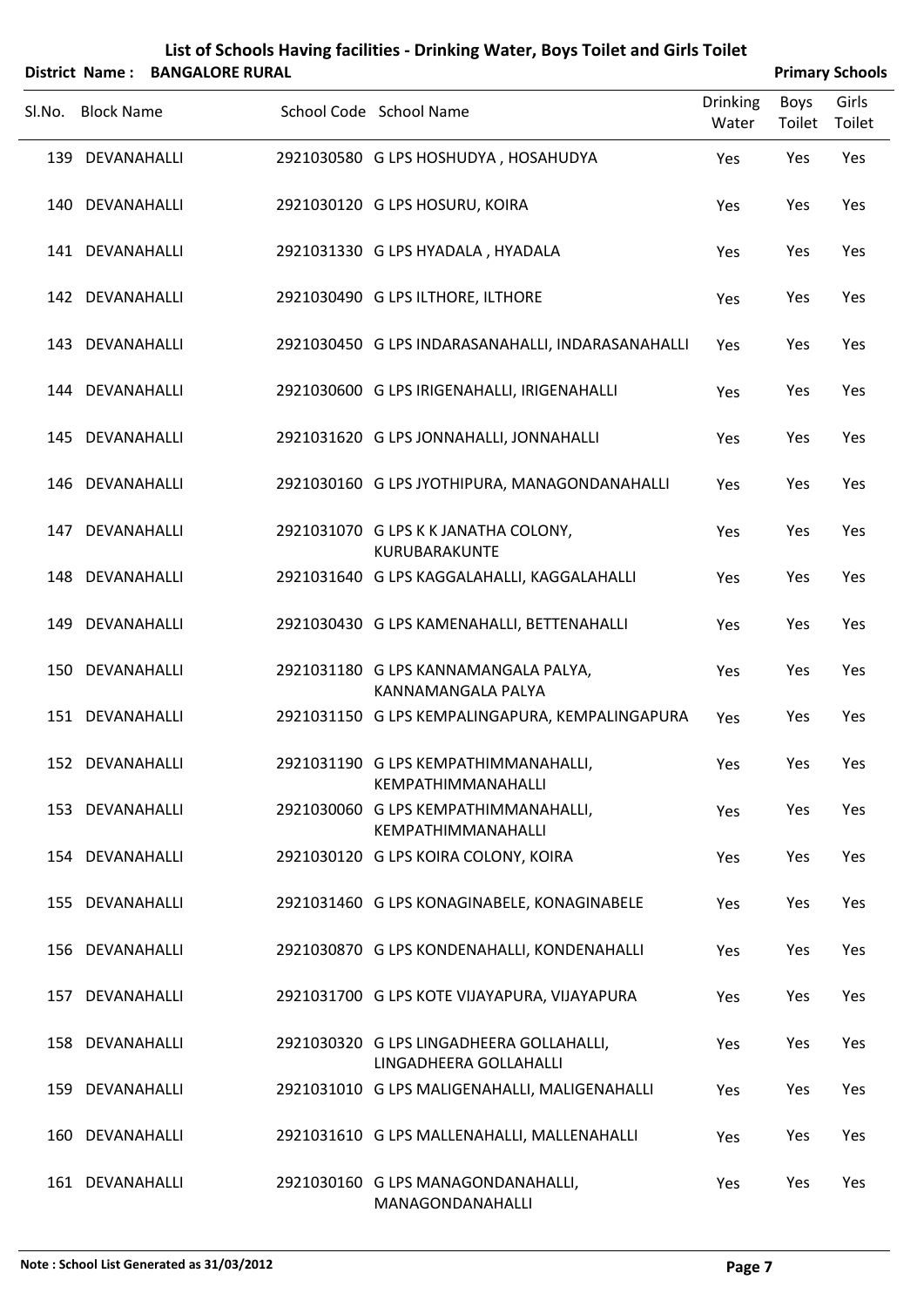|        |                   | District Name: BANGALORE RURAL |                                                               |                          |                | <b>Primary Schools</b> |
|--------|-------------------|--------------------------------|---------------------------------------------------------------|--------------------------|----------------|------------------------|
| Sl.No. | <b>Block Name</b> |                                | School Code School Name                                       | <b>Drinking</b><br>Water | Boys<br>Toilet | Girls<br>Toilet        |
|        | 162 DEVANAHALLI   |                                | 2921030390 G LPS MARAGONDANAHALLI,<br>MARAGONDANAHALLI        | Yes                      | Yes            | Yes                    |
|        | 163 DEVANAHALLI   |                                | 2921031360 G LPS MATTA BARLU, MATTA BARLU                     | Yes                      | Yes            | Yes                    |
|        | 164 DEVANAHALLI   |                                | 2921030110 G LPS MAYASANDRA, MAYASANDRA                       | Yes                      | Yes            | Yes                    |
|        | 165 DEVANAHALLI   |                                | 2921030030 G LPS MEESAGANAHALLI, MENASIGANAHALLI              | Yes                      | Yes            | Yes                    |
|        | 166 DEVANAHALLI   |                                | 2921030100 G LPS MUDDANAYAKANAHALLI, MUDDA<br>NAYAKANAHALLI   | Yes                      | Yes            | Yes                    |
|        | 167 DEVANAHALLI   |                                | 2921030070 G LPS MUDIGANAHALLI, MUDIGANAHALLI                 | Yes                      | Yes            | Yes                    |
|        | 168 DEVANAHALLI   |                                | 2921030570 G LPS MUDUGURKI, MUDUGURKI                         | Yes                      | Yes            | Yes                    |
|        | 169 DEVANAHALLI   |                                | 2921030470 G LPS NAGAMANGALA, NAGAMANGALA                     | Yes                      | Yes            | Yes                    |
|        | 170 DEVANAHALLI   |                                | 2921031680 G LPS NAGENAHALLI, SOMATHANAHALLI                  | Yes                      | Yes            | Yes                    |
|        | 171 DEVANAHALLI   |                                | 2921031560 G LPS NALLAPPANAHALLI, NALLAPPANAHALLI             | Yes                      | Yes            | Yes                    |
|        | 172 DEVANAHALLI   |                                | 2921030460 G LPS NAVODAYA BHOVIPALYA,<br>HEGGANAHALLI         | Yes                      | Yes            | Yes                    |
|        | 173 DEVANAHALLI   |                                | 2921031690 G LPS NEERAGANTE PALYA, DEVANAHALLI<br><b>TOWN</b> | Yes                      | Yes            | Yes                    |
|        | 174 DEVANAHALLI   |                                | 2921030680 G LPS P. RANGANATHA PURA, A.<br>RANGANATHAPURA     | Yes                      | Yes            | Yes                    |
|        | 175 DEVANAHALLI   |                                | 2921031420 G LPS PALYA, PALYA                                 | Yes                      | Yes            | Yes                    |
|        | 176 DEVANAHALLI   |                                | 2921030360 G LPS PANDITHAPURA, PANDITHAPURA                   | Yes                      | Yes            | Yes                    |
|        | 177 DEVANAHALLI   |                                | 2921031690 G LPS PARVATHIPURA, DEVANAHALLI TOWN               | Yes                      | Yes            | Yes                    |
|        | 178 DEVANAHALLI   |                                | 2921030520 G LPS PEDDANAHALLI, ARASANAHALLI                   | Yes                      | Yes            | Yes                    |
|        | 179 DEVANAHALLI   |                                | 2921031692 G LPS POOJAMMANA PALYA, DEVANAHALLI<br><b>TOWN</b> | Yes                      | Yes            | Yes                    |
|        | 180 DEVANAHALLI   |                                | 2921031220 G LPS POOJANAHALLI, KANNAMANGALA                   | Yes                      | Yes            | Yes                    |
|        | 181 DEVANAHALLI   |                                | 2921031690 G LPS PRASANNAHALLI, DEVANAHALLI TOWN              | Yes                      | Yes            | Yes                    |
|        | 182 DEVANAHALLI   |                                | 2921030790 G LPS PURA, PURA                                   | Yes                      | Yes            | Yes                    |
|        | 183 DEVANAHALLI   |                                | 2921030020 G LPS RAMANATHAPURA, RAMANATHAPURA                 | Yes                      | Yes            | Yes                    |
|        | 184 DEVANAHALLI   |                                | 2921031530 G LPS REDDYHALLI, REDDI HALLI                      | Yes                      | Yes            | Yes                    |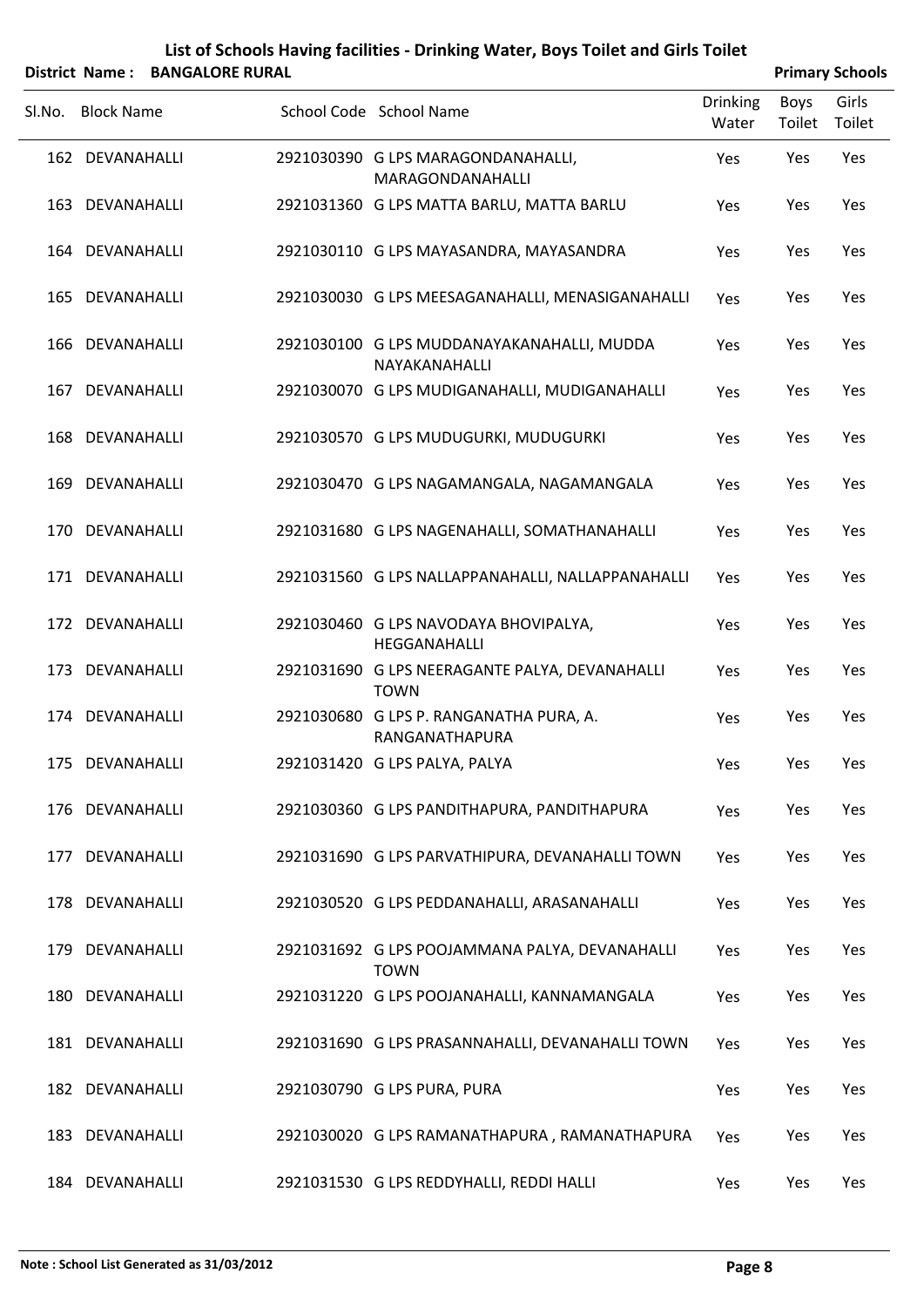|        |                                    | District Name: BANGALORE RURAL |                                                                                              |                          | <b>Primary Schools</b> |                 |
|--------|------------------------------------|--------------------------------|----------------------------------------------------------------------------------------------|--------------------------|------------------------|-----------------|
| Sl.No. | <b>Block Name</b>                  |                                | School Code School Name                                                                      | <b>Drinking</b><br>Water | Boys<br>Toilet         | Girls<br>Toilet |
|        | 185 DEVANAHALLI                    |                                | 2921030220 G LPS SEEKAYANAHALLI, VISHWANATHAPURA                                             | Yes                      | Yes                    | Yes             |
|        | 186 DEVANAHALLI                    |                                | 2921030830 G LPS SHETTAHALLI, SHETTAHALLI                                                    | Yes                      | Yes                    | Yes             |
|        | 187 DEVANAHALLI                    |                                | 2921031030 G LPS SHETTARAHALLI, SHETTARAHALLI                                                | Yes                      | Yes                    | Yes             |
|        | 188 DEVANAHALLI                    |                                | 2921030150 G LPS SHYANAPPANAHALLI,<br>SHYANAPPANAHALLI                                       | Yes                      | Yes                    | Yes             |
|        | 189 DEVANAHALLI                    |                                | 2921030540 G LPS SOLURU DINNE, SOLURU                                                        | Yes                      | Yes                    | Yes             |
|        | 190 DEVANAHALLI                    |                                | 2921030090 G LPS SONNENAHALLI, SONNENAHALLI                                                  | Yes                      | Yes                    | Yes             |
|        | 191 DEVANAHALLI                    |                                | 2921031690 G LPS SOTHEGOWDANAHALLI, DEVANAHALLI<br><b>TOWN</b>                               | Yes                      | Yes                    | Yes             |
|        | 192 DEVANAHALLI                    |                                | 2921030300 G LPS SULIKUNTE, SULUKUNTE                                                        | Yes                      | Yes                    | Yes             |
|        | 193 DEVANAHALLI                    |                                | 2921031380 G LPS T. AGRAHARA, T. AGRAHARA                                                    | Yes                      | Yes                    | Yes             |
|        | 194 DEVANAHALLI                    |                                | 2921031160 G LPS T. HOSAHALLI, T. HOSAHALLI                                                  | Yes                      | Yes                    | Yes             |
|        | 195 DEVANAHALLI                    |                                | 2921031310 G LPS THAMMENAHALLI, THAMMENAHALLI                                                | Yes                      | Yes                    | Yes             |
|        | 196 DEVANAHALLI                    |                                | 2921031390 G LPS THELLOHALLI, THELLOHALLI                                                    | Yes                      | Yes                    | Yes             |
|        | 197 DEVANAHALLI                    |                                | 2921030730 G LPS THIMMAHALLI, THIMMAHALLI                                                    | Yes                      | Yes                    | Yes             |
|        | 198 DEVANAHALLI                    |                                | 2921030910 G LPS THIMMANAHALLI, THIMMANAHALLI                                                | Yes                      | Yes                    | Yes             |
|        | 199 DEVANAHALLI                    |                                | 2921030040 G LPS THYLAGERE, THYLAGERE                                                        | Yes                      | Yes                    | Yes             |
|        | 200 DEVANAHALLI                    |                                | 2921030310 G LPS VENKATAPURA, VENKATAPURA                                                    | Yes                      | Yes                    | Yes             |
|        | 201 DEVANAHALLI<br>202 DEVANAHALLI |                                | 2921030850 G LPS VENKATENAHALLI, VENKATENAHALLI                                              | Yes                      | Yes                    | Yes             |
|        | 203 DEVANAHALLI                    |                                | 2921030960 G LPS YAMBRAHALLI, YAMBRAHALLI<br>2921030050 G LPS YARAPPANAHALLI, YARAPPANAHALLI | Yes<br>Yes               | Yes<br>Yes             | Yes<br>Yes      |
|        | 204 DEVANAHALLI                    |                                | 2921031691 G MPGS DEVANAHALLI, DEVANAHALLI TOWN                                              | Yes                      | Yes                    | Yes             |
|        | 205 DEVANAHALLI                    |                                | 2921031700 G MPGS VIJAYAPURA, VIJAYAPURA                                                     | Yes                      | Yes                    | Yes             |
|        | 206 DEVANAHALLI                    |                                | 2921030980 G MPS AVATHI, AVATHI                                                              | Yes                      | Yes                    | Yes             |
|        |                                    |                                |                                                                                              |                          |                        |                 |

207 DEVANAHALLI 2921031701 G UHPBS VIJAYAPURA, VIJAYAPURA Yes Yes Yes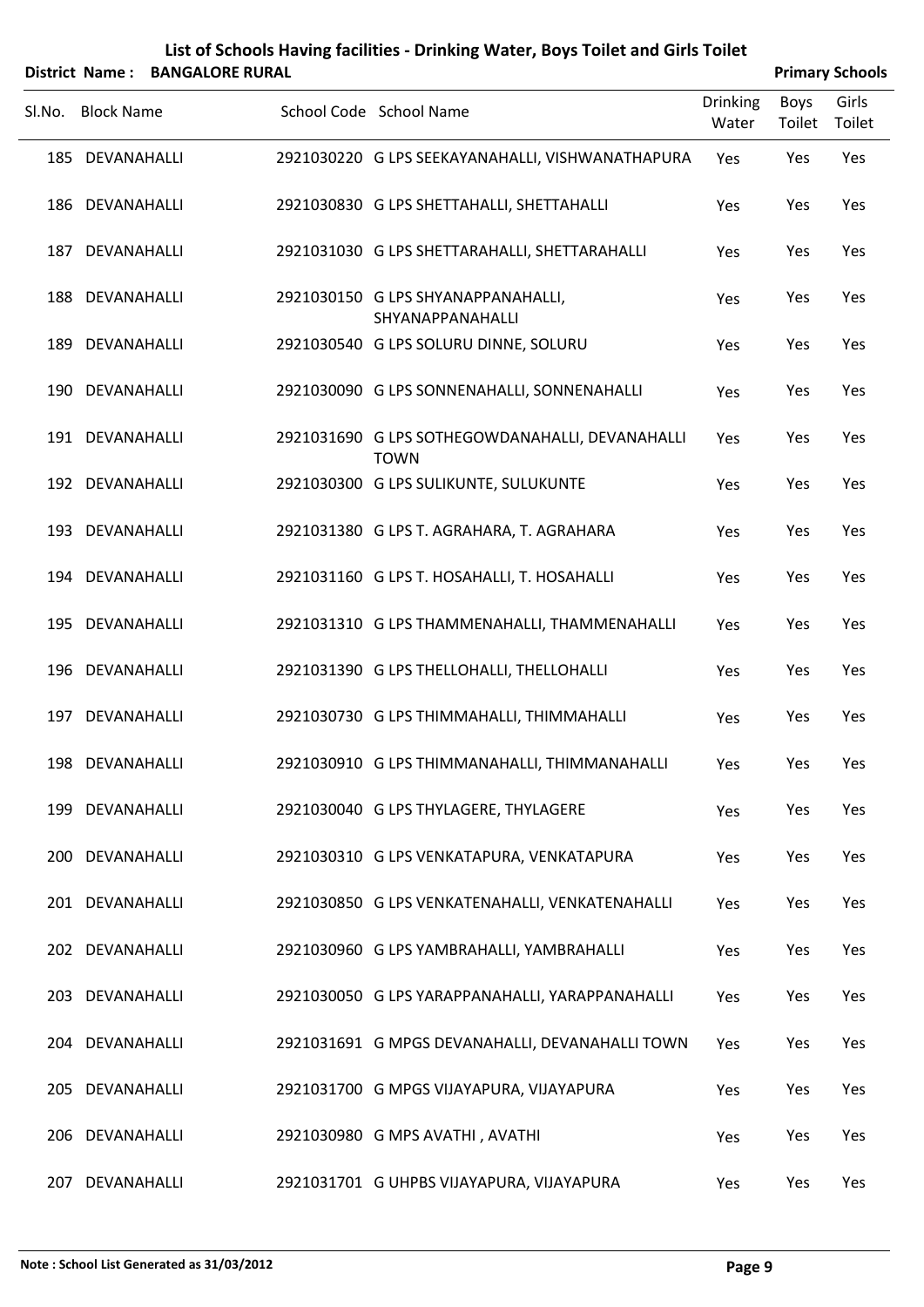|        |                   | District Name: BANGALORE RURAL |                                                                        |                          |                | <b>Primary Schools</b> |
|--------|-------------------|--------------------------------|------------------------------------------------------------------------|--------------------------|----------------|------------------------|
| Sl.No. | <b>Block Name</b> |                                | School Code School Name                                                | <b>Drinking</b><br>Water | Boys<br>Toilet | Girls<br>Toilet        |
|        | 208 DEVANAHALLI   |                                | 2921031701 G UHPGS VIJAYAPURA, VIJAYAPURA                              | Yes                      | Yes            | Yes                    |
|        | 209 DEVANAHALLI   |                                | 2921031650 G UHPS BOODIGERE, BOODIGERE                                 | Yes                      | Yes            | Yes                    |
|        | 210 DEVANAHALLI   |                                | 2921031691 G UHPS DEVANAHALLI, DEVANAHALLI TOWN                        | Yes                      | Yes            | Yes                    |
|        | 211 DEVANAHALLI   |                                | 2921031701 G UHPS GURAPPANA MATA, VIJAYAPURA                           | Yes                      | Yes            | Yes                    |
|        | 212 DEVANAHALLI   |                                | 2921031180 G UHPS KANNAMANGALA PALYA,<br>KANNAMANGALA PALYA            | Yes                      | Yes            | Yes                    |
|        | 213 DEVANAHALLI   |                                | 2921031700 G UHPS MEHABOOBNAGARA, VIJAYAPURA                           | Yes                      | Yes            | Yes                    |
|        | 214 DEVANAHALLI   |                                | 2921030560 G ULPS HURULAGURKI, HURALAGURKI                             | Yes                      | Yes            | Yes                    |
|        |                   | 215 DODDABALLAPURA             | 2921022482 G GMS DODDA BALLAPURA, DODDA<br><b>BALLAPURA TOWN</b>       | Yes                      | Yes            | Yes                    |
|        |                   | 216 DODDABALLAPURA             | 2921021110 G HPS GADDAMBACHAHALLI,<br>THIMMASANDRA                     | Yes                      | Yes            | Yes                    |
| 217    |                   | DODDABALLAPURA                 | 2921022400 G HPS KANASAVADI COLONY, KANASAVADI                         | Yes                      | Yes            | Yes                    |
|        |                   | 218 DODDABALLAPURA             | 2921021170 G HPS ADINARAYANA HOSAHALLI,<br>ADINARAYANA HOSAHALLI       | Yes                      | Yes            | Yes                    |
|        |                   | 219 DODDABALLAPURA             | 2921021360 G HPS ALAHALLI, ALAHALLI                                    | Yes                      | Yes            | Yes                    |
| 220    |                   | DODDABALLAPURA                 | 2921020340 G HPS ALAPPANAHALLI, ALAPPANAHALLI                          | Yes                      | Yes            | Yes                    |
|        |                   | 221 DODDABALLAPURA             | 2921020740 G HPS ANTHARAHALLI, ANTHARAHALLI                            | Yes                      | Yes            | Yes                    |
|        |                   | 222 DODDABALLAPURA             | 2921022482 G HPS ARALUMALLIGE GATE, DODDA<br><b>BALLAPURA TOWN</b>     | Yes                      | Yes            | Yes                    |
|        |                   | 223 DODDABALLAPURA             | 2921021540 G HPS AREHALLIGUDDADAHALLI, AREHALLI<br><b>GUDDADAHALLI</b> | Yes                      | Yes            | Yes                    |
|        |                   | 224 DODDABALLAPURA             | 2921020050 G HPS AROODI, AROODI                                        | Yes                      | Yes            | Yes                    |
|        |                   | 225 DODDABALLAPURA             | 2921020040 G HPS BANAVATHI, BANAVATHI                                  | <b>Yes</b>               | Yes            | Yes                    |
| 226    |                   | DODDABALLAPURA                 | 2921020990 G HPS BEEDIKERE, BEEDIKERE                                  | Yes                      | Yes            | Yes                    |
| 227    |                   | DODDABALLAPURA                 | 2921020370 G HPS BHAKTHARAHALLI, BHAKTHARAHALLI                        | <b>Yes</b>               | Yes            | Yes                    |
| 228    |                   | DODDABALLAPURA                 | 2921022500 G HPS CHANNADEVI AGRAHARA,<br>CHANNADEVI AGRAHARA           | Yes                      | Yes            | Yes                    |
| 229    |                   | DODDABALLAPURA                 | 2921020440 G HPS CHANNAVEERANAHALLI,<br>CHANNAVEERANAHALLI             | <b>Yes</b>               | Yes            | Yes                    |
| 230    |                   | DODDABALLAPURA                 | 2921021910 G HPS CHIKKA BELAVANGALA, CHIKKA<br>BELAVANGALA             | Yes                      | Yes            | Yes                    |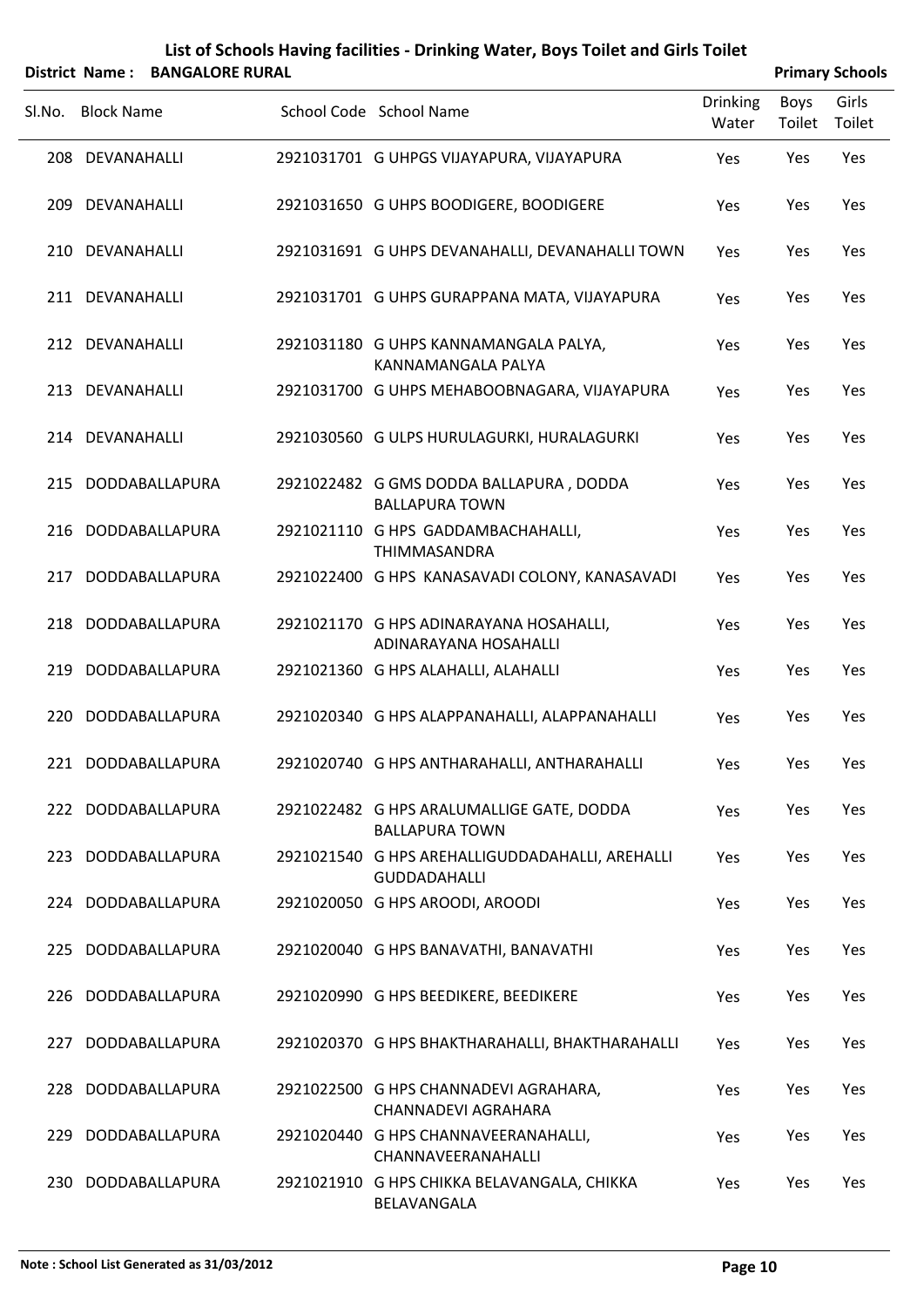|        | <b>District Name:</b> | <b>BANGALORE RURAL</b> |                                                                         |                          |                       | <b>Primary Schools</b> |
|--------|-----------------------|------------------------|-------------------------------------------------------------------------|--------------------------|-----------------------|------------------------|
| SI.No. | <b>Block Name</b>     |                        | School Code School Name                                                 | <b>Drinking</b><br>Water | <b>Boys</b><br>Toilet | Girls<br>Toilet        |
|        |                       | 231 DODDABALLAPURA     | 2921022030 G HPS CHIKKA HEJJAJI, CHIKKA HEJJAJI                         | Yes                      | Yes                   | Yes                    |
|        |                       | 232 DODDABALLAPURA     | 2921021430 G HPS CHIKKA TUMKUR, CHIKKA TUMKUR                           | Yes                      | Yes                   | Yes                    |
| 233    |                       | DODDABALLAPURA         | 2921021780 G HPS CHIKKAMANKALALA, CHIKKA<br>MANKALALA                   | Yes                      | Yes                   | Yes                    |
|        |                       | 234 DODDABALLAPURA     | 2921021860 G HPS CHIKKANAHALLI, CHIKKANAHALLI                           | Yes                      | Yes                   | Yes                    |
| 235    |                       | DODDABALLAPURA         | 2921020030 G HPS DADIGHATTA MADUGU,<br>DADIGHATTAMADAGU                 | Yes                      | Yes                   | Yes                    |
|        |                       | 236 DODDABALLAPURA     | 2921021000 G HPS DANDUDASA KODIGEHALLI,<br><b>DANDUDASA KODIGEHALLI</b> | Yes                      | Yes                   | Yes                    |
| 237    |                       | DODDABALLAPURA         | 2921022490 G HPS DARGAJOGIHALLI, DARGAJOGIHALLI                         | Yes                      | Yes                   | Yes                    |
| 238    |                       | DODDABALLAPURA         | 2921022020 G HPS DODDA HEJJAJI, DODDA HEJJAJI                           | Yes                      | Yes                   | Yes                    |
| 239.   |                       | DODDABALLAPURA         | 2921022450 G HPS DODDA KUKKANAHALLI, DODDA<br>KUKKANAHALLI              | Yes                      | Yes                   | Yes                    |
| 240.   |                       | DODDABALLAPURA         | 2921020880 G HPS DODDA RAYAPPANAHALLI, DODDA<br>RAYAPPANAHALLI          | Yes                      | Yes                   | Yes                    |
| 241    |                       | DODDABALLAPURA         | 2921022190 G HPS DODDA TUMKURU, DODDA TUMKUR                            | Yes                      | Yes                   | Yes                    |
|        |                       | 242 DODDABALLAPURA     | 2921021420 G HPS EKASHIPURA, EKASHIPURA                                 | Yes                      | Yes                   | Yes                    |
| 243.   |                       | DODDABALLAPURA         | 2921022482 G HPS ELE PETE, DODDA BALLAPURA TOWN                         | Yes                      | Yes                   | Yes                    |
|        |                       | 244 DODDABALLAPURA     | 2921021650 G HPS GALIBILIKOTE, GALIBILIKOTE                             | Yes                      | Yes                   | Yes                    |
|        |                       | 245 DODDABALLAPURA     | 2921022482 G HPS GANIGARA PETE, DODDA BALLAPURA<br><b>TOWN</b>          | Yes                      | Yes                   | Yes                    |
|        |                       | 246 DODDABALLAPURA     | 2921020950 G HPS GANTIGANAHALLI, GANTAGANAHALLI                         | Yes                      | Yes                   | Yes                    |
|        |                       | 247 DODDABALLAPURA     | 2921020280 G HPS GARUDAGALLU, GARUDAGALLU                               | Yes                      | Yes                   | Yes                    |
|        |                       | 248 DODDABALLAPURA     | 2921022170 G HPS GEJJAGADAHALLI, GEJJAGADAHALLI                         | Yes                      | Yes                   | Yes                    |
|        |                       | 249 DODDABALLAPURA     | 2921020760 G HPS GOLLAHALLI THANDA, BACHHA HALLI                        | Yes                      | Yes                   | Yes                    |
| 250    |                       | DODDABALLAPURA         | 2921020140 G HPS GUNDAMGERE, GUNDAMGERE                                 | Yes                      | Yes                   | Yes                    |
|        |                       | 251 DODDABALLAPURA     | 2921020040 G HPS GUNDAPPANAYAKANAHALLI,<br><b>BANAVATHI</b>             | Yes                      | Yes                   | Yes                    |
|        |                       | 252 DODDABALLAPURA     | 2921020490 G HPS GUNJURU, GUNJURU                                       | Yes                      | Yes                   | Yes                    |
|        |                       | 253 DODDABALLAPURA     | 2921022040 G HPS HADRIPURA, HADRIPURA                                   | Yes                      | Yes                   | Yes                    |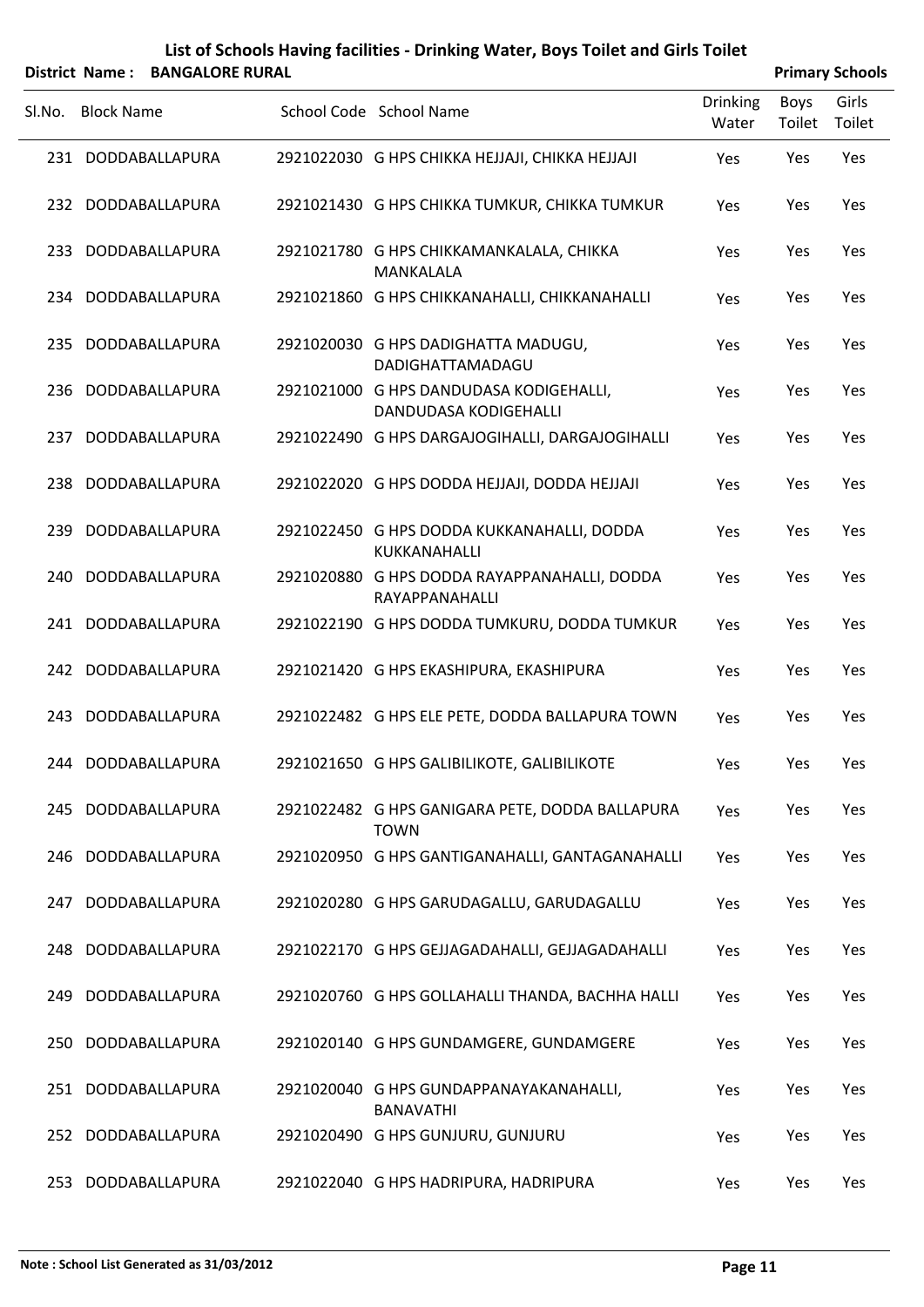|        |                   | District Name: BANGALORE RURAL |                                                                 |                          |                | <b>Primary Schools</b> |
|--------|-------------------|--------------------------------|-----------------------------------------------------------------|--------------------------|----------------|------------------------|
| SI.No. | <b>Block Name</b> |                                | School Code School Name                                         | <b>Drinking</b><br>Water | Boys<br>Toilet | Girls<br>Toilet        |
|        |                   | 254 DODDABALLAPURA             | 2921021630 G HPS HALEKOTE, HALE KOTE                            | Yes                      | Yes            | Yes                    |
| 255    |                   | DODDABALLAPURA                 | 2921022300 G HPS HALENAHALLI, HALENAHALLI                       | Yes                      | Yes            | Yes                    |
|        |                   | 256 DODDABALLAPURA             | 2921021210 G HPS HAMAAM, SHIVAPURA                              | Yes                      | Yes            | Yes                    |
| 257    |                   | DODDABALLAPURA                 | 2921021680 G HPS HANABE, HANABE                                 | Yes                      | Yes            | Yes                    |
|        |                   | 258 DODDABALLAPURA             | 2921020910 G HPS HEGGADIHALLI, HEGGADIHALLI                     | Yes                      | Yes            | Yes                    |
| 259    |                   | DODDABALLAPURA                 | 2921020570 G HPS HIREMUDDENAHALLI,<br>HIREMUDDENAHALLI          | Yes                      | Yes            | Yes                    |
| 260    |                   | DODDABALLAPURA                 | 2921020090 G HPS HOSAHALLI, HOSAHALLI                           | Yes                      | Yes            | Yes                    |
| 261    |                   | DODDABALLAPURA                 | 2921021970 G HPS HULIKUNTE, HULIKUNTE                           | Yes                      | Yes            | Yes                    |
| 262    |                   | DODDABALLAPURA                 | 2921022080 G HPS HUSKURU, HUSKURU                               | Yes                      | Yes            | Yes                    |
| 263    |                   | DODDABALLAPURA                 | 2921022240 G HPS ISTHURU, ISTHURU                               | Yes                      | Yes            | Yes                    |
| 264    |                   | DODDABALLAPURA                 | 2921021990 G HPS IYYANAHALLI, KHASAGHATTA                       | Yes                      | Yes            | Yes                    |
| 265    |                   | DODDABALLAPURA                 | 2921020450 G HPS JAALIGERE, JALIGERE                            | Yes                      | Yes            | Yes                    |
| 266    |                   | DODDABALLAPURA                 | 2921022390 G HPS JODI THIMMASANDRA, JODI<br><b>THIMMASANDRA</b> | Yes                      | Yes            | Yes                    |
|        |                   | 267 DODDABALLAPURA             | 2921022220 G HPS KADANURU, KADANURU                             | Yes                      | Yes            | Yes                    |
| 268    |                   | DODDABALLAPURA                 | 2921021560 G HPS KADATHIPPURU, KADATHIPPURU                     | Yes                      | Yes            | Yes                    |
| 269    |                   | DODDABALLAPURA                 | 2921020060 G HPS KALLUKUNTE, KALLUKUNTE                         | Yes                      | Yes            | Yes                    |
| 270    |                   | DODDABALLAPURA                 | 2921022340 G HPS KAMMASANDRA, KAMMASANDRA                       | Yes                      | Yes            | Yes                    |
| 271    |                   | DODDABALLAPURA                 | 2921020330 G HPS KANAKENAHALLI, KANAKENAHALLI                   | Yes                      | Yes            | Yes                    |
| 272    |                   | DODDABALLAPURA                 | 2921020980 G HPS KANCHIGANALA, KANCHIGANALA                     | Yes                      | Yes            | Yes                    |
| 273    |                   | DODDABALLAPURA                 | 2921022380 G HPS KANNAMANGALA, KANNAMANGALA                     | Yes                      | Yes            | Yes                    |
| 274    |                   | DODDABALLAPURA                 | 2921021070 G HPS KANTANAKUNTE, KANTANAKUNTE                     | Yes                      | Yes            | Yes                    |
| 275    |                   | DODDABALLAPURA                 | 2921021930 G HPS KATTIHOSAHALLI, KATTI HOSAHALLI                | Yes                      | Yes            | Yes                    |
|        |                   | 276 DODDABALLAPURA             | 2921022360 G HPS KENJIGARAHALLI, KENJIGARAHALLI                 | Yes                      | Yes            | Yes                    |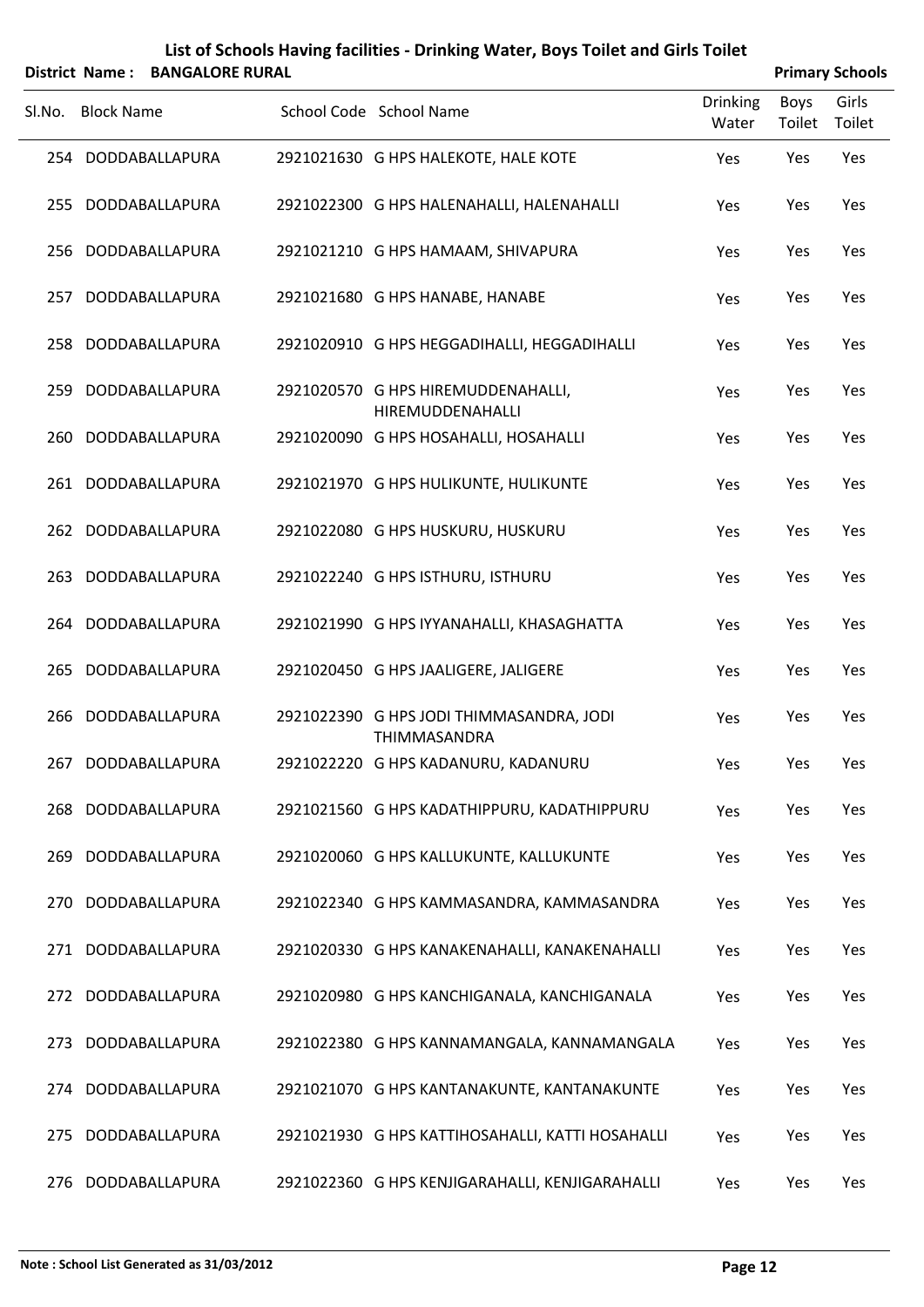|        |                   | District Name: BANGALORE RURAL |                                                                    |                          |                | <b>Primary Schools</b> |
|--------|-------------------|--------------------------------|--------------------------------------------------------------------|--------------------------|----------------|------------------------|
| SI.No. | <b>Block Name</b> |                                | School Code School Name                                            | <b>Drinking</b><br>Water | Boys<br>Toilet | Girls<br>Toilet        |
| 277    |                   | DODDABALLAPURA                 | 2921021310 G HPS KESTURU, KESTURU                                  | Yes                      | Yes            | Yes                    |
| 278    |                   | DODDABALLAPURA                 | 2921022482 G HPS KHAS BHAG, DODDA BALLAPURA<br><b>TOWN</b>         | Yes                      | Yes            | Yes                    |
| 279    |                   | DODDABALLAPURA                 | 2921021320 G HPS KODIGEHALLI, KODIGEHALLI                          | Yes                      | Yes            | Yes                    |
| 280    |                   | DODDABALLAPURA                 | 2921022460 G HPS KODIHALLI, KODIHALLI                              | Yes                      | Yes            | Yes                    |
|        |                   | 281 DODDABALLAPURA             | 2921021150 G HPS KODIHALLI, KONAGHATTA                             | Yes                      | Yes            | Yes                    |
|        |                   | 282 DODDABALLAPURA             | 2921021800 G HPS KOLIGERE, KOLIGERE                                | Yes                      | Yes            | Yes                    |
|        |                   | 283 DODDABALLAPURA             | 2921021060 G HPS KOLURU, KOLURU                                    | Yes                      | Yes            | Yes                    |
|        |                   | 284 DODDABALLAPURA             | 2921021150 G HPS KONAGHATTA, KONAGHATTA                            | Yes                      | Yes            | Yes                    |
| 285    |                   | DODDABALLAPURA                 | 2921020200 G HPS KOTTIGE MACHENAHALLI,<br>KOTTIGEMACHENAHALLI      | Yes                      | Yes            | Yes                    |
| 286    |                   | DODDABALLAPURA                 | 2921020520 G HPS LAGHUMENAHALLI, LAGHUMENAHALLI                    | Yes                      | Yes            | Yes                    |
| 287    |                   | DODDABALLAPURA                 | 2921021130 G HPS LINGANAHALLI, LINGANAHALLI                        | Yes                      | Yes            | Yes                    |
| 288    |                   | DODDABALLAPURA                 | 2921021720 G HPS LINGAPURA, LINGAPURA                              | Yes                      | Yes            | Yes                    |
| 289    |                   | DODDABALLAPURA                 | 2921022490 G HPS M.M. GUDIPALYA, DARGAJOGIHALLI                    | Yes                      | Yes            | Yes                    |
|        |                   | 290 DODDABALLAPURA             | 2921020930 G HPS MACHAGONDANAHALLI,<br><b>MACHAGONDANAHALLI</b>    | Yes                      | Yes            | Yes                    |
|        |                   | 291 DODDABALLAPURA             | 2921020270 G HPS MACHENAHALLI, MACHHENAHALLI                       | Yes                      | Yes            | Yes                    |
|        |                   | 292 DODDABALLAPURA             | 2921021440 G HPS MAJARA HOSAHALLI, MAJARA<br><b>HOSAHALLI</b>      | Yes                      | Yes            | Yes                    |
|        |                   | 293 DODDABALLAPURA             | 2921020170 G HPS MALLASANDRA, MALLASANDRA                          | Yes                      | Yes            | Yes                    |
|        |                   | 294 DODDABALLAPURA             | 2921022230 G HPS MALLOHALLI, MALLOHALLI                            | Yes                      | Yes            | Yes                    |
| 295    |                   | DODDABALLAPURA                 | 2921021040 G HPS MARALENAHALLI, MARALENAHALLI                      | Yes                      | Yes            | Yes                    |
| 296    |                   | DODDABALLAPURA                 | 2921020870 G HPS MELEKOTE, MELEKOTE                                | Yes                      | Yes            | Yes                    |
| 297    |                   | DODDABALLAPURA                 | 2921020630 G HPS MELINA NAYAKARANDAHALLI,<br>MELINA NAYAKARANDALLI | Yes                      | Yes            | Yes                    |
| 298    |                   | DODDABALLAPURA                 | 2921021390 G HPS MENASI, MENASI                                    | Yes                      | Yes            | Yes                    |
| 299    |                   | DODDABALLAPURA                 | 2921022483 G HPS MUTHSANDRA, DODDA BALLAPURA<br><b>TOWN</b>        | Yes                      | Yes            | Yes                    |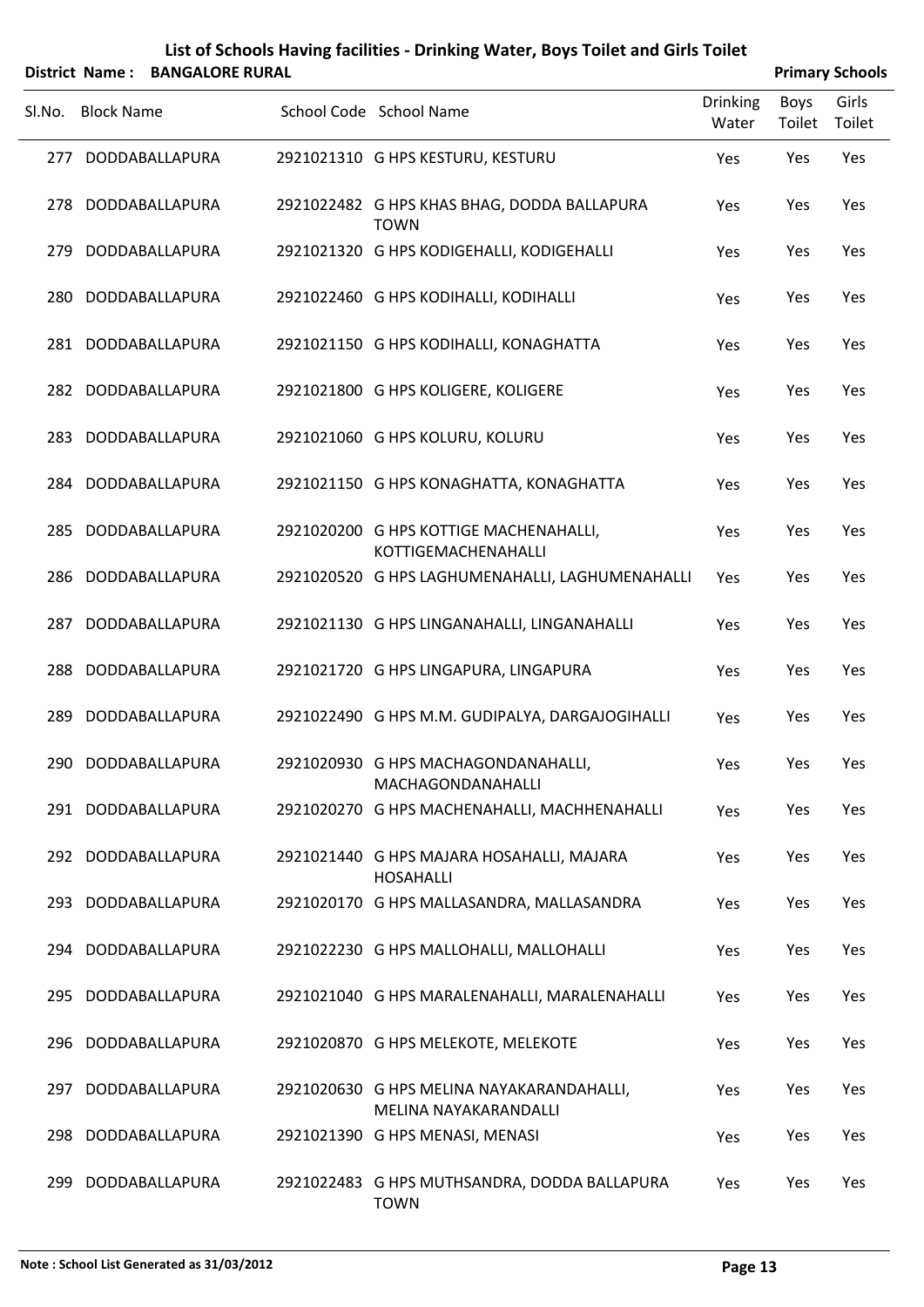|        | District Name: BANGALORE RURAL |                                                                        |                          |                       | <b>Primary Schools</b> |
|--------|--------------------------------|------------------------------------------------------------------------|--------------------------|-----------------------|------------------------|
| Sl.No. | <b>Block Name</b>              | School Code School Name                                                | <b>Drinking</b><br>Water | <b>Boys</b><br>Toilet | Girls<br>Toilet        |
|        | 300 DODDABALLAPURA             | 2921022483 G HPS MUTHURU, DODDA BALLAPURA TOWN                         | Yes                      | Yes                   | Yes                    |
|        | 301 DODDABALLAPURA             | 2921021160 G HPS NAGADENAHALLI, NAGADENAHALLI                          | Yes                      | Yes                   | Yes                    |
|        | 302 DODDABALLAPURA             | 2921021290 G HPS NERALEGHATTA, NERALEGHATTA                            | Yes                      | Yes                   | Yes                    |
| 303    | DODDABALLAPURA                 | 2921021240 G HPS PALANA JOGIHALLI, PHALAJAJOGIHALLI                    | Yes                      | Yes                   | Yes                    |
|        | 304 DODDABALLAPURA             | 2921021220 G HPS PINDAKOORA THIMMANAHALLI,<br>PINDAKOORA THIMMANAHALLI | Yes                      | Yes                   | Yes                    |
| 305.   | DODDABALLAPURA                 | 2921022280 G HPS PURUSHANAHALLI, PURUSHANAHALLI                        | Yes                      | Yes                   | Yes                    |
| 306.   | DODDABALLAPURA                 | 2921020230 G HPS PUTTALINGAYYANAPALYA,<br>LINGADHEERANAHALLI           | Yes                      | Yes                   | Yes                    |
| 307.   | DODDABALLAPURA                 | 2921021120 G HPS RAJAGHATTA, RAJAGHATTA                                | Yes                      | Yes                   | Yes                    |
| 308    | DODDABALLAPURA                 | 2921022420 G HPS RAMADEVARAHALLI,<br>RAMADEVARAHALLI                   | Yes                      | Yes                   | Yes                    |
| 309.   | DODDABALLAPURA                 | 2921022060 G HPS RAMESHWARA, RAMESHWARA                                | Yes                      | Yes                   | Yes                    |
| 310    | DODDABALLAPURA                 | 2921022480 G HPS ROJIPURA, DODDA BALLAPURA TOWN                        | Yes                      | Yes                   | Yes                    |
|        | 311 DODDABALLAPURA             | 2921020510 G HPS S.S. GHATI, MELINA JUGANAHALLI                        | Yes                      | Yes                   | Yes                    |
|        | 312 DODDABALLAPURA             | 2921021740 G HPS SAKKAREGOLLAHALLI,<br>SAKKAREGOLLAHALLI               | Yes                      | Yes                   | Yes                    |
|        | 313 DODDABALLAPURA             | 2921020310 G HPS SASALU, SASALU                                        | Yes                      | Yes                   | Yes                    |
|        | 314 DODDABALLAPURA             | 2921022130 G HPS SHAKALADEVANAPURA,<br>SHAKALADEVANAPURA               | Yes                      | Yes                   | Yes                    |
|        | 315 DODDABALLAPURA             | 2921021210 G HPS SHIVAPURA, SHIVAPURA                                  | Yes                      | Yes                   | Yes                    |
|        | 316 DODDABALLAPURA             | 2921021870 G HPS SHRAVANURU, SHRAVANURU                                | Yes                      | Yes                   | Yes                    |
|        | 317 DODDABALLAPURA             | 2921022483 G HPS TELUGU DBPURA, DODDA<br><b>BALLAPURA TOWN</b>         | Yes                      | Yes                   | Yes                    |
|        | 318 DODDABALLAPURA             | 2921021270 G HPS THALAVAVARA, THALAGAVARA                              | Yes                      | Yes                   | Yes                    |
|        | 319 DODDABALLAPURA             | 2921021620 G HPS THAMBENAHALLI', THAMBENAHALLI                         | Yes                      | Yes                   | Yes                    |
|        | 320 DODDABALLAPURA             | 2921022482 G HPS THIGALARA PETE, DODDA BALLAPURA<br><b>TOWN</b>        | Yes                      | Yes                   | Yes                    |
|        | 321 DODDABALLAPURA             | 2921021510 G HPS THIPPAPURA, THIPPAPURA                                | Yes                      | Yes                   | Yes                    |
|        | 322 DODDABALLAPURA             | 2921021670 G HPS THIPPURU, THIPPURU                                    | Yes                      | Yes                   | Yes                    |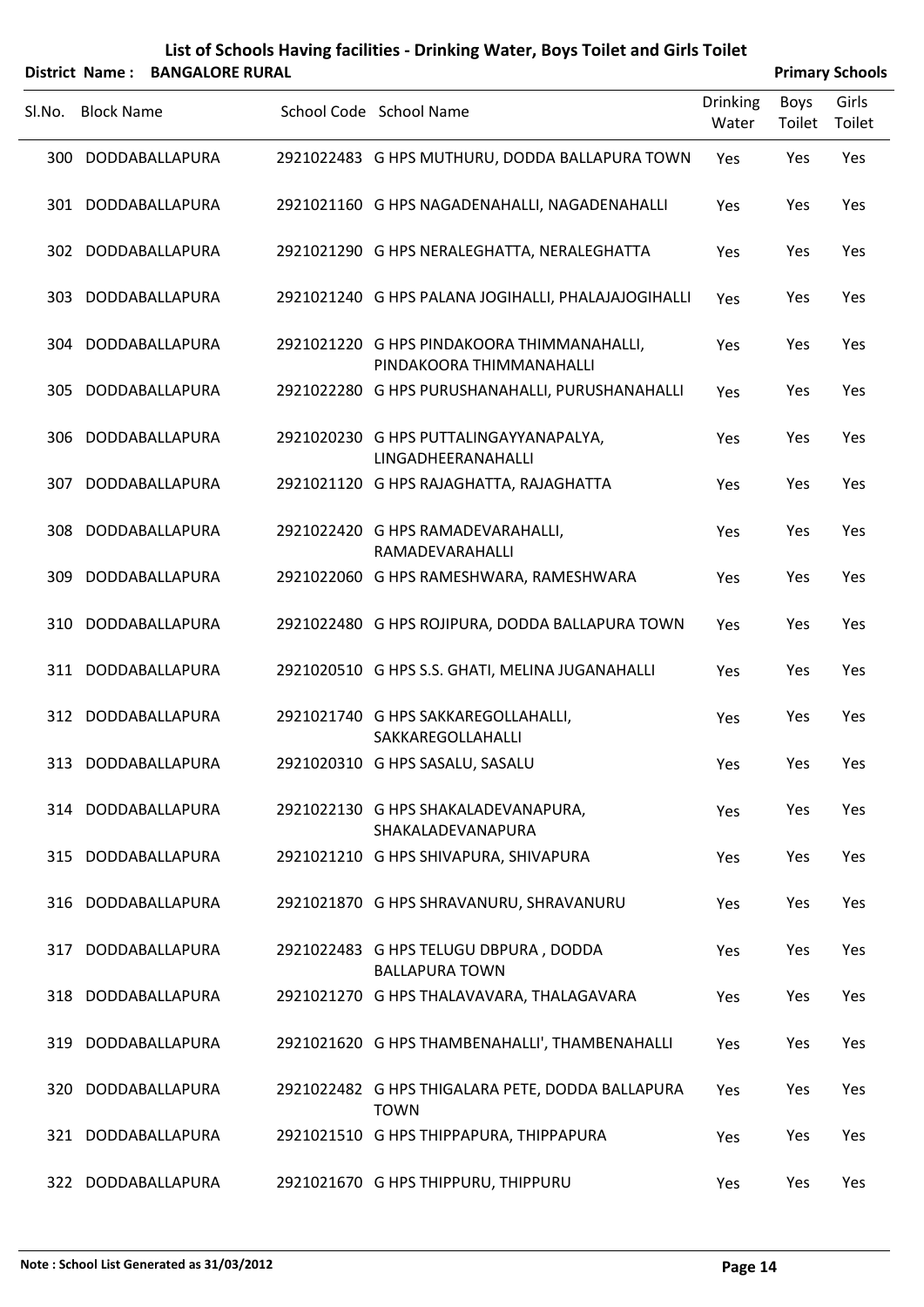|        |                   | District Name: BANGALORE RURAL |                                                                   |                          |                | <b>Primary Schools</b> |
|--------|-------------------|--------------------------------|-------------------------------------------------------------------|--------------------------|----------------|------------------------|
| SI.No. | <b>Block Name</b> |                                | School Code School Name                                           | <b>Drinking</b><br>Water | Boys<br>Toilet | Girls<br>Toilet        |
|        |                   | 323 DODDABALLAPURA             | 2921020780 G HPS THIRUMAGONDANAHALLI,<br>THIRUMAGONDANAHALLI      | Yes                      | Yes            | Yes                    |
|        |                   | 324 DODDABALLAPURA             | 2921020510 G HPS THURUVANAHALLI, MELINA<br><b>JUGANAHALLI</b>     | Yes                      | Yes            | Yes                    |
|        |                   | 325 DODDABALLAPURA             | 2921020820 G HPS TUBAGERE, TUBUGERE                               | Yes                      | Yes            | Yes                    |
| 326    |                   | DODDABALLAPURA                 | 2921020080 G HPS UJJANI, UJJANI                                   | Yes                      | Yes            | Yes                    |
|        |                   | 327 DODDABALLAPURA             | 2921022330 G HPS VADAGERE, DODDAVADAGERE                          | Yes                      | Yes            | Yes                    |
| 328    |                   | DODDABALLAPURA                 | 2921021530 G HPS VARADANAHALLI, VARADANAHALLI                     | Yes                      | Yes            | Yes                    |
| 329    |                   | DODDABALLAPURA                 | 2921021500 G HPS VEERAPURA, VEERAPURA                             | Yes                      | Yes            | Yes                    |
|        |                   | 330 DODDABALLAPURA             | 2921022480 G HPS VIDYANAGARA, DODDA BALLAPURA<br><b>TOWN</b>      | Yes                      | Yes            | Yes                    |
|        |                   | 331 DODDABALLAPURA             | 2921022500 G LPS CHENNADEVIAGRAHARA,<br>CHANNADEVI AGRAHARA       | Yes                      | Yes            | Yes                    |
|        |                   | 332 DODDABALLAPURA             | 2921020920 G LPS ACHARLAHALLI, ACHARLA HALLI                      | Yes                      | Yes            | Yes                    |
|        |                   | 333 DODDABALLAPURA             | 2921020380 G LPS ADAKAVALA, ADAKAVALA                             | Yes                      | Yes            | Yes                    |
|        |                   | 334 DODDABALLAPURA             | 2921021810 G LPS AKKA THAMMANAHALLI, AKKA<br><b>THAMMANAHALLI</b> | Yes                      | Yes            | Yes                    |
| 335    |                   | DODDABALLAPURA                 | 2921020050 G LPS AMALAGUNTE, AROODI                               | Yes                      | Yes            | Yes                    |
|        |                   | 336 DODDABALLAPURA             | 2921022000 G LPS AMBALAGERE, AMBALAGERE                           | Yes                      | Yes            | Yes                    |
|        |                   | 337 DODDABALLAPURA             | 2921021390 G LPS ANAGALAPURA, MENASI                              | Yes                      | Yes            | Yes                    |
|        |                   | 338 DODDABALLAPURA             | 2921021130 G LPS ANCHARAHALLI, LINGANAHALLI                       | Yes                      | Yes            | Yes                    |
|        |                   | 339 DODDABALLAPURA             | 2921022210 G LPS ANJINMURTHYNAGAR, KAREEM<br>SONNENAHALLI         | Yes                      | Yes            | Yes                    |
|        |                   | 340 DODDABALLAPURA             | 2921021960 G LPS APPAGARANAHALLI,<br>APPAGARANAHALLI              | Yes                      | Yes            | Yes                    |
|        |                   | 341 DODDABALLAPURA             | 2921020730 G LPS ARALALUSADNRA, ARALALA SANDRA                    | Yes                      | Yes            | Yes                    |
|        |                   | 342 DODDABALLAPURA             | 2921020760 G LPS BACHHAHALLI, BACHHA HALLI                        | Yes                      | Yes            | Yes                    |
|        |                   | 343 DODDABALLAPURA             | 2921020550 G LPS BALENAHALLI, KALLU KOTE                          | Yes                      | Yes            | Yes                    |
|        |                   | 344 DODDABALLAPURA             | 2921022460 G LPS BANDAYYANAPALYA, KODIHALLI                       | Yes                      | Yes            | Yes                    |
|        |                   | 345 DODDABALLAPURA             | 2921020110 G LPS BANKENAHALLI, BANKENAHALLI                       | Yes                      | Yes            | Yes                    |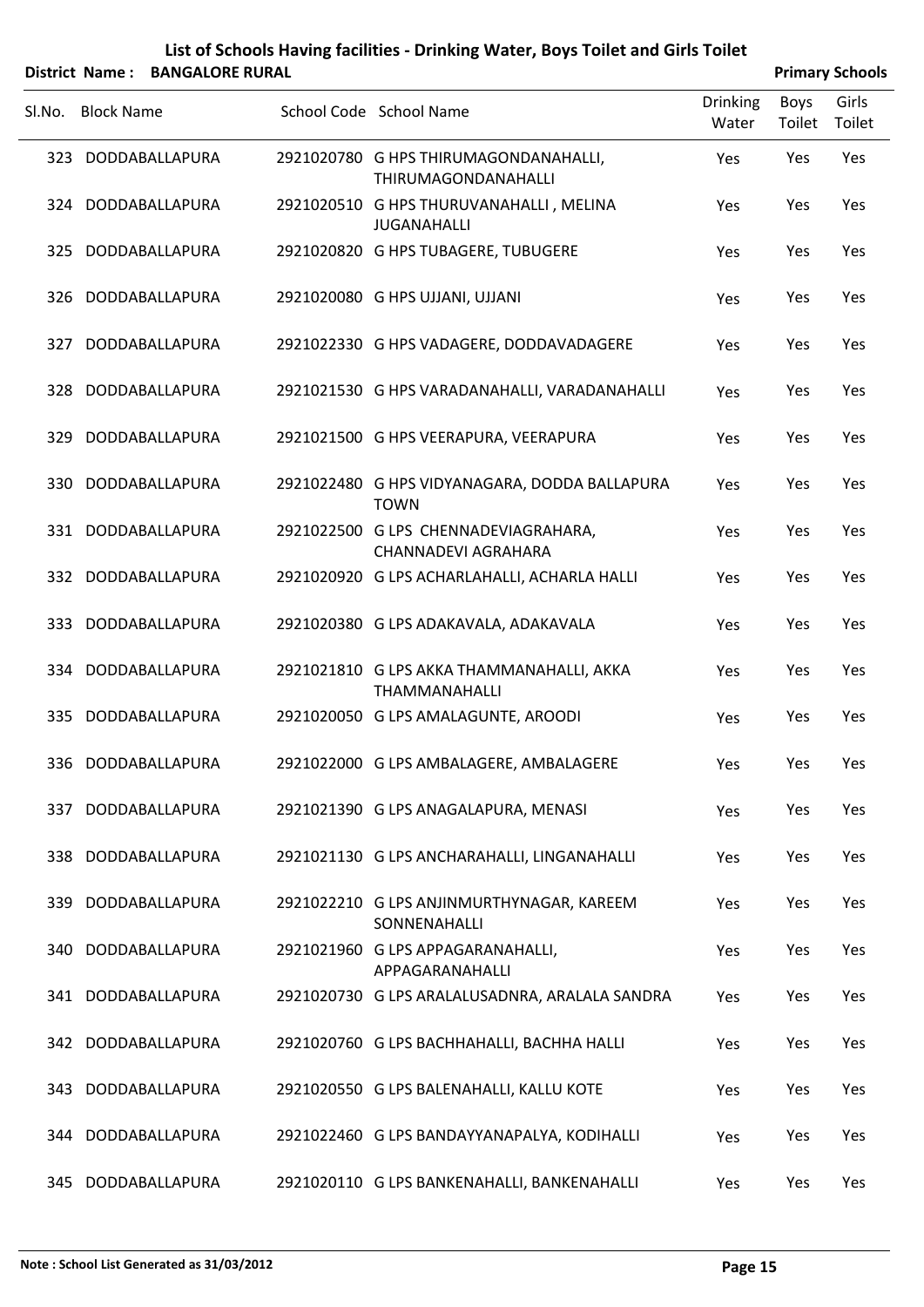|        |                   | District Name: BANGALORE RURAL |                                                                     |                          |                | <b>Primary Schools</b> |
|--------|-------------------|--------------------------------|---------------------------------------------------------------------|--------------------------|----------------|------------------------|
| SI.No. | <b>Block Name</b> |                                | School Code School Name                                             | <b>Drinking</b><br>Water | Boys<br>Toilet | Girls<br>Toilet        |
|        |                   | 346 DODDABALLAPURA             | 2921022480 G LPS BASAVESHWARANAGARA, DODDA<br><b>BALLAPURA TOWN</b> | Yes                      | Yes            | Yes                    |
| 347    |                   | DODDABALLAPURA                 | 2921022460 G LPS BEERAYYANAPALYA, KODIHALLI                         | Yes                      | Yes            | Yes                    |
|        |                   | 348 DODDABALLAPURA             | 2921020340 G LPS BENACHIHATTI, ALAPPANAHALLI                        | Yes                      | Yes            | Yes                    |
| 349.   |                   | DODDABALLAPURA                 | 2921020420 G LPS BENAKINAMADAGU,<br>BENAKINABADAGU                  | Yes                      | Yes            | Yes                    |
|        |                   | 350 DODDABALLAPURA             | 2921022290 G LPS BHADRAPURA, BHADRAPURA                             | Yes                      | Yes            | Yes                    |
|        |                   | 351 DODDABALLAPURA             | 2921021710 G LPS BHAKTHRAHALLI, BHAKTHARAHALLI                      | Yes                      | Yes            | Yes                    |
|        |                   | 352 DODDABALLAPURA             | 2921021730 G LPS BHEEMA RAVUTHANAHALLI,<br>BHEEMARAUTHANAHALLI      | Yes                      | Yes            | Yes                    |
|        |                   | 353 DODDABALLAPURA             | 2921021610 G LPS BHOOCHANAHALLI, BHOOCHANAHALLI                     | Yes                      | Yes            | Yes                    |
|        |                   | 354 DODDABALLAPURA             | 2921020850 G LPS BHOOMENAHALLI, BHOOMENAHALLI                       | Yes                      | Yes            | Yes                    |
|        |                   | 355 DODDABALLAPURA             | 2921020310 G LPS BHOVIPALYA, SASALU                                 | Yes                      | Yes            | Yes                    |
|        |                   | 356 DODDABALLAPURA             | 2921020470 G LPS BHYRAPURA THANDA, BHYRAPURA                        | Yes                      | Yes            | Yes                    |
| 357    |                   | DODDABALLAPURA                 | 2921020470 G LPS BHYRAPURA, BHYRAPURA                               | Yes                      | Yes            | Yes                    |
|        |                   | 358 DODDABALLAPURA             | 2921022180 G LPS BHYRASANDRA PALYA, BHYRASANDRA                     | Yes                      | Yes            | Yes                    |
|        |                   | 359 DODDABALLAPURA             | 2921022180 G LPS BHYRASANDRA, BHYRASANDRA                           | Yes                      | Yes            | Yes                    |
|        |                   | 360 DODDABALLAPURA             | 2921021470 G LPS BISUVANAHALLI, BISUVANAHALLI                       | Yes                      | Yes            | Yes                    |
|        |                   | 361 DODDABALLAPURA             | 2921022090 G LPS BOKIPURA, BOKIPURA                                 | Yes                      | Yes            | Yes                    |
|        |                   | 362 DODDABALLAPURA             | 2921021760 G LPS BOMMANAHALLI, BOMMANAHALLI                         | Yes                      | Yes            | Yes                    |
|        |                   | 363 DODDABALLAPURA             | 2921021640 G LPS BOMMANAHALLI, BOMMANAHALLI                         | Yes                      | Yes            | Yes                    |
|        |                   | 364 DODDABALLAPURA             | 2921020360 G LPS BYYAPPANAHALLI, BYYAPPANAHALLI                     | Yes                      | Yes            | Yes                    |
|        |                   | 365 DODDABALLAPURA             | 2921022070 G LPS C.G. HOSAHALLI, CHUNCHEGOWDANA<br><b>HOSAHALLI</b> | Yes                      | Yes            | Yes                    |
|        |                   | 366 DODDABALLAPURA             | 2921021970 G LPS CHANNA BASAVAYYANAPALYA,<br><b>HULIKUNTE</b>       | Yes                      | Yes            | Yes                    |
| 367    |                   | DODDABALLAPURA                 | 2921020900 G LPS CHANNAPURA, CHANNAPURA                             | Yes                      | Yes            | Yes                    |
|        |                   | 368 DODDABALLAPURA             | 2921020640 G LPS CHEELENAHALLI, CHEELENAHALLI                       | Yes                      | Yes            | Yes                    |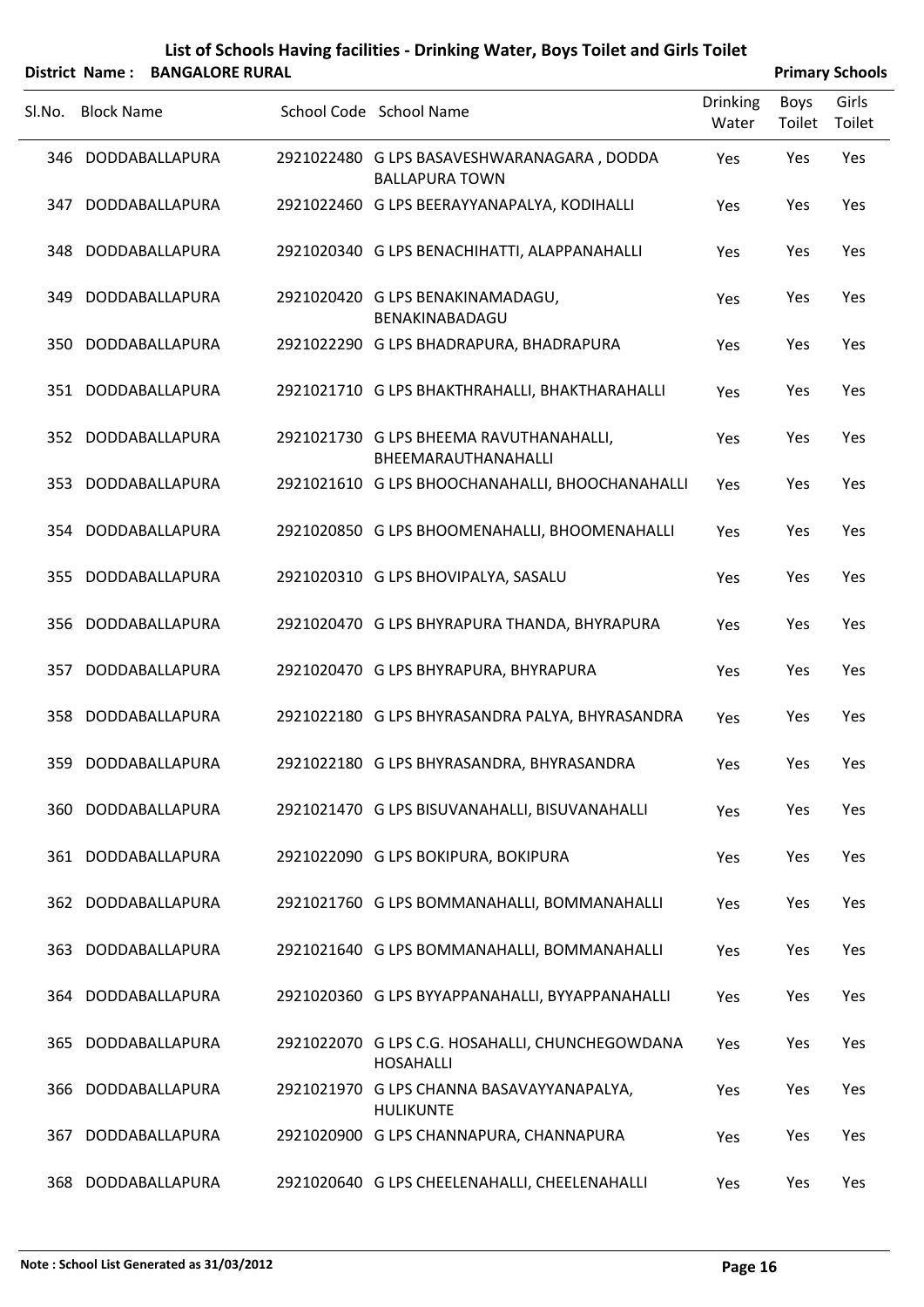|        |                   | District Name: BANGALORE RURAL |                                                                 |                          |                | <b>Primary Schools</b> |
|--------|-------------------|--------------------------------|-----------------------------------------------------------------|--------------------------|----------------|------------------------|
| SI.No. | <b>Block Name</b> |                                | School Code School Name                                         | <b>Drinking</b><br>Water | Boys<br>Toilet | Girls<br>Toilet        |
|        |                   | 369 DODDABALLAPURA             | 2921022030 G LPS CHIKKA HEJJAJI COLONY, CHIKKA<br>HEJJAJI       | Yes                      | Yes            | Yes                    |
| 370    |                   | DODDABALLAPURA                 | 2921020580 G LPS CHIKKA MUDDENAHALLI, CHIKKA<br>MUDDENAHALLI    | Yes                      | Yes            | Yes                    |
|        |                   | 371 DODDABALLAPURA             | 2921021730 G LPS CHOWDAYYANA PALYA,<br>BHEEMARAUTHANAHALLI      | Yes                      | Yes            | Yes                    |
| 372    |                   | DODDABALLAPURA                 | 2921020940 G LPS CHOWGOWNDAHALLI,<br>CHOWGONDAHALLI             | Yes                      | Yes            | Yes                    |
| 373    |                   | DODDABALLAPURA                 | 2921020230 G LPS D.V. THIPPAYYANAPALYA,<br>LINGADHEERANAHALLI   | Yes                      | Yes            | Yes                    |
|        |                   | 374 DODDABALLAPURA             | 2921021140 G LPS DASAGONDANAHALLI,<br>DASAGONDANAHALLI          | Yes                      | Yes            | Yes                    |
|        |                   | 375 DODDABALLAPURA             | 2921020290 G LPS DASARAPALYA, SINGENAHALLI                      | Yes                      | Yes            | Yes                    |
| 376    |                   | DODDABALLAPURA                 | 2921020580 G LPS DODDA THIMMANAHALLI, CHIKKA<br>MUDDENAHALLI    | Yes                      | Yes            | Yes                    |
| 377    |                   | DODDABALLAPURA                 | 2921021900 G LPS DODDABELAVANGALA, DODDA<br>BELAVANGALA         | Yes                      | Yes            | Yes                    |
| 378    |                   | DODDABALLAPURA                 | 2921020590 G LPS DURGENAHALLI, DURGENAHALLI                     | Yes                      | Yes            | Yes                    |
| 379    |                   | DODDABALLAPURA                 | 2921021490 G LPS ELLUPURA, ELLUPURA                             | Yes                      | Yes            | Yes                    |
| 380    |                   | DODDABALLAPURA                 | 2921021280 G LPS GAALIPURA, GAALIPUJE                           | Yes                      | Yes            | Yes                    |
|        |                   | 381 DODDABALLAPURA             | 2921020300 G LPS GANADALU, GANADALU                             | Yes                      | Yes            | Yes                    |
|        |                   | 382 DODDABALLAPURA             | 2921022250 G LPS GANDARAGULIPURA,<br>GANDARAGULIPURA            | Yes                      | Yes            | Yes                    |
| 383    |                   | DODDABALLAPURA                 | 2921020990 G LPS GANDARAJAPURA, BEEDIKERE                       | Yes                      | Yes            | Yes                    |
|        |                   | 384 DODDABALLAPURA             | 2921021690 G LPS GANDASANDRA, GUNDASANDRA                       | Yes                      | Yes            | Yes                    |
|        |                   | 385 DODDABALLAPURA             | 2921020780 G LPS GANGASANDRA,<br>THIRUMAGONDANAHALLI            | Yes                      | Yes            | Yes                    |
|        |                   | 386 DODDABALLAPURA             | 2921020050 G LPS GARIKENAHALLI, AROODI                          | Yes                      | Yes            | Yes                    |
| 387    |                   | DODDABALLAPURA                 | 2921020600 G LPS GEDDALAHALLI, GEDDALAHALLI                     | Yes                      | Yes            | Yes                    |
| 388    |                   | DODDABALLAPURA                 | 2921022170 G LPS GEJJAGADAHALLI PALYA,<br><b>GEJJAGADAHALLI</b> | Yes                      | Yes            | Yes                    |
| 389    |                   | DODDABALLAPURA                 | 2921022200 G LPS GOWDAHALLI, GOWDAHALLI                         | Yes                      | Yes            | Yes                    |
| 390    |                   | DODDABALLAPURA                 | 2921020020 G LPS GOWDANAKUNTE, GOWDANAKUNTE                     | Yes                      | Yes            | Yes                    |
|        |                   | 391 DODDABALLAPURA             | 2921022270 G LPS GULYA, GULYA                                   | Yes                      | Yes            | Yes                    |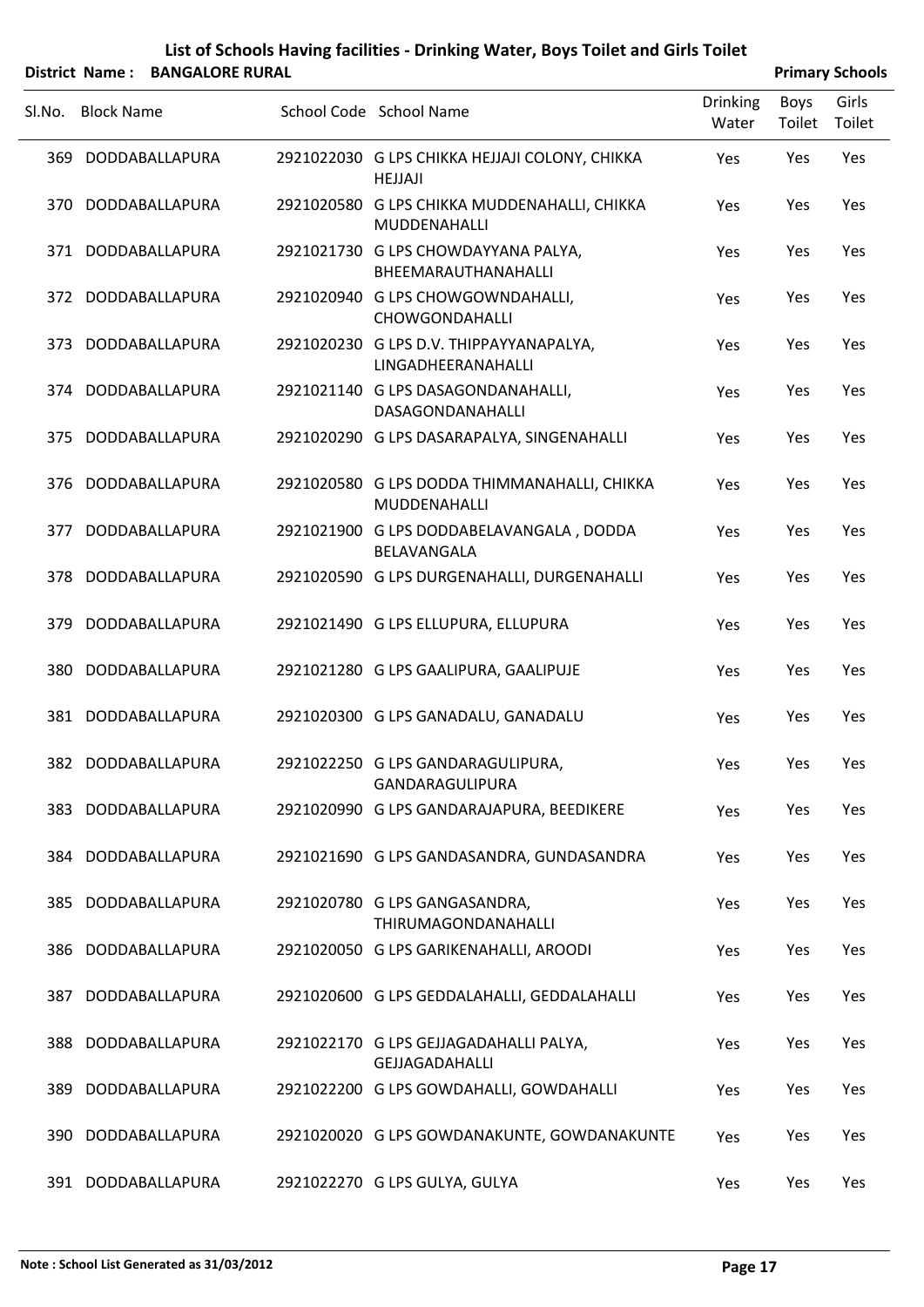#### **List of Schools Having facilities ‐ Drinking Water, Boys Toilet and Girls Toilet District Name: BANGALORE RURAL Primary** Schools

| Sl.No. | <b>Block Name</b>  |  | School Code School Name                                             | <b>Drinking</b><br>Water | Boys<br>Toilet | Girls<br>Toilet |
|--------|--------------------|--|---------------------------------------------------------------------|--------------------------|----------------|-----------------|
|        | 392 DODDABALLAPURA |  | 2921021020 G LPS GULYA, GULYA                                       | Yes                      | Yes            | Yes             |
|        | 393 DODDABALLAPURA |  | 2921020220 G LPS GUMMANAHALLI, GUMMANAHALLI                         | Yes                      | Yes            | Yes             |
|        | 394 DODDABALLAPURA |  | 2921021750 G LPS GUNDAHALLI, GUNDLAHALLI                            | Yes                      | Yes            | Yes             |
|        | 395 DODDABALLAPURA |  | 2921020790 G LPS HADONAHALLI, HADONAHALLI                           | Yes                      | Yes            | Yes             |
|        | 396 DODDABALLAPURA |  | 2921020030 G LPS HANUMANTHAPURA,<br>DADIGHATTAMADAGU                | Yes                      | Yes            | Yes             |
|        | 397 DODDABALLAPURA |  | 2921020250 G LPS HAROHALLI, HAROHALLI                               | Yes                      | Yes            | Yes             |
|        | 398 DODDABALLAPURA |  | 2921021250 G LPS HASANAGHATTA, HASANAGHATTA                         | Yes                      | Yes            | Yes             |
|        | 399 DODDABALLAPURA |  | 2921020970 G LPS HIRENA GUDDADAHALLI, HIRENA<br><b>GUDDADAHALLI</b> | Yes                      | Yes            | Yes             |
| 400    | DODDABALLAPURA     |  | 2921021840 G LPS HOLERAHALLI, RAMPURA                               | Yes                      | Yes            | Yes             |
| 401    | DODDABALLAPURA     |  | 2921022110 G LPS HONNADEVIPURA, HONNADEVIPURA                       | Yes                      | Yes            | Yes             |
|        | 402 DODDABALLAPURA |  | 2921021050 G LPS HONNAGHATTA, HONNAGHATTA                           | Yes                      | Yes            | Yes             |
| 403    | DODDABALLAPURA     |  | 2921022320 G LPS HONNAVARA, HONNAVARA                               | Yes                      | Yes            | Yes             |
| 404    | DODDABALLAPURA     |  | 2921020090 G LPS HOSAHALLI COLONY, HOSAHALLI                        | Yes                      | Yes            | Yes             |
|        | 405 DODDABALLAPURA |  | 2921021670 G LPS HOSAHALLI THANDA, THIPPURU                         | Yes                      | Yes            | Yes             |
| 406    | DODDABALLAPURA     |  | 2921021460 G LPS HOSAHUDYA, HOSAHUDYA                               | Yes                      | Yes            | Yes             |
| 407    | DODDABALLAPURA     |  | 2921020100 G LPS HOSAKOTE, HOSAKOTE                                 | Yes                      | Yes            | Yes             |
| 408    | DODDABALLAPURA     |  | 2921021940 G LPS HUNASEPALYA, TUGUKUNTE                             | Yes                      | Yes            | Yes             |
| 409    | DODDABALLAPURA     |  | 2921022480 G LPS ISLAMPURA, DODDA BALLAPURA<br><b>TOWN</b>          | Yes                      | Yes            | Yes             |
| 410    | DODDABALLAPURA     |  | 2921021380 G LPS JAKKASANDRA, JAKKASANDRA                           | Yes                      | Yes            | Yes             |
| 411    | DODDABALLAPURA     |  | 2921020070 G LPS JAKKENAHALLI, JAKKANAHALLI                         | Yes                      | Yes            | Yes             |
| 412    | DODDABALLAPURA     |  | 2921021450 G LPS JINKEBACHHAHALLI, JINKE<br>BACHHAHALLI             | <b>Yes</b>               | Yes            | Yes             |
| 413    | DODDABALLAPURA     |  | 2921021850 G LPS JODIKAREPURA, JODIKAREPURA                         | Yes                      | Yes            | Yes             |
|        | 414 DODDABALLAPURA |  | 2921020390 G LPS JYOTHIPURA, JYOTHIPURA                             | Yes                      | Yes            | Yes             |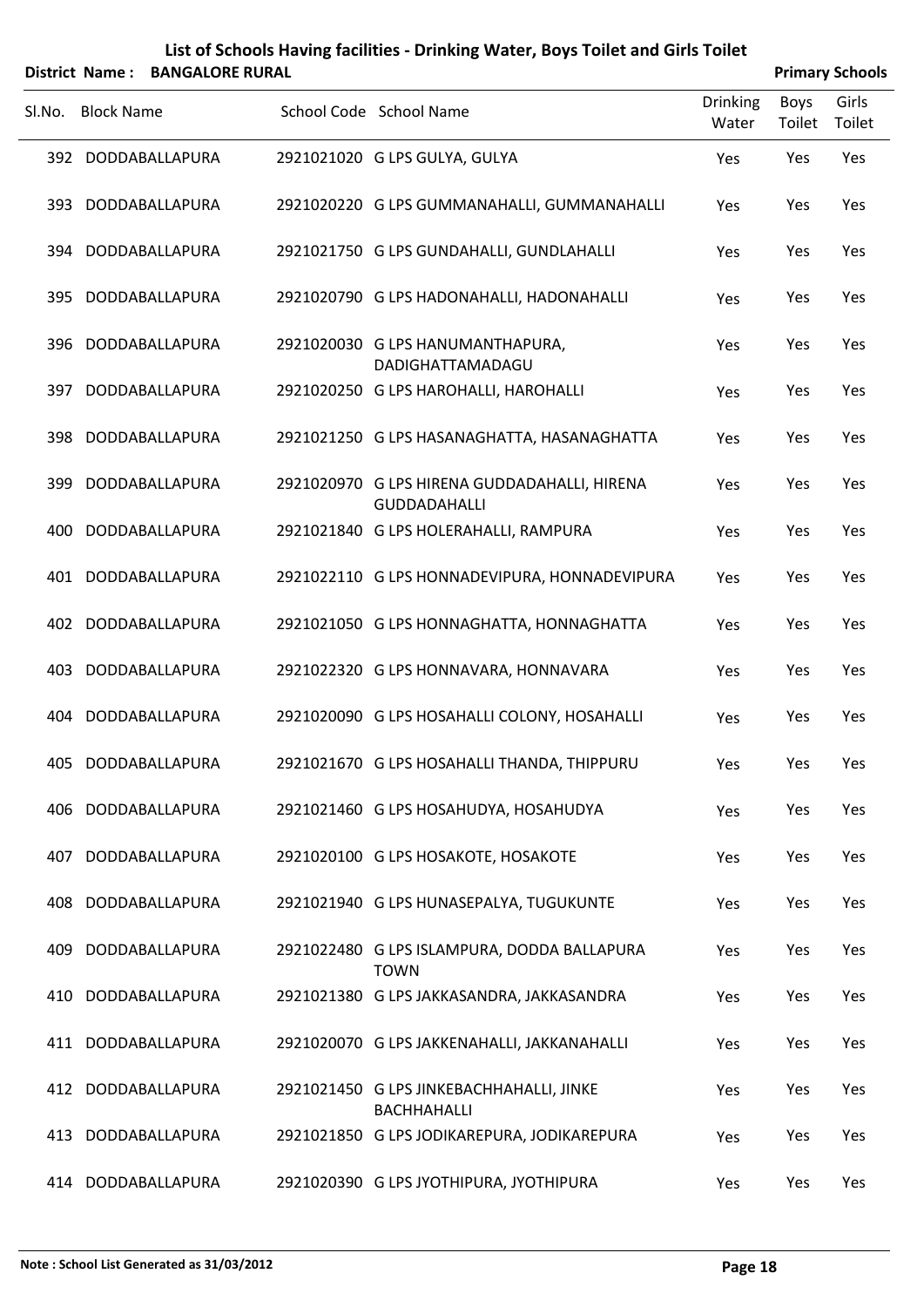|     | District Name: BANGALORE RURAL |                                                               |                          |                       | <b>Primary Schools</b> |
|-----|--------------------------------|---------------------------------------------------------------|--------------------------|-----------------------|------------------------|
|     | Sl.No. Block Name              | School Code School Name                                       | <b>Drinking</b><br>Water | <b>Boys</b><br>Toilet | Girls<br>Toilet        |
|     | 415 DODDABALLAPURA             | 2921022440 G LPS K.G. SHASTRIPALYA, K.G. SHASTRIPALYA         | Yes                      | Yes                   | Yes                    |
|     | 416 DODDABALLAPURA             | 2921022480 G LPS KACHERIPALYA, DODDA BALLAPURA<br><b>TOWN</b> | Yes                      | Yes                   | Yes                    |
| 417 | DODDABALLAPURA                 | 2921020410 G LPS KADALAPPANAHALLI,<br>KAADALAPPANAHALLI       | Yes                      | Yes                   | Yes                    |
|     | 418 DODDABALLAPURA             | 2921022220 G LPS KADANURU PALYA, KADANURU                     | Yes                      | Yes                   | Yes                    |
| 419 | DODDABALLAPURA                 | 2921020460 G LPS KADUBYADARAHALLI, KADU<br>BYADARAHALLI       | Yes                      | Yes                   | Yes                    |
| 420 | DODDABALLAPURA                 | 2921020180 G LPS KADUKUNTE, KADUKUNTE                         | Yes                      | Yes                   | Yes                    |
| 421 | DODDABALLAPURA                 | 2921021190 G LPS KAKKEHALLI, KAKKEHALLI                       | Yes                      | Yes                   | Yes                    |
|     | 422 DODDABALLAPURA             | 2921021770 G LPS KALENAHALLI, MUDALA KALENAHALLI              | Yes                      | Yes                   | Yes                    |
| 423 | DODDABALLAPURA                 | 2921021750 G LPS KALIPALYA, GUNDLAHALLI                       | Yes                      | Yes                   | Yes                    |
|     | 424 DODDABALLAPURA             | 2921022430 G LPS KALLODU, KALLODU                             | Yes                      | Yes                   | Yes                    |
| 425 | DODDABALLAPURA                 | 2921022100 G LPS KALLUDEVANAHALLI,<br>KALLUDEVANAHALLI        | Yes                      | Yes                   | Yes                    |
| 426 | DODDABALLAPURA                 | 2921020650 G LPS KALLUDEVANAHALLI,<br>KALLUDEVANAHALLI        | Yes                      | Yes                   | Yes                    |
| 427 | DODDABALLAPURA                 | 2921020550 G LPS KALLUKOTE, KALLU KOTE                        | Yes                      | Yes                   | Yes                    |
|     | 428 DODDABALLAPURA             | 2921020720 G LPS KAMALURU, KAMALURU                           | Yes                      | Yes                   | Yes                    |
| 429 | DODDABALLAPURA                 | 2921020010 G LPS KAMANA AGRAHARA, KAMANA<br>AGRAHARA          | Yes                      | Yes                   | Yes                    |
|     | 430 DODDABALLAPURA             | 2921020050 G LPS KAMENAHALLI, AROODI                          | Yes                      | Yes                   | Yes                    |
|     | 431 DODDABALLAPURA             | 2921022400 G LPS KANASAVADI, KANASAVADI                       | Yes                      | Yes                   | Yes                    |
|     | 432 DODDABALLAPURA             | 2921021580 G LPS KANGALAPURA, KANGALAPURA                     | Yes                      | Yes                   | Yes                    |
|     | 433 DODDABALLAPURA             | 2921020910 G LPS KANIVEPURA, HEGGADIHALLI                     | Yes                      | Yes                   | Yes                    |
|     | 434 DODDABALLAPURA             | 2921022380 G LPS KANNAMANGALA COLONY,<br>KANNAMANGALA         | Yes                      | Yes                   | Yes                    |
|     | 435 DODDABALLAPURA             | 2921021800 G LPS KARADIPALYA, KOLIGERE                        | Yes                      | Yes                   | Yes                    |
| 436 | DODDABALLAPURA                 | 2921022210 G LPS KAREEM SONNENA HALLI, KAREEM<br>SONNENAHALLI | Yes                      | Yes                   | Yes                    |
| 437 | DODDABALLAPURA                 | 2921021790 G LPS KAREKALPALYA, DODDA MANKALALA                | Yes                      | Yes                   | Yes                    |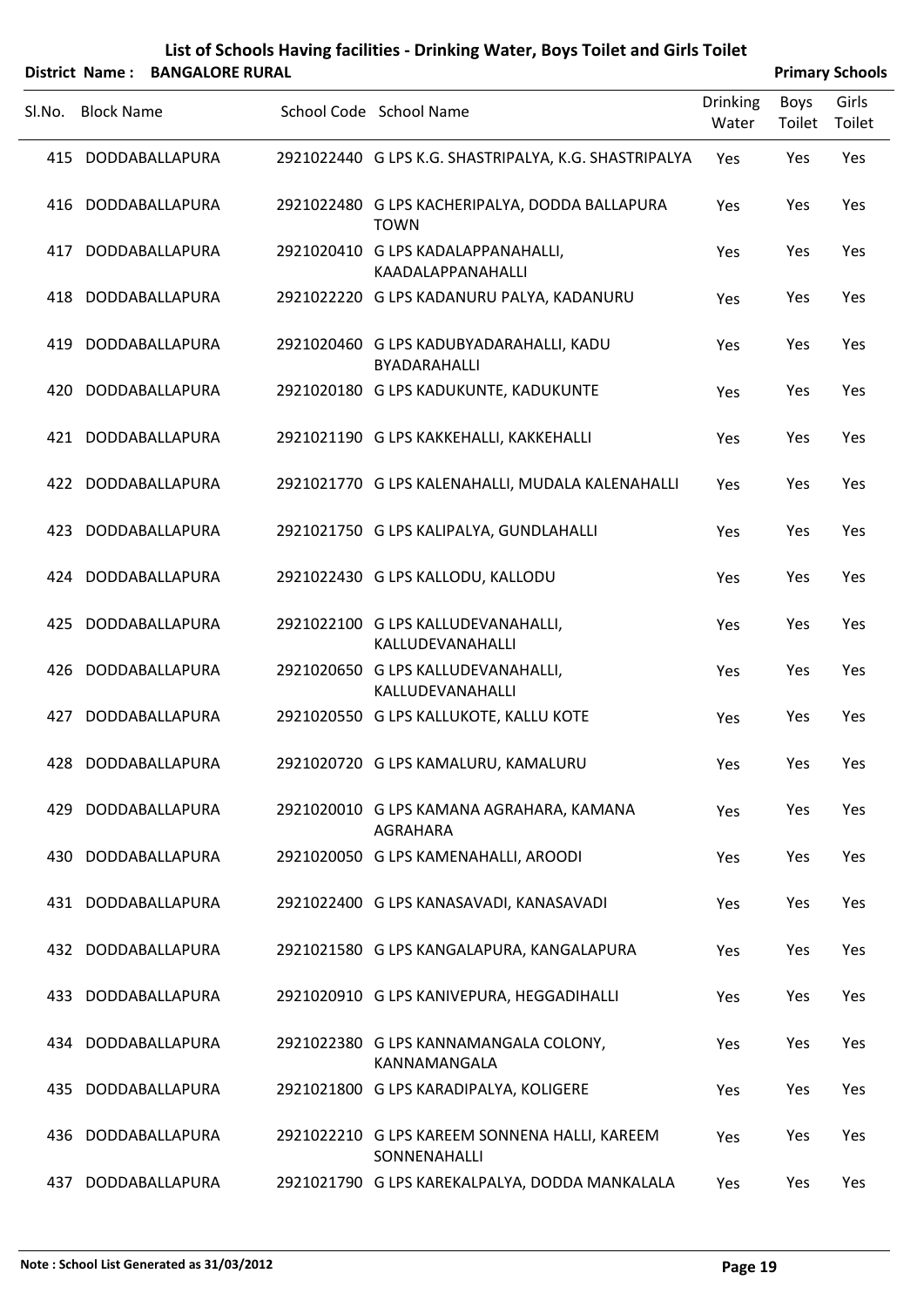|        |                   | District Name: BANGALORE RURAL |                                                                       |                   | <b>Primary Schools</b> |                 |
|--------|-------------------|--------------------------------|-----------------------------------------------------------------------|-------------------|------------------------|-----------------|
| SI.No. | <b>Block Name</b> |                                | School Code School Name                                               | Drinking<br>Water | Boys<br>Toilet         | Girls<br>Toilet |
| 438    |                   | DODDABALLAPURA                 | 2921020710 G LPS KARENAHALLI, KARENAHALLI                             | Yes               | Yes                    | Yes             |
| 439    |                   | DODDABALLAPURA                 | 2921022010 G LPS KAREPURA, KAREPURA                                   | Yes               | Yes                    | Yes             |
| 440    |                   | DODDABALLAPURA                 | 2921020810 G LPS KARNALA, KAARNALA                                    | Yes               | Yes                    | Yes             |
| 441    |                   | DODDABALLAPURA                 | 2921021990 G LPS KASAGHATTA, KHASAGHATTA                              | Yes               | Yes                    | Yes             |
| 442    |                   | DODDABALLAPURA                 | 2921021480 G LPS KASUVANAHALLI, KASUVANAHALLI                         | Yes               | Yes                    | Yes             |
| 443    |                   | DODDABALLAPURA                 | 2921022040 G LPS KATHALEPALYA, HADRIPURA                              | Yes               | Yes                    | Yes             |
| 444    |                   | DODDABALLAPURA                 | 2921020080 G LPS KATTE HINDALAHALLI, UJJANI                           | Yes               | Yes                    | Yes             |
| 445.   |                   | DODDABALLAPURA                 | 2921020500 G LPS KELAGINA JUGANAHALLI, KELAGINA<br><b>JUGANAHALLI</b> | Yes               | Yes                    | Yes             |
| 446    |                   | DODDABALLAPURA                 | 2921020620 G LPS KELAGINA NAYAKARANDAHALL,<br>KELAGINA NAYAKARANDALLI | Yes               | Yes                    | Yes             |
| 447    |                   | DODDABALLAPURA                 | 2921021370 G LPS KHANE HOSAHALLI, ARALUMALLIGE                        | Yes               | Yes                    | Yes             |
| 448.   |                   | DODDABALLAPURA                 | 2921020240 G LPS KILARANAHALLI, KILARANAHALLI                         | Yes               | Yes                    | Yes             |
| 449.   |                   | DODDABALLAPURA                 | 2921021600 G LPS KONENAHALLI, KONENAHALLI                             | Yes               | Yes                    | Yes             |
| 450    |                   | DODDABALLAPURA                 | 2921021880 G LPS KOOGONAHALLI COLONY,<br><b>KOOGONAHALLI</b>          | Yes               | Yes                    | Yes             |
|        |                   | 451 DODDABALLAPURA             | 2921021880 G LPS KOOGONAHALLI, KOOGONAHALLI                           | Yes               | Yes                    | Yes             |
| 452    |                   | DODDABALLAPURA                 | 2921020190 G LPS KUKKALAHALLI, KUKKALAHALLI                           | Yes               | Yes                    | Yes             |
| 453    |                   | DODDABALLAPURA                 | 2921022470 G LPS KUMBALAGUNTE PALYA, MADHURE                          | Yes               | Yes                    | Yes             |
| 454    |                   | DODDABALLAPURA                 | 2921021400 G LPS KUNTANAHALLI, KUNTANAHALLI                           | Yes               | Yes                    | Yes             |
| 455    |                   | DODDABALLAPURA                 | 2921021330 G LPS KURUBARAHALLI, KURUBARAHALLI                         | Yes               | Yes                    | Yes             |
| 456    |                   | DODDABALLAPURA                 | 2921020960 G LPS KURUVEGERE, KURUVEGERE                               | Yes               | Yes                    | Yes             |
| 457    |                   | DODDABALLAPURA                 | 2921020350 G LPS LAKKENAHALLI, LAKKENAHALLI                           | Yes               | Yes                    | Yes             |
| 458    |                   | DODDABALLAPURA                 | 2921020800 G LPS LAKSHMIDEVIPURA,<br>LAKSHMIDEVIPURA                  | Yes               | Yes                    | Yes             |
| 459    |                   | DODDABALLAPURA                 | 2921021260 G LPS MADAGONDAHALLI,<br>MADAGONDAHALLI                    | Yes               | Yes                    | Yes             |
| 460    |                   | DODDABALLAPURA                 | 2921022160 G LPS MADAGONDANAHALLI,<br>MADAGONDANAHALLI                | Yes               | Yes                    | Yes             |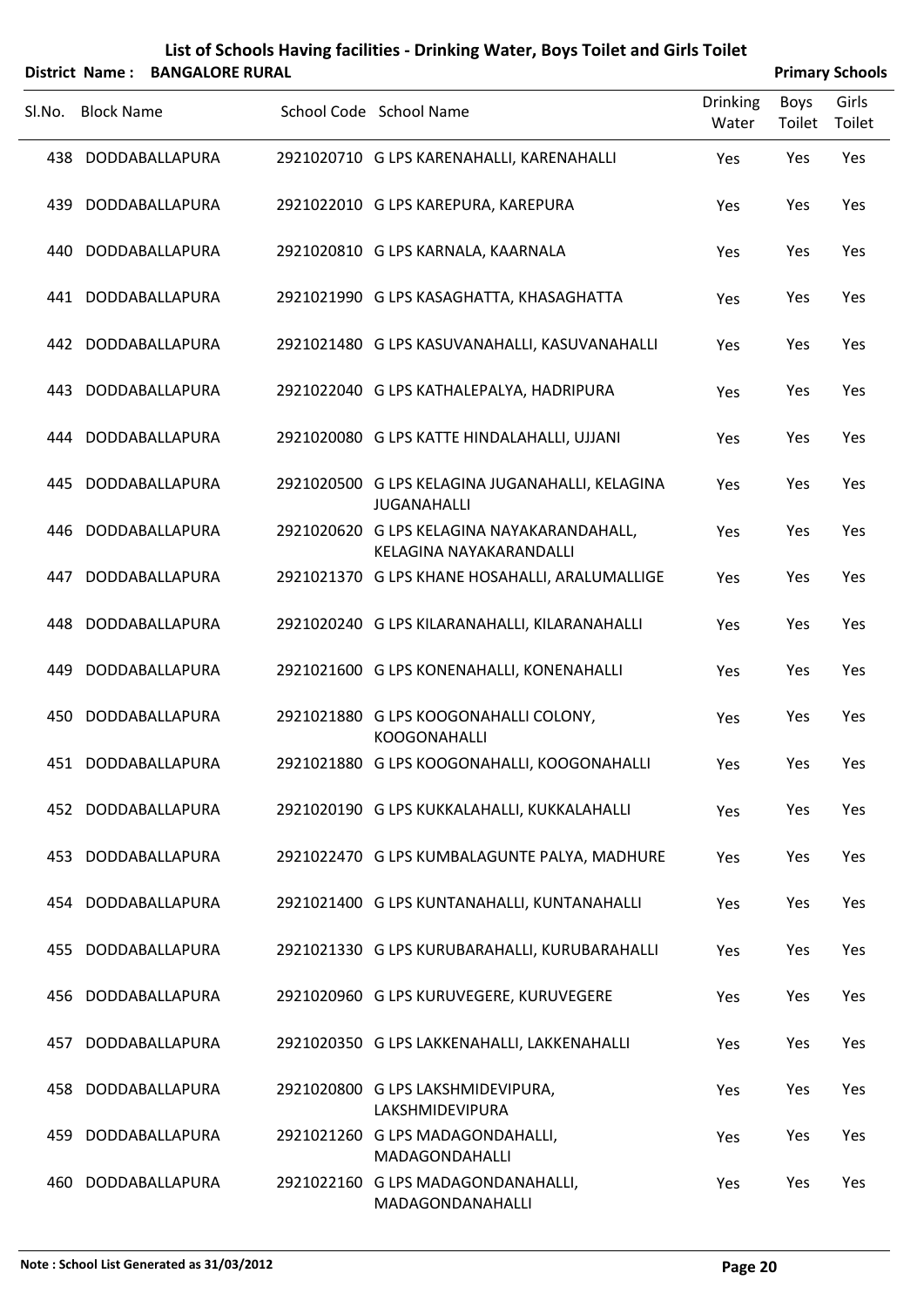|        |                   | District Name: BANGALORE RURAL |                                                                    |                          |                | <b>Primary Schools</b> |
|--------|-------------------|--------------------------------|--------------------------------------------------------------------|--------------------------|----------------|------------------------|
| Sl.No. | <b>Block Name</b> |                                | School Code School Name                                            | <b>Drinking</b><br>Water | Boys<br>Toilet | Girls<br>Toilet        |
|        |                   | 461 DODDABALLAPURA             | 2921021700 G LPS MADESHWARA, MADESHWARA                            | Yes                      | Yes            | Yes                    |
|        |                   | 462 DODDABALLAPURA             | 2921022050 G LPS MADHURANA HOSHALLI,<br><b>MADHURANA HOSAHALLI</b> | Yes                      | Yes            | Yes                    |
| 463    |                   | DODDABALLAPURA                 | 2921022470 G LPS MADHURE, MADHURE                                  | Yes                      | Yes            | Yes                    |
|        |                   | 464 DODDABALLAPURA             | 2921020130 G LPS MAKALI, MAKALI                                    | Yes                      | Yes            | Yes                    |
| 465    |                   | DODDABALLAPURA                 | 2921021830 G LPS MALLANAYAKANAHALLI,<br>MALLANAYAKANAHALLI         | Yes                      | Yes            | Yes                    |
| 466    |                   | DODDABALLAPURA                 | 2921021230 G LPS MALLATHHAHALLI, MALLATHAHALLI                     | Yes                      | Yes            | Yes                    |
| 467    |                   | DODDABALLAPURA                 | 2921020400 G LPS MALLEGOWDANAHALLI,<br>MALLEGOWDANAHALLI           | Yes                      | Yes            | Yes                    |
| 468    |                   | DODDABALLAPURA                 | 2921022230 G LPS MALLOHALLI PALYA, MALLOHALLI                      | Yes                      | Yes            | Yes                    |
| 469    |                   | DODDABALLAPURA                 | 2921021300 G LPS MANDIBYADARAHALLI, MANDI<br>BYADARAHALLI          | Yes                      | Yes            | Yes                    |
| 470    |                   | DODDABALLAPURA                 | 2921020860 G LPS MARAHALLI, MARAHALLI                              | Yes                      | Yes            | Yes                    |
| 471    |                   | DODDABALLAPURA                 | 2921022410 G LPS MARASANDRA, MARASANDRA                            | Yes                      | Yes            | Yes                    |
|        |                   | 472 DODDABALLAPURA             | 2921021970 G LPS MARI HEGGAYYANAPALYA, HULIKUNTE                   | Yes                      | Yes            | Yes                    |
| 473    |                   | DODDABALLAPURA                 | 2921021090 G LPS MEDIHALLI, MEDIHALLI                              | Yes                      | Yes            | Yes                    |
|        |                   | 474 DODDABALLAPURA             | 2921020940 G LPS MELEKOTE CROSS, CHOWGONDAHALLI Yes                |                          | Yes            | Yes                    |
| 475    |                   | DODDABALLAPURA                 | 2921020510 G LPS MELINA JUGANAHALLI, MELINA<br><b>JUGANAHALLI</b>  | Yes                      | Yes            | Yes                    |
| 476    |                   | DODDABALLAPURA                 | 2921021920 G LPS MOOGENAHALLI, MOOGENAHALLI                        | Yes                      | Yes            | Yes                    |
| 477    |                   | DODDABALLAPURA                 | 2921021170 G LPS MOPARAHALLI, ADINARAYANA<br><b>HOSAHALLI</b>      | Yes                      | Yes            | Yes                    |
| 478    |                   | DODDABALLAPURA                 | 2921021220 G LPS MUDDANAYAKANA PALYA,<br>PINDAKOORA THIMMANAHALLI  | Yes                      | Yes            | Yes                    |
| 479    |                   | DODDABALLAPURA                 | 2921020560 G LPS MUKKADI GHATTA, MUKKADIGHATTA                     | Yes                      | Yes            | Yes                    |
| 480    |                   | DODDABALLAPURA                 | 2921020940 G LPS MUKKENAHALLI, CHOWGONDAHALLI                      | Yes                      | Yes            | Yes                    |
|        |                   | 481 DODDABALLAPURA             | 2921021950 G LPS MUTHUGADAHALLI,<br>MUTHUGADAHALLI                 | Yes                      | Yes            | Yes                    |
| 482    |                   | DODDABALLAPURA                 | 2921021890 G LPS NAARANAHALLI, NARANAHALLI                         | Yes                      | Yes            | Yes                    |
| 483    |                   | DODDABALLAPURA                 | 2921020410 G LPS NAGALAPURA, KAADALAPPANAHALLI                     | Yes                      | Yes            | Yes                    |

 $\overline{a}$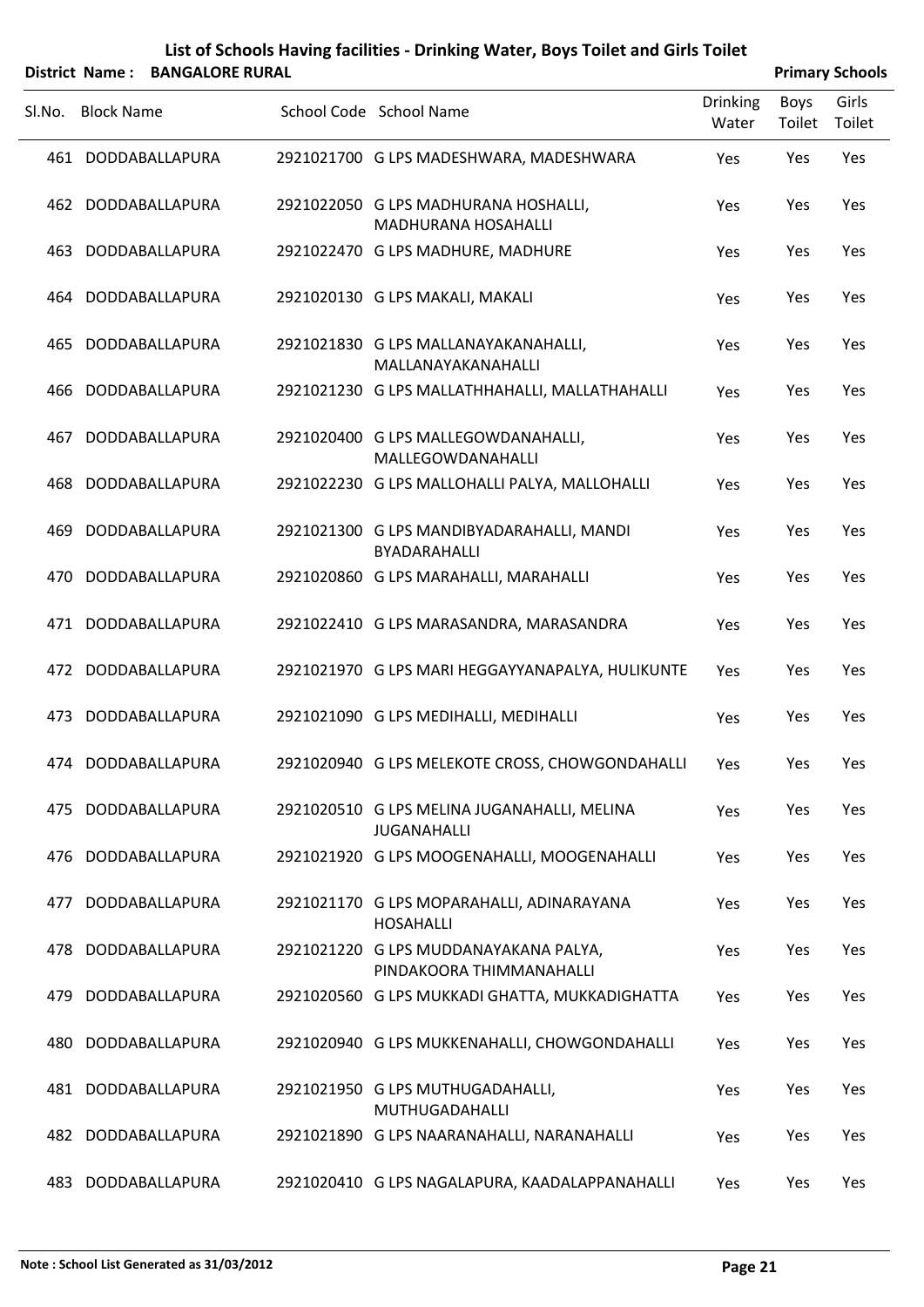|        |                   | District Name: BANGALORE RURAL |                                                              |                          |                | <b>Primary Schools</b> |
|--------|-------------------|--------------------------------|--------------------------------------------------------------|--------------------------|----------------|------------------------|
| Sl.No. | <b>Block Name</b> |                                | School Code School Name                                      | <b>Drinking</b><br>Water | Boys<br>Toilet | Girls<br>Toilet        |
|        |                   | 484 DODDABALLAPURA             | 2921021340 G LPS NAGASANDRA, NAGASANDRA                      | Yes                      | Yes            | Yes                    |
| 485    |                   | DODDABALLAPURA                 | 2921020640 G LPS NAGASHETTIHALLI, CHEELENAHALLI              | Yes                      | Yes            | Yes                    |
| 486    |                   | DODDABALLAPURA                 | 2921022350 G LPS NAGENAHALLI, NAGENAHALLI                    | Yes                      | Yes            | Yes                    |
| 487    |                   | DODDABALLAPURA                 | 2921022310 G LPS NALLENAHALLI, NALLENAHALLI                  | Yes                      | Yes            | Yes                    |
| 488    |                   | DODDABALLAPURA                 | 2921021020 G LPS NANDIGUNDA, GULYA                           | Yes                      | Yes            | Yes                    |
| 489    |                   | DODDABALLAPURA                 | 2921020570 G LPS NARASIMHANAHALLI,<br>HIREMUDDENAHALLI       | Yes                      | Yes            | Yes                    |
| 490    |                   | DODDABALLAPURA                 | 2921020360 G LPS NAYAKARAPALYA, BYYAPPANAHALLI               | Yes                      | Yes            | Yes                    |
|        |                   | 491 DODDABALLAPURA             | 2921020590 G LPS NELLUGUDIGE, DURGENAHALLI                   | Yes                      | Yes            | Yes                    |
|        |                   | 492 DODDABALLAPURA             | 2921020700 G LPS NELLUKUNTE, NELLUKUNTE                      | Yes                      | Yes            | Yes                    |
|        |                   | 493 DODDABALLAPURA             | 2921021550 G LPS OBADENAHALLI, OBADENAHALLI                  | Yes                      | Yes            | Yes                    |
|        |                   | 494 DODDABALLAPURA             | 2921020150 G LPS OJENAHALLI, OJENAHALLI                      | Yes                      | Yes            | Yes                    |
| 495    |                   | DODDABALLAPURA                 | 2921020040 G LPS PACHHARLAHALLI, BANAVATHI                   | Yes                      | Yes            | Yes                    |
| 496    |                   | DODDABALLAPURA                 | 2921020610 G LPS PALPAL DINNE, S. NAGENAHALLI                | Yes                      | Yes            | Yes                    |
|        |                   | 497 DODDABALLAPURA             | 2921020780 G LPS PERAMAGONDANAHALLI,<br>THIRUMAGONDANAHALLI  | Yes                      | Yes            | Yes                    |
|        |                   | 498 DODDABALLAPURA             | 2921022120 G LPS PUTTAYYANA AGRAHARA,<br>PUTTAYYANA AGRAHARA | Yes                      | Yes            | Yes                    |
|        |                   | 499 DODDABALLAPURA             | 2921021180 G LPS RAGHUNATHAPURA, RAGHUNATHA<br><b>PURA</b>   | Yes                      | Yes            | Yes                    |
| 500    |                   | DODDABALLAPURA                 | 2921021100 G LPS RAMAYYANAPALYA, THOGARIGHATTA               | Yes                      | Yes            | Yes                    |
|        |                   | 501 DODDABALLAPURA             | 2921021840 G LPS RAMPURA, RAMPURA                            | Yes                      | Yes            | Yes                    |
|        |                   | 502 DODDABALLAPURA             | 2921020610 G LPS S. NAGENAHALLI, S. NAGENAHALLI              | Yes                      | Yes            | Yes                    |
|        |                   | 503 DODDABALLAPURA             | 2921021410 G LPS S.M.GOLLAHALLI, S.M. GOLLAHALLI             | Yes                      | Yes            | Yes                    |
|        |                   | 504 DODDABALLAPURA             | 2921020890 G LPS SADHUMATA, CHIKKA<br>RAYAPPANAHALLI         | Yes                      | Yes            | Yes                    |
| 505 -  |                   | DODDABALLAPURA                 | 2921021590 G LPS SANKARASANAHALLI,<br>SANKARASANAHALLI       | Yes                      | Yes            | Yes                    |
| 506    |                   | DODDABALLAPURA                 | 2921020930 G LPS SEEGEHALLI, MACHAGONDANAHALLI               | Yes                      | Yes            | Yes                    |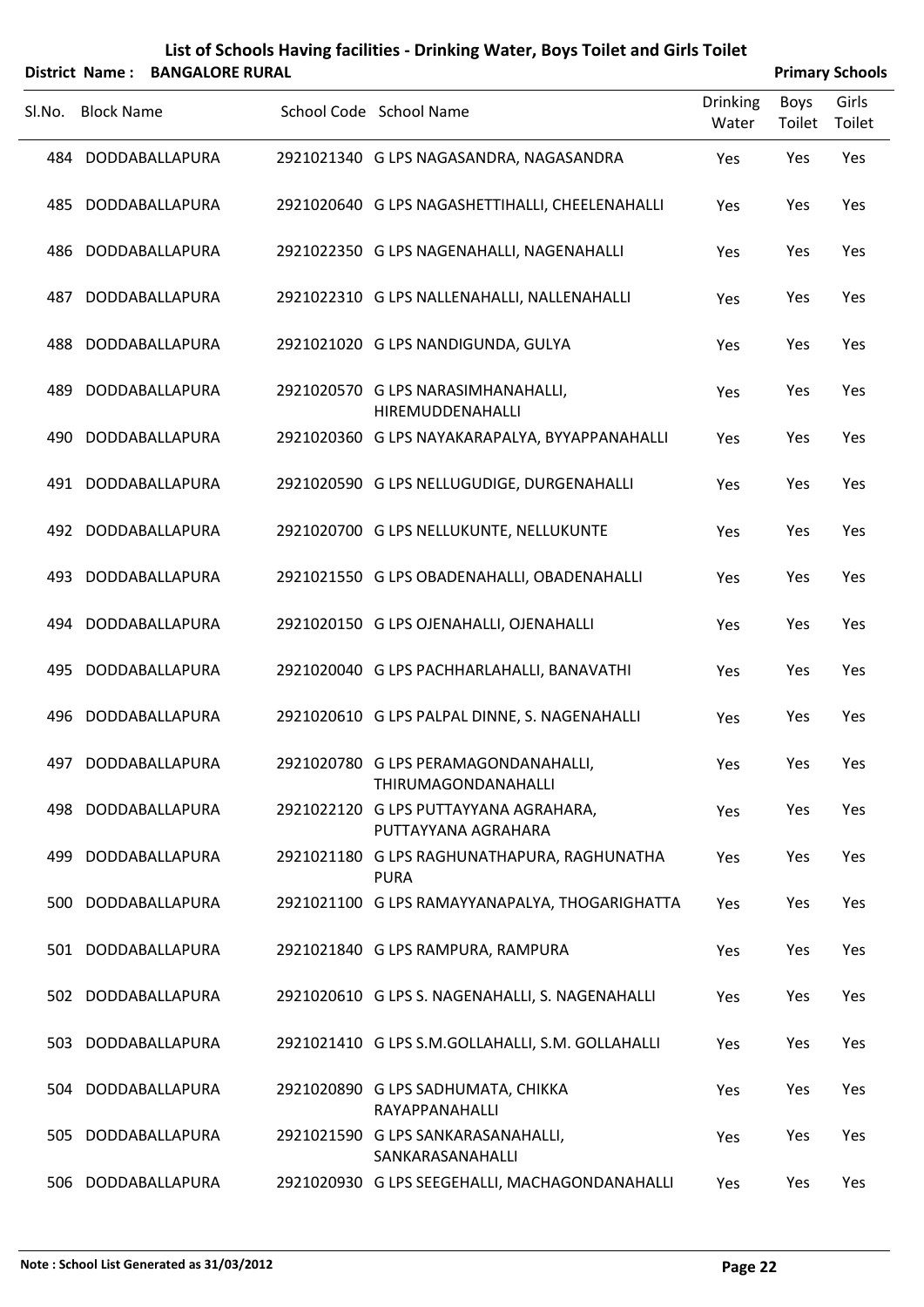|        |                   | District Name: BANGALORE RURAL |                                                                      |                          |                | <b>Primary Schools</b> |
|--------|-------------------|--------------------------------|----------------------------------------------------------------------|--------------------------|----------------|------------------------|
| SI.No. | <b>Block Name</b> |                                | School Code School Name                                              | <b>Drinking</b><br>Water | Boys<br>Toilet | Girls<br>Toilet        |
|        |                   | 507 DODDABALLAPURA             | 2921021570 G LPS SHIRAGONDNAHALLI,<br>SHIRAGONDANAHALLI              | Yes                      | Yes            | Yes                    |
| 508    |                   | DODDABALLAPURA                 | 2921021710 G LPS SHIRASTHEDARANAPALYA,<br>BHAKTHARAHALLI             | Yes                      | Yes            | Yes                    |
| 509    |                   | DODDABALLAPURA                 | 2921020680 G LPS SHIRAVARA, SHIRAVARA                                | Yes                      | Yes            | Yes                    |
| 510    |                   | DODDABALLAPURA                 | 2921020260 G LPS SHRIRAMANAHALLI,<br>SHRIRAMANAHALLI                 | Yes                      | Yes            | Yes                    |
|        |                   | 511 DODDABALLAPURA             | 2921022480 G LPS SIDDA NAYAKANAHALLI, DODDA<br><b>BALLAPURA TOWN</b> | Yes                      | Yes            | Yes                    |
|        |                   | 512 DODDABALLAPURA             | 2921022260 G LPS SIMPADIPURA, SIMPADIPURA                            | Yes                      | Yes            | Yes                    |
|        |                   | 513 DODDABALLAPURA             | 2921020290 G LPS SINGENAHALLI, SINGENAHALLI                          | Yes                      | Yes            | Yes                    |
|        |                   | 514 DODDABALLAPURA             | 2921020040 G LPS SINGRAYYANAPALYA, BANAVATHI                         | Yes                      | Yes            | Yes                    |
| 515    |                   | DODDABALLAPURA                 | 2921020660 G LPS SOMASHETTIHALLI, SOMASHETTIHALLI                    | Yes                      | Yes            | Yes                    |
| 516    |                   | DODDABALLAPURA                 | 2921021030 G LPS SONNAMARANAHALLI, SONNA<br>MARANAHALLI              | Yes                      | Yes            | Yes                    |
| 517    |                   | DODDABALLAPURA                 | 2921021200 G LPS SONNAPPANAHALLI,<br>SONNAPPANAHALLI                 | Yes                      | Yes            | Yes                    |
| 518    |                   | DODDABALLAPURA                 | 2921020160 G LPS SONNENAHALLI, SONNENAHALLI                          | Yes                      | Yes            | Yes                    |
| 519    |                   | DODDABALLAPURA                 | 2921021820 G LPS SONNENAHALLI, SONNENAHALLI                          | Yes                      | Yes            | Yes                    |
|        |                   | 520 DODDABALLAPURA             | 2921020830 G LPS SOTHENAHALLI, SOTHENAHALLI                          | Yes                      | Yes            | Yes                    |
|        |                   | 521 DODDABALLAPURA             | 2921020430 G LPS SULIKUNTE, SULIKUNTE                                | Yes                      | Yes            | Yes                    |
|        |                   | 522 DODDABALLAPURA             | 2921020810 G LPS SUNNAGHATTAHALLI, KAARNALA                          | Yes                      | Yes            | Yes                    |
| 523    |                   | DODDABALLAPURA                 | 2921020480 G LPS SUTHHAHALLI, SUTHHAHALLI                            | Yes                      | Yes            | Yes                    |
|        |                   | 524 DODDABALLAPURA             | 2921022480 G LPS T.B. COLONY, DODDA BALLAPURA<br><b>TOWN</b>         | Yes                      | Yes            | Yes                    |
| 525    |                   | DODDABALLAPURA                 | 2921020810 G LPS TANKASALA HOSAHALLI, KAARNALA                       | Yes                      | Yes            | Yes                    |
|        |                   | 526 DODDABALLAPURA             | 2921021350 G LPS TELURU KARENAHALLI, TELUGU<br>KARENAHALLI           | Yes                      | Yes            | Yes                    |
| 527    |                   | DODDABALLAPURA                 | 2921020210 G LPS THAMMAGANAHALLI, K.G.<br>THAMMAGANAHALLI            | Yes                      | Yes            | Yes                    |
| 528    |                   | DODDABALLAPURA                 | 2921020750 G LPS THAPASIHALLI, THAPASIHALLI                          | Yes                      | Yes            | Yes                    |
|        |                   | 529 DODDABALLAPURA             | 2921021980 G LPS THARABANAHALLI, THARABANAHALLI                      | Yes                      | Yes            | Yes                    |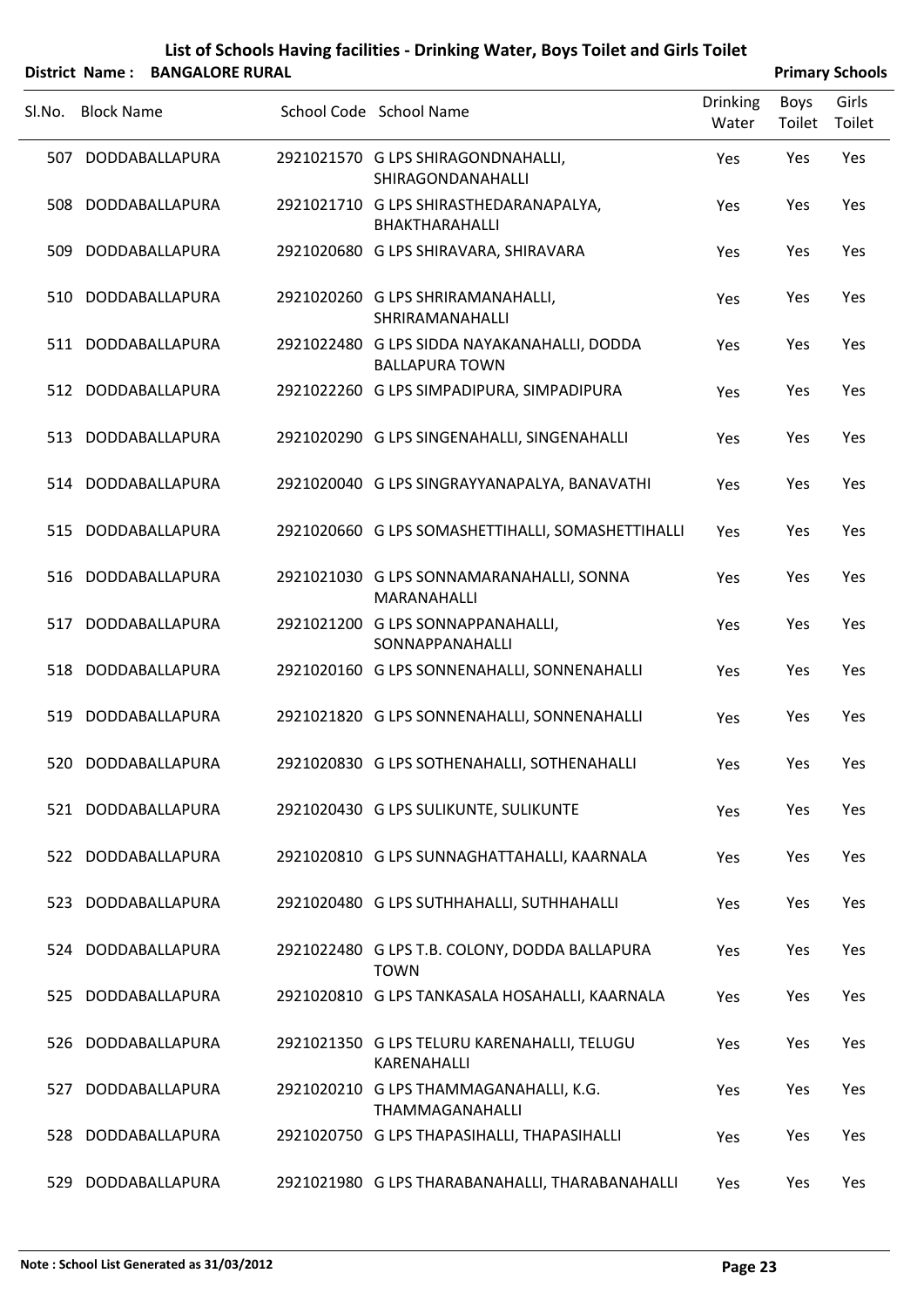|        |                   | District Name: BANGALORE RURAL |                                                                        |                          |                | <b>Primary Schools</b> |
|--------|-------------------|--------------------------------|------------------------------------------------------------------------|--------------------------|----------------|------------------------|
| Sl.No. | <b>Block Name</b> |                                | School Code School Name                                                | <b>Drinking</b><br>Water | Boys<br>Toilet | Girls<br>Toilet        |
|        |                   | 530 DODDABALLAPURA             | 2921020800 G LPS THIMMAJANAHALLI,<br>LAKSHMIDEVIPURA                   | Yes                      | Yes            | Yes                    |
|        |                   | 531 DODDABALLAPURA             | 2921021110 G LPS THIMMASANDRA, THIMMASANDRA                            | Yes                      | Yes            | Yes                    |
|        |                   | 532 DODDABALLAPURA             | 2921020320 G LPS THODALABANDE, THODALABANDE                            | Yes                      | Yes            | Yes                    |
|        |                   | 533 DODDABALLAPURA             | 2921021100 G LPS THOGARIGHATTA, THOGARIGHATTA                          | Yes                      | Yes            | Yes                    |
|        |                   | 534 DODDABALLAPURA             | 2921021940 G LPS TUBUKUNTE, TUGUKUNTE                                  | Yes                      | Yes            | Yes                    |
| 535    |                   | DODDABALLAPURA                 | 2921021010 G LPS UDANAHALLI, UDANAHALLI                                | Yes                      | Yes            | Yes                    |
|        |                   | 536 DODDABALLAPURA             | 2921022370 G LPS UDDI CHIKKANAHALLI,<br><b>UDDICHIKKANAHALLI</b>       | Yes                      | Yes            | Yes                    |
| 537    |                   | DODDABALLAPURA                 | 2921020120 G LPS VABHASANDRA, VABHASANDRA                              | Yes                      | Yes            | Yes                    |
|        |                   | 538 DODDABALLAPURA             | 2921020050 G LPS VADDANAHALLI, AROODI                                  | Yes                      | Yes            | Yes                    |
| 539    |                   | DODDABALLAPURA                 | 2921021080 G LPS VADDARAHALLI, VADDARAHALLI                            | Yes                      | Yes            | Yes                    |
|        |                   | 540 DODDABALLAPURA             | 2921021230 G LPS VADDARAPALYA, MALLATHAHALLI                           | Yes                      | Yes            | Yes                    |
|        |                   | 541 DODDABALLAPURA             | 2921021840 G LPS VADDARAPALYA, RAMPURA                                 | Yes                      | Yes            | Yes                    |
|        |                   | 542 DODDABALLAPURA             | 2921021660 G LPS VANIGARAHALLI, VANIGARAHALLI                          | Yes                      | Yes            | Yes                    |
|        |                   | 543 DODDABALLAPURA             | 2921021000 G LPS VASUDEVANAHALLI, DANDUDASA<br>KODIGEHALLI             | Yes                      | Yes            | Yes                    |
|        |                   | 544 DODDABALLAPURA             | 2921022480 G LPS VEERABHADRAYYANAPALYA, DODDA<br><b>BALLAPURA TOWN</b> | Yes                      | Yes            | Yes                    |
|        |                   | 545 DODDABALLAPURA             | 2921021510 G LPS VIVEKANANDA NAGARA, THIPPAPURA                        | Yes                      | Yes            | Yes                    |
|        |                   | 546 DODDABALLAPURA             | 2921020840 G LPS YADDALAHALLI, YADDALAHALLI                            | Yes                      | Yes            | Yes                    |
|        |                   | 547 DODDABALLAPURA             | 2921022360 G LPS YALADAHALLI, KENJIGARAHALLI                           | Yes                      | Yes            | Yes                    |
|        |                   | 548 DODDABALLAPURA             | 2921021370 G MPS ARALUMALLIGE, ARALUMALLIGE                            | Yes                      | Yes            | Yes                    |
|        |                   | 549 DODDABALLAPURA             | 2921021520 G MPS BHASHETTIHALLI, BASHETTIHALLI                         | Yes                      | Yes            | Yes                    |
| 550    |                   | DODDABALLAPURA                 | 2921021900 G MPS DODDA BELAVANGALA, DODDA<br>BELAVANGALA               | Yes                      | Yes            | Yes                    |
|        |                   | 551 DODDABALLAPURA             | 2921022482 G MPS MARKET SQUARE, DODDA<br><b>BALLAPURA TOWN</b>         | Yes                      | Yes            | Yes                    |
|        |                   | 552 DODDABALLAPURA             | 2921022482 G MPS NAIGEYARA BEEDI, DODDA<br><b>BALLAPURA TOWN</b>       | Yes                      | Yes            | Yes                    |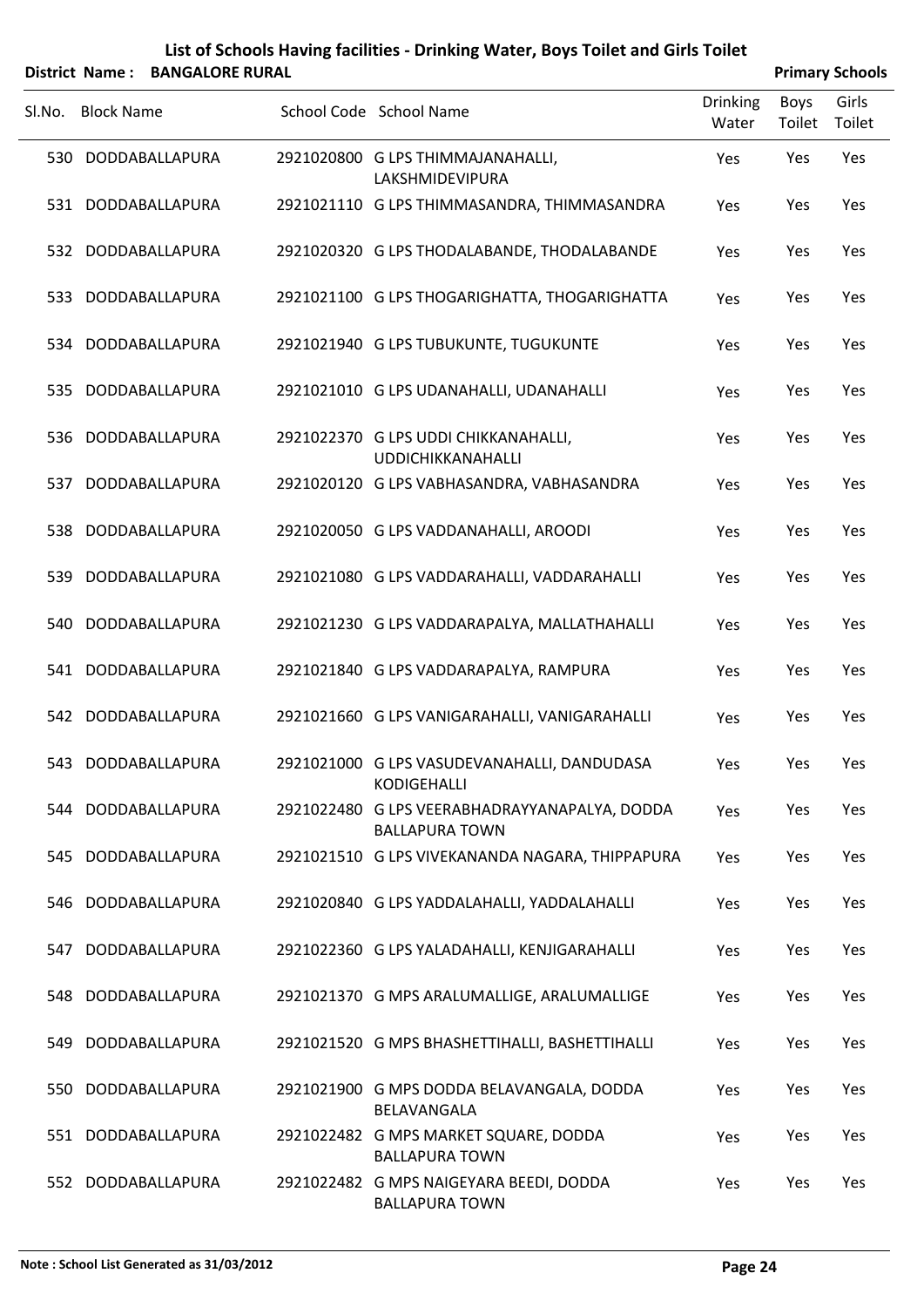|        |                   | District Name: BANGALORE RURAL |                                                                       |                          |                | <b>Primary Schools</b> |
|--------|-------------------|--------------------------------|-----------------------------------------------------------------------|--------------------------|----------------|------------------------|
| SI.No. | <b>Block Name</b> |                                | School Code School Name                                               | <b>Drinking</b><br>Water | Boys<br>Toilet | Girls<br>Toilet        |
|        |                   | 553 DODDABALLAPURA             | 2921022481 G UHPS DARGA MOHALLA, DODDA<br><b>BALLAPURA TOWN</b>       | Yes                      | Yes            | Yes                    |
|        |                   | 554 DODDABALLAPURA             | 2921022490 G UHPS DARGAJOGIHALLI, DARGAJOGIHALLI                      | Yes                      | Yes            | Yes                    |
|        |                   | 555 DODDABALLAPURA             | 2921021900 G UHPS DODDA BELAVANGALA, DODDA<br>BELAVANGALA             | Yes                      | Yes            | Yes                    |
| 556    |                   | DODDABALLAPURA                 | 2921022220 G UHPS KADANURU, KADANURU                                  | Yes                      | Yes            | Yes                    |
|        |                   | 557 DODDABALLAPURA             | 2921022483 G UHPS KOTE DBPURA, DODDA BALLAPURA<br><b>TOWN</b>         | Yes                      | Yes            | Yes                    |
|        |                   | 558 DODDABALLAPURA             | 2921022480 G ULPS CHIKKAPETE, DODDA BALLAPURA<br><b>TOWN</b>          | Yes                      | Yes            | Yes                    |
|        |                   | 559 DODDABALLAPURA             | 2921021680 G ULPS HANABE, HANABE                                      | Yes                      | Yes            | Yes                    |
|        |                   | 560 DODDABALLAPURA             | 2921022481 G ULPS HOSAPETE, DODDA BALLAPURA<br><b>TOWN</b>            | Yes                      | Yes            | Yes                    |
|        |                   | 561 DODDABALLAPURA             | 2921022481 G ULPS KUMBARAPETE, DODDA BALLAPURA<br><b>TOWN</b>         | Yes                      | Yes            | Yes                    |
|        |                   | 562 DODDABALLAPURA             | 2921021880 G ULPS MUSLIM MATA, KOOGONAHALLI                           | Yes                      | Yes            | Yes                    |
|        |                   | 563 DODDABALLAPURA             | 2921022481 G ULPS MUTHURU, DODDA BALLAPURA<br><b>TOWN</b>             | Yes                      | Yes            | Yes                    |
|        |                   | 564 DODDABALLAPURA             | 2921021240 G ULPS PALANAJOGIHALLI,<br>PHALAJAJOGIHALLI                | Yes                      | Yes            | Yes                    |
| 565.   |                   | DODDABALLAPURA                 | 2921022120 G ULPS PUTTAYYANA AGRAHARA,<br>PUTTAYYANA AGRAHARA         | Yes                      | Yes            | Yes                    |
|        |                   | 566 DODDABALLAPURA             | 2921022481 G ULPS ROJIPURA, DODDA BALLAPURA<br><b>TOWN</b>            | Yes                      | Yes            | Yes                    |
|        |                   | 567 DODDABALLAPURA             | 2921021210 G ULPS SHIVAPURA, SHIVAPURA                                | Yes                      | Yes            | Yes                    |
|        |                   | 568 DODDABALLAPURA             | 2921020820 G ULPS TUBAGERE, TUBUGERE                                  | Yes                      | Yes            | Yes                    |
|        |                   | 569 DODDABALLAPURA             | 2921022485 G UMPS DODDABALLAPURA TOWN, DODDA<br><b>BALLAPURA TOWN</b> | Yes                      | Yes            | Yes                    |
|        |                   | 570 DODDABALLAPURA             | 2921022491 GHPS RAJEEV GANDHI BADAVANE,<br><b>DARGAJOGIHALLI</b>      | Yes                      | Yes            | Yes                    |
|        | 571 HOSAKOTE      |                                | 2921040640 G HPS DHARMESHWARA, N.HOSAHALLI                            | Yes                      | Yes            | Yes                    |
|        | 572 HOSAKOTE      |                                | 2921041550 G HPS ALAPPANAHALLI, ALAPPANAHALLI                         | Yes                      | Yes            | Yes                    |
|        | 573 HOSAKOTE      |                                | 2921041930 G HPS ANUGONDANAHALLI,<br>ANUGONDANAHALLI                  | Yes                      | Yes            | Yes                    |
|        | 574 HOSAKOTE      |                                | 2921040030 G HPS ANUPAHALLI, ANUPAHALLI                               | Yes                      | Yes            | Yes                    |
|        | 575 HOSAKOTE      |                                | 2921040130 G HPS ARASANAHALLI, ARASANAHALLI                           | Yes                      | Yes            | Yes                    |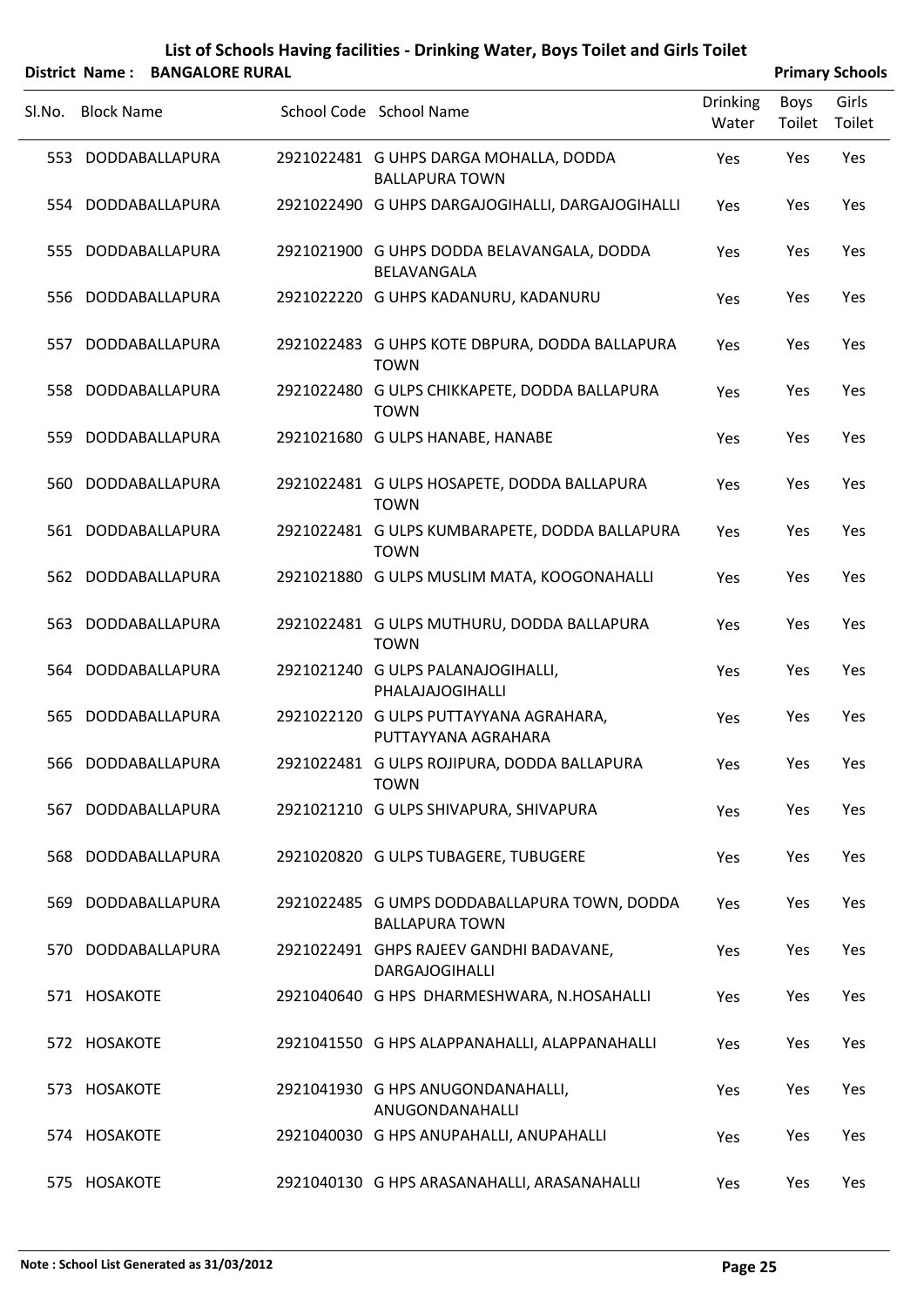|        |                   | District Name: BANGALORE RURAL |                                                                  |                          |                       | <b>Primary Schools</b> |
|--------|-------------------|--------------------------------|------------------------------------------------------------------|--------------------------|-----------------------|------------------------|
| SI.No. | <b>Block Name</b> |                                | School Code School Name                                          | <b>Drinking</b><br>Water | <b>Boys</b><br>Toilet | Girls<br>Toilet        |
|        | 576 HOSAKOTE      |                                | 2921041200 G HPS ATTHIVATTA, ATHIVATTA                           | Yes                      | Yes                   | Yes                    |
|        | 577 HOSAKOTE      |                                | 2921040280 G HPS ATTIBELE, ATTIBELE                              | Yes                      | Yes                   | Yes                    |
|        | 578 HOSAKOTE      |                                | 2921042140 G HPS BAGURU, BAGURU                                  | Yes                      | Yes                   | Yes                    |
|        | 579 HOSAKOTE      |                                | 2921040420 G HPS BEGURU, BEGURU                                  | Yes                      | Yes                   | Yes                    |
|        | 580 HOSAKOTE      |                                | 2921040100 G HPS BENDIGANAHALLI, BENDIGANAHALLI                  | Yes                      | Yes                   | Yes                    |
|        | 581 HOSAKOTE      |                                | 2921040250 G HPS BETTAHALLI, BETTAHALLI                          | Yes                      | Yes                   | Yes                    |
|        | 582 HOSAKOTE      |                                | 2921040210 G HPS BHAVAPURA, BHAVAPURA                            | Yes                      | Yes                   | Yes                    |
|        | 583 HOSAKOTE      |                                | 2921041850 G HPS BHODHANA HOSAHALLI,<br>BHODANAHOSAHALLI         | Yes                      | Yes                   | Yes                    |
|        | 584 HOSAKOTE      |                                | 2921041810 G HPS CHIKKA GATTIGANABBE,<br>CHIKKAGATTIGANABBE      | Yes                      | Yes                   | Yes                    |
|        | 585 HOSAKOTE      |                                | 2921040860 G HPS CHIKKANAHALLI, CHIKKANAHALLI                    | Yes                      | Yes                   | Yes                    |
|        | 586 HOSAKOTE      |                                | 2921041030 G HPS CHIKKANALLALA, CHIKKANALLALA                    | Yes                      | Yes                   | Yes                    |
| 587    | <b>HOSAKOTE</b>   |                                | 2921041240 G HPS CHIKKATHAGGALI, CHIKKATHAGGALI                  | Yes                      | Yes                   | Yes                    |
|        | 588 HOSAKOTE      |                                | 2921040500 G HPS CHIKKONDAHALLI, CHIKKONDAHALLI                  | Yes                      | Yes                   | Yes                    |
|        | 589 HOSAKOTE      |                                | 2921041910 G HPS D. HOSAHALLI, D.HOSAHALLI                       | Yes                      | Yes                   | Yes                    |
|        | 590 HOSAKOTE      |                                | 2921040510 G HPS DALASAGERE, DALASAGERE                          | Yes                      | Yes                   | Yes                    |
|        | 591 HOSAKOTE      |                                | 2921042201 G HPS DANDUPALYA, HOSAKOTE TOWN                       | Yes                      | Yes                   | Yes                    |
|        | 592 HOSAKOTE      |                                | 2921041680 G HPS DASARAHALLI, DASARAHALLI                        | Yes                      | Yes                   | Yes                    |
|        | 593 HOSAKOTE      |                                | 2921041980 G HPS DEVANAGUNDI, DEVANAGUNDI                        | Yes                      | Yes                   | Yes                    |
|        | 594 HOSAKOTE      |                                | 2921040180 G HPS DODDA ARALAGERE, DODDA<br>ARALAGERE             | Yes                      | Yes                   | Yes                    |
|        | 595 HOSAKOTE      |                                | 2921041860 G HPS DODDA DUNNASANDRA,<br>DODDADUNNASANDRA          | Yes                      | Yes                   | Yes                    |
|        | 596 HOSAKOTE      |                                | 2921041750 G HPS DODDA GATTIGANABBE,<br><b>DODDAGATTIGANABBE</b> | Yes                      | Yes                   | Yes                    |
|        | 597 HOSAKOTE      |                                | 2921041610 G HPS DODDA HULLURU, DODDAHULLURU                     | Yes                      | Yes                   | Yes                    |
|        | 598 HOSAKOTE      |                                | 2921041110 G HPS DODDANALLALA, DODDANALLALA                      | Yes                      | Yes                   | Yes                    |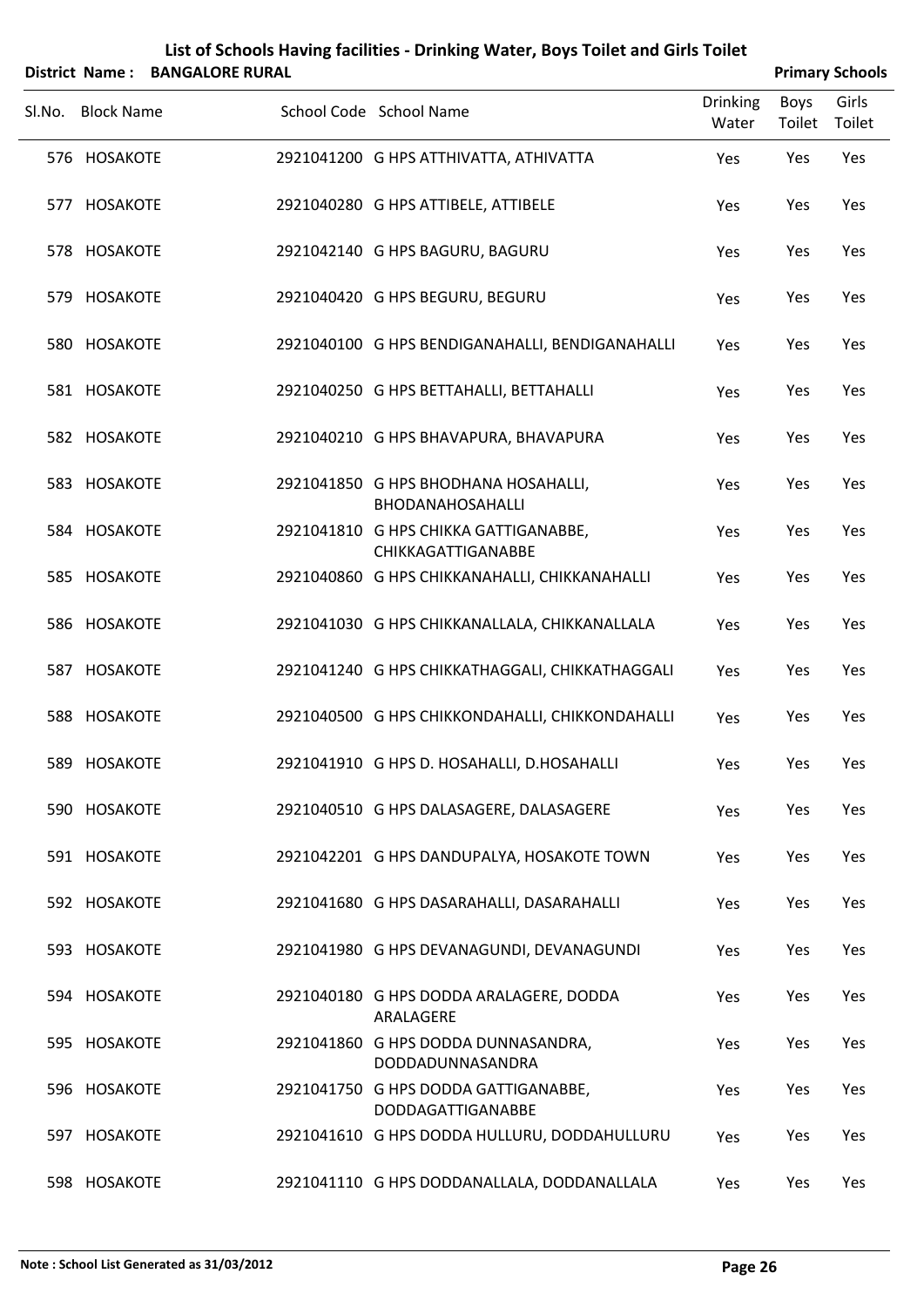|        |                   | District Name: BANGALORE RURAL |                                                                 |                          |                | <b>Primary Schools</b> |
|--------|-------------------|--------------------------------|-----------------------------------------------------------------|--------------------------|----------------|------------------------|
| SI.No. | <b>Block Name</b> |                                | School Code School Name                                         | <b>Drinking</b><br>Water | Boys<br>Toilet | Girls<br>Toilet        |
|        | 599 HOSAKOTE      |                                | 2921040980 G HPS DODDANALLURAHALLI,<br><b>DODDANALLURAHALLI</b> | Yes                      | Yes            | Yes                    |
|        | 600 HOSAKOTE      |                                | 2921041140 G HPS DODDENAHALLI, DODDADENAHALLI                   | Yes                      | Yes            | Yes                    |
|        | 601 HOSAKOTE      |                                | 2921040040 G HPS E HOSAHALLI, E.HOSHALLI                        | Yes                      | Yes            | Yes                    |
|        | 602 HOSAKOTE      |                                | 2921040370 G HPS E. MUTHASANDRA, MUTTHASANDRA                   | Yes                      | Yes            | Yes                    |
|        | 603 HOSAKOTE      |                                | 2921042190 G HPS GANAGALURU, GANAGALURU                         | Yes                      | Yes            | Yes                    |
|        | 604 HOSAKOTE      |                                | 2921040970 G HPS GANGAPURA, GANGAPURA                           | Yes                      | Yes            | Yes                    |
|        | 605 HOSAKOTE      |                                | 2921040260 G HPS GIDDAPPANAHALLI,<br>GIDDAPPANAHAL.LI           | Yes                      | Yes            | Yes                    |
|        | 606 HOSAKOTE      |                                | 2921041080 G HPS GOTTIPURA, GOTTIPURA                           | Yes                      | Yes            | Yes                    |
|        | 607 HOSAKOTE      |                                | 2921040240 G HPS GULLAHALLI, GULLAHALLI                         | Yes                      | Yes            | Yes                    |
|        | 608 HOSAKOTE      |                                | 2921042150 G HPS GUNDURU, GUNDURU                               | Yes                      | Yes            | Yes                    |
|        | 609 HOSAKOTE      |                                | 2921040330 G HPS HASIGALA, HASIGALA                             | Yes                      | Yes            | Yes                    |
|        | 610 HOSAKOTE      |                                | 2921040700 G HPS HEDAKANAHALLI, HEDAKANAHALLI                   | Yes                      | Yes            | Yes                    |
|        | 611 HOSAKOTE      |                                | 2921040930 G HPS HETTAKKI, HETTAKKI                             | Yes                      | Yes            | Yes                    |
|        | 612 HOSAKOTE      |                                | 2921040480 G HPS HINDIGANALA, HINDIGANALA                       | Yes                      | Yes            | Yes                    |
|        | 613 HOSAKOTE      |                                | 2921041490 G HPS HONACHANAHALLI,<br>HONACHANAHALLI              | Yes                      | Yes            | Yes                    |
|        | 614 HOSAKOTE      |                                | 2921041290 G HPS JADIGENAHALLI, JADIGENAHALLI                   | Yes                      | Yes            | Yes                    |
|        | 615 HOSAKOTE      |                                | 2921040150 G HPS JANATHA COLONY, SULIBELE                       | Yes                      | Yes            | Yes                    |
|        | 616 HOSAKOTE      |                                | 2921041360 G HPS JINNAGARA, JINNAGARA                           | Yes                      | Yes            | Yes                    |
|        | 617 HOSAKOTE      |                                | 2921040760 G HPS K SATHYAVARA, K.SATHYAVARA                     | Yes                      | Yes            | Yes                    |
|        | 618 HOSAKOTE      |                                | 2921042090 G HPS KALKUNTE AGRAHARA, KALLUKUNTE<br>AGRAHARA      | Yes                      | Yes            | Yes                    |
|        | 619 HOSAKOTE      |                                | 2921040360 G HPS KAMBALIPURA, KAMBALIPURA                       | Yes                      | Yes            | Yes                    |
|        | 620 HOSAKOTE      |                                | 2921040320 G HPS KAMMASANDRA, KAMMASANDRA                       | Yes                      | Yes            | Yes                    |
|        | 621 HOSAKOTE      |                                | 2921041410 G HPS KANEKAL, KANEKAL                               | Yes                      | Yes            | Yes                    |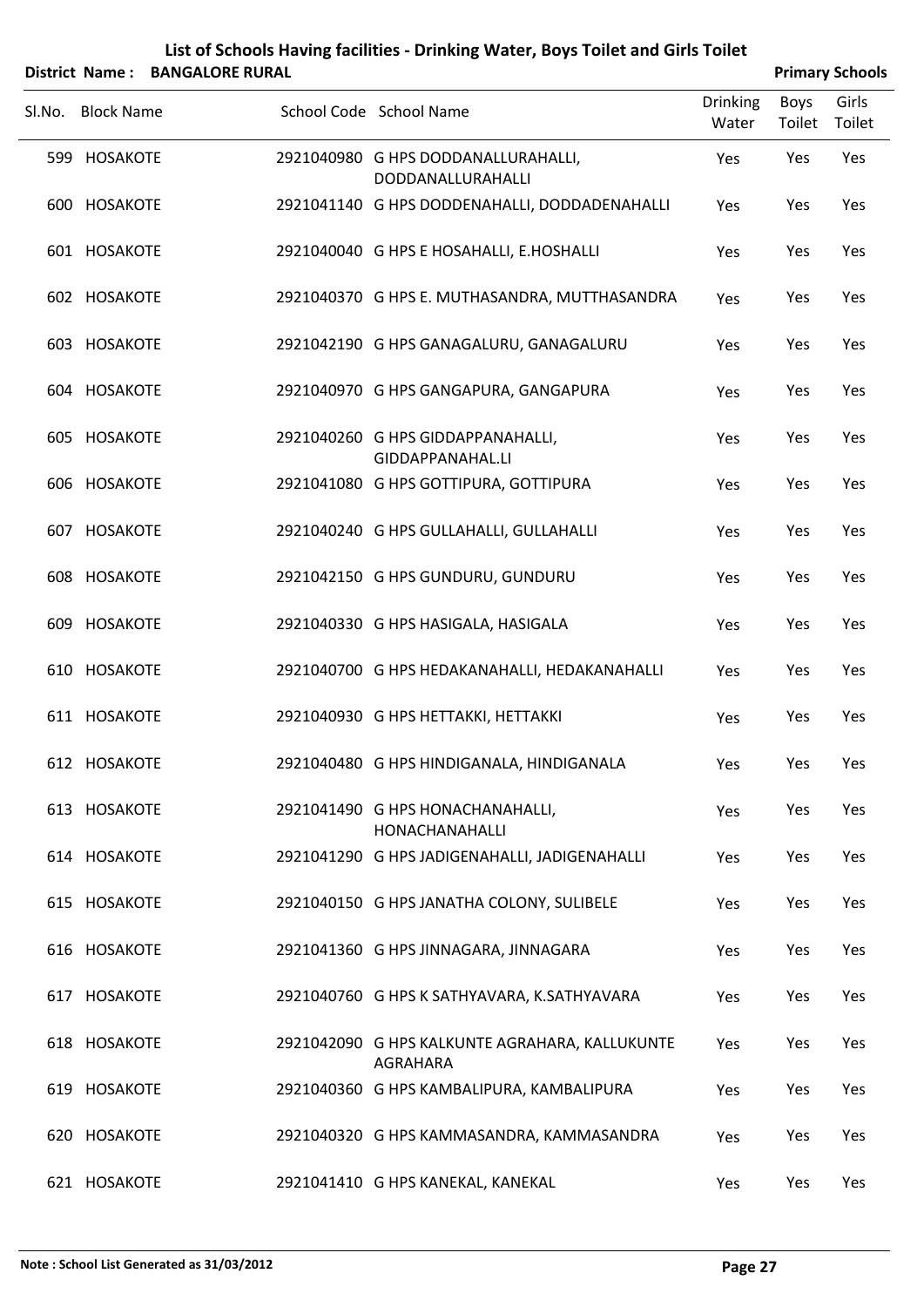|        |                   | District Name: BANGALORE RURAL |                                                        |                          |                | <b>Primary Schools</b> |
|--------|-------------------|--------------------------------|--------------------------------------------------------|--------------------------|----------------|------------------------|
| Sl.No. | <b>Block Name</b> |                                | School Code School Name                                | <b>Drinking</b><br>Water | Boys<br>Toilet | Girls<br>Toilet        |
|        | 622 HOSAKOTE      |                                | 2921041710 G HPS KANNURAHALLI, KANNURAHALLI            | Yes                      | Yes            | Yes                    |
|        | 623 HOSAKOTE      |                                | 2921040620 G HPS KARAHALLI, KARAHALLI                  | Yes                      | Yes            | Yes                    |
|        | 624 HOSAKOTE      |                                | 2921040750 G HPS KARAPANAHALLI, KARAPANAHALLI          | Yes                      | Yes            | Yes                    |
|        | 625 HOSAKOTE      |                                | 2921041330 G HPS KATTIGENAHALLI, KATTIGENAHALLI        | Yes                      | Yes            | Yes                    |
|        | 626 HOSAKOTE      |                                | 2921041320 G HPS KB HOSAHALLI, K.B.HOSAHALLI           | Yes                      | Yes            | Yes                    |
|        | 627 HOSAKOTE      |                                | 2921040800 G HPS KEMBALIGANAHALLI,<br>KEMBALIGANAHALLI | Yes                      | Yes            | Yes                    |
|        | 628 HOSAKOTE      |                                | 2921041480 G HPS KHAJI HOSAHALLI, KHAJIHOSAHALLI       | Yes                      | Yes            | Yes                    |
|        | 629 HOSAKOTE      |                                | 2921041380 G HPS KODIHALLI, KODIHALLI                  | Yes                      | Yes            | Yes                    |
|        | 630 HOSAKOTE      |                                | 2921041700 G HPS KOLATHURU, KOLATHURU                  | Yes                      | Yes            | Yes                    |
|        | 631 HOSAKOTE      |                                | 2921040630 G HPS KORATI, KORATI                        | Yes                      | Yes            | Yes                    |
|        | 632 HOSAKOTE      |                                | 2921041570 G HPS KUMBALAHALLI, KUMBALAHALLI            | Yes                      | Yes            | Yes                    |
|        | 633 HOSAKOTE      |                                | 2921041590 G HPS KURUBARAHALLI, KURUBARAHALLI          | Yes                      | Yes            | Yes                    |
|        | 634 HOSAKOTE      |                                | 2921040150 G HPS KURUBARAHATTI SULIBELE, SULIBELE      | Yes                      | Yes            | Yes                    |
|        | 635 HOSAKOTE      |                                | 2921042201 G HPS KURUBARAPETE, HOSAKOTE TOWN           | Yes                      | Yes            | Yes                    |
|        | 636 HOSAKOTE      |                                | 2921041520 G HPS LAKKONDANAHALLI, LAKKONDAHALLI        | Yes                      | Yes            | Yes                    |
|        | 637 HOSAKOTE      |                                | 2921040310 G HPS M.SATHYAVARA, M.SATHYAVARA            | Yes                      | Yes            | Yes                    |
|        | 638 HOSAKOTE      |                                | 2921041430 G HPS MAKANAHALLI, MAKHANAHALLI             | Yes                      | Yes            | Yes                    |
|        | 639 HOSAKOTE      |                                | 2921040820 G HPS MALIYAPPANAHALLI,<br>MALIYAPPANAHALLI | Yes                      | Yes            | Yes                    |
|        | 640 HOSAKOTE      |                                | 2921041770 G HPS MALLASANDRA, MALLASANDRA              | Yes                      | Yes            | Yes                    |
|        | 641 HOSAKOTE      |                                | 2921041650 G HPS MALLIMAKANAPURA,<br>MALLIMAKANAPURA   | Yes                      | Yes            | Yes                    |
|        | 642 HOSAKOTE      |                                | 2921042180 G HPS MARANAGERE, MARANAGERE                | Yes                      | Yes            | Yes                    |
|        | 643 HOSAKOTE      |                                | 2921040670 G HPS MOTHAKADAHALLI,<br>MOTHAKADAHALLI     | Yes                      | Yes            | Yes                    |
|        | 644 HOSAKOTE      |                                | 2921041000 G HPS MUGABALA, MUGABALA                    | Yes                      | Yes            | Yes                    |

#### **Note : School List Generated as 31/03/2012 Page 28**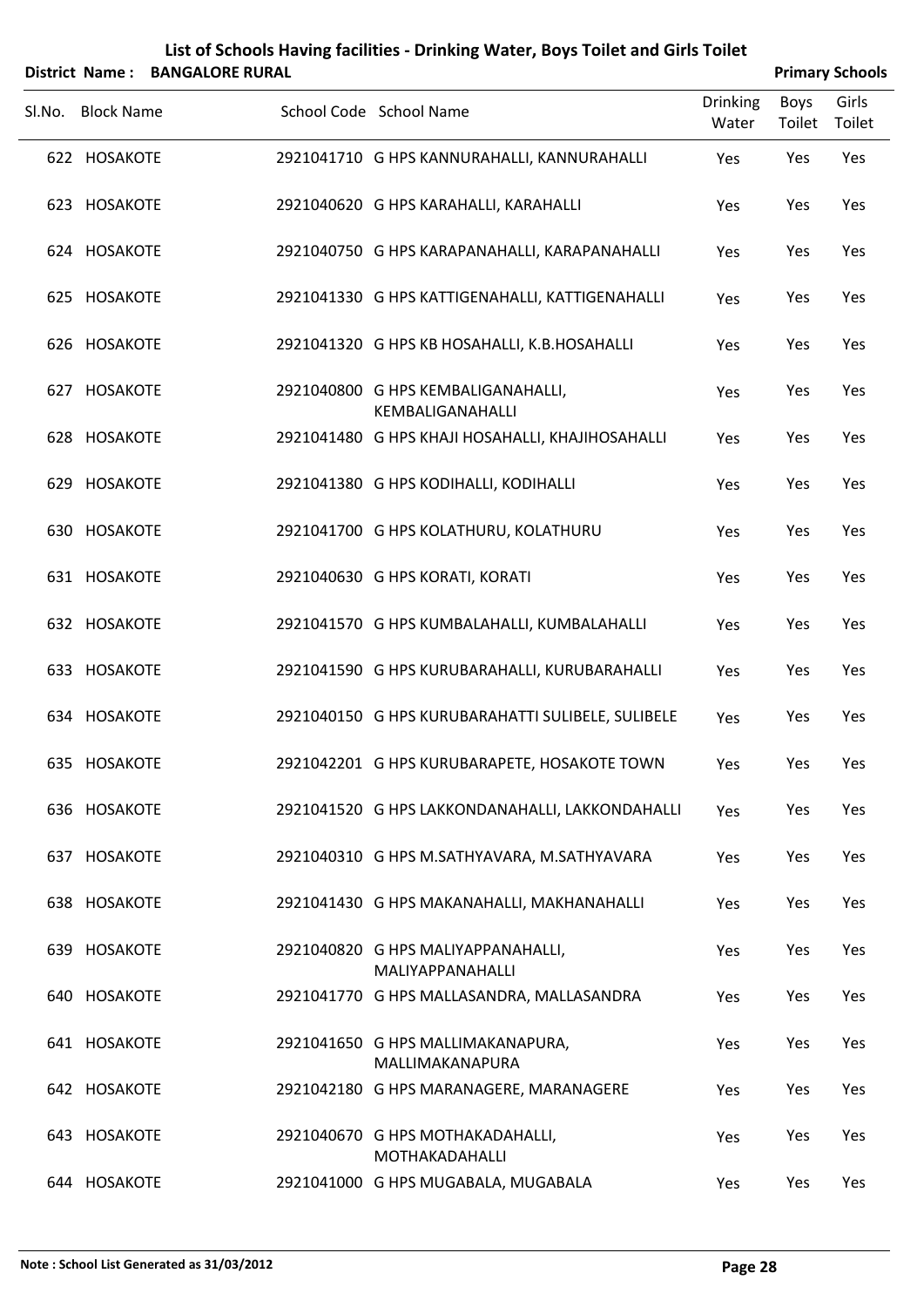|        | <b>District Name:</b> | <b>BANGALORE RURAL</b> | List of Schools Having facilities - Drinking Water, Boys Toilet and Girls Toilet |                          |                       | <b>Primary Schools</b> |
|--------|-----------------------|------------------------|----------------------------------------------------------------------------------|--------------------------|-----------------------|------------------------|
| SI.No. | <b>Block Name</b>     |                        | School Code School Name                                                          | <b>Drinking</b><br>Water | <b>Boys</b><br>Toilet | Girls<br>Toilet        |
|        | 645 HOSAKOTE          |                        | 2921042000 G HPS MUTHASANDRA, MUTTASANDRA                                        | Yes                      | Yes                   | Yes                    |
|        | 646 HOSAKOTE          |                        | 2921042030 G HPS MUTHKURU, MUTHKURU                                              | Yes                      | Yes                   | Yes                    |
|        | 647 HOSAKOTE          |                        | 2921041790 G HPS NADUVATTI, NADUVATTHI                                           | Yes                      | Yes                   | Yes                    |
|        | 648 HOSAKOTE          |                        | 2921040580 G HPS NANDAGUDI, NANDAGUDI                                            | Yes                      | Yes                   | Yes                    |
|        | 649 HOSAKOTE          |                        | 2921042080 G HPS NARAYANA KERE, NARAYANAKERE                                     | Yes                      | Yes                   | Yes                    |
|        | 650 HOSAKOTE          |                        | 2921040540 G HPS NELAVAGILU, NELAVAGILU                                          | Yes                      | Yes                   | Yes                    |
|        | 651 HOSAKOTE          |                        | 2921041100 G HPS NIDAGHATTA, NIDAGHATTA                                          | Yes                      | Yes                   | Yes                    |
|        | 652 HOSAKOTE          |                        | 2921041220 G HPS OROHALLI, OROHALLI                                              | Yes                      | Yes                   | Yes                    |
|        | 653 HOSAKOTE          |                        | 2921041840 G HPS SAMETHANAHALLI, SAMETHANAHALLI                                  | Yes                      | Yes                   | Yes                    |
|        | 654 HOSAKOTE          |                        | 2921040740 G HPS SHIVANAPURA, SHIVANAPURA                                        | Yes                      | Yes                   | Yes                    |
|        | 655 HOSAKOTE          |                        | 2921040160 G HPS SIDDANAHALLI, SIDDENAHALLI                                      | Yes                      | Yes                   | Yes                    |
|        | 656 HOSAKOTE          |                        | 2921041210 G HPS SOLURU, SOLURU                                                  | Yes                      | Yes                   | Yes                    |
|        | 657 HOSAKOTE          |                        | 2921041600 G HPS SOMPURA, SOMPURA                                                | Yes                      | Yes                   | Yes                    |
|        | 658 HOSAKOTE          |                        | 2921040350 G HPS SONNAHALLIPURA, SONNAHALLIPURA                                  | Yes                      | Yes                   | Yes                    |
|        | 659 HOSAKOTE          |                        | 2921040150 G HPS SULIBELE, SULIBELE                                              | Yes                      | Yes                   | Yes                    |
|        | 660 HOSAKOTE          |                        | 2921040200 G HPS T AGRAHARA, T.AGRAHARA                                          | Yes                      | Yes                   | Yes                    |
|        | 661 HOSAKOTE          |                        | 2921040490 G HPS THARABAHALLI, THARABAHALLI                                      | Yes                      | Yes                   | Yes                    |
|        | 662 HOSAKOTE          |                        | 2921040900 G HPS THAVAREKERE, THAVAREKERE                                        | Yes                      | Yes                   | Yes                    |
|        | 663 HOSAKOTE          |                        | 2921041190 G HPS THAVATAHALLI, THAVATAHALLI                                      | Yes                      | Yes                   | Yes                    |
|        | 664 HOSAKOTE          |                        | 2921042130 G HPS THIRUVARANGA, THIRUVARANGA                                      | Yes                      | Yes                   | Yes                    |
|        | 665 HOSAKOTE          |                        | 2921041130 G HPS UMMALU, UMMALU                                                  | Yes                      | Yes                   | Yes                    |
|        | 666 HOSAKOTE          |                        | 2921042201 G HPS V.V. EXTN., HOSAKOTE TOWN                                       | Yes                      | Yes                   | Yes                    |
| 667    | <b>HOSAKOTE</b>       |                        | 2921041350 G HPS VAGATA, VAGATA                                                  | Yes                      | Yes                   | Yes                    |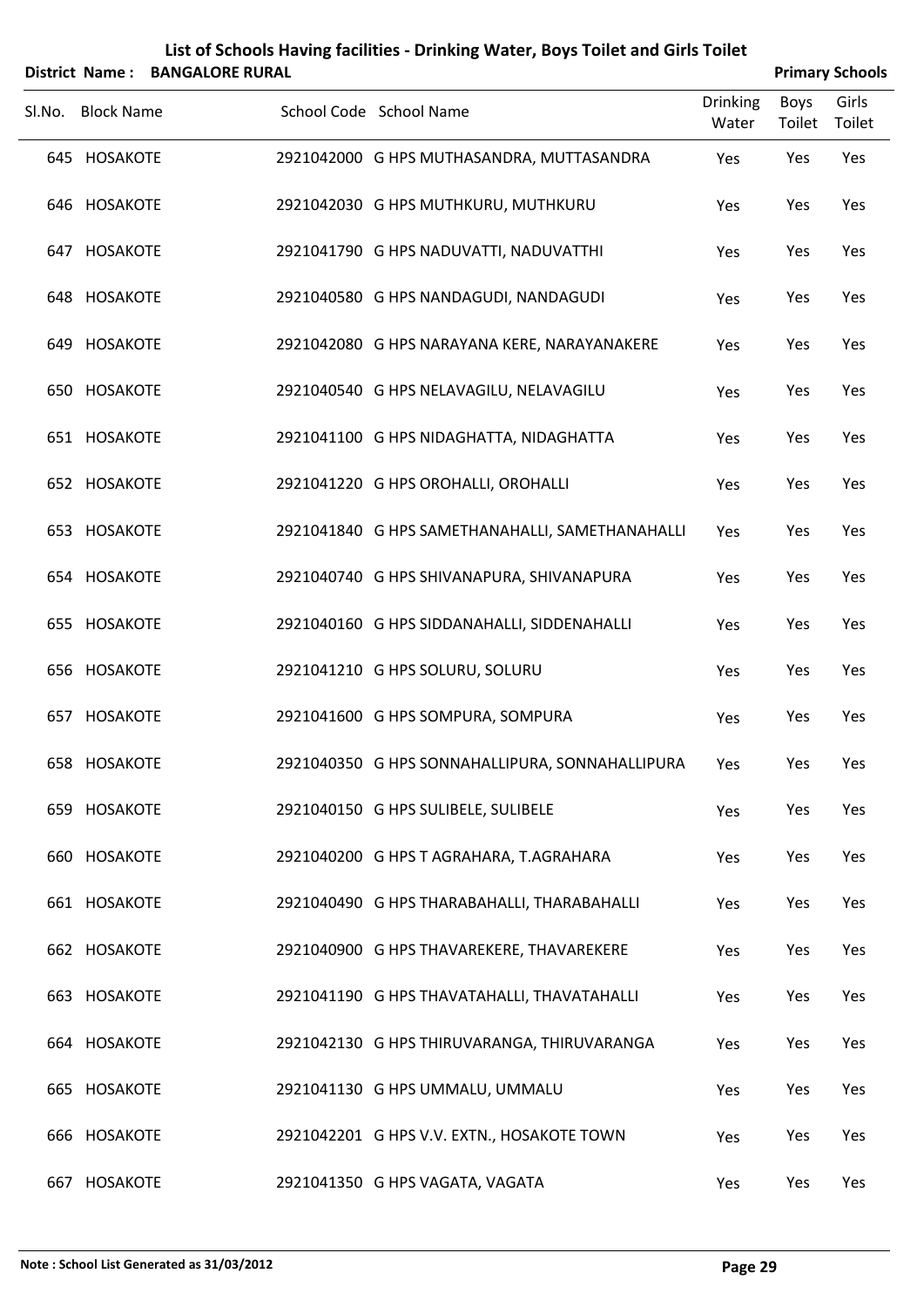|        |                   | District Name: BANGALORE RURAL |                                                           |                          | <b>Primary Schools</b> |                 |
|--------|-------------------|--------------------------------|-----------------------------------------------------------|--------------------------|------------------------|-----------------|
| Sl.No. | <b>Block Name</b> |                                | School Code School Name                                   | <b>Drinking</b><br>Water | Boys<br>Toilet         | Girls<br>Toilet |
|        | 668 HOSAKOTE      |                                | 2921041070 G HPS VALAGEREPURA, VALAGEREPURA               | Yes                      | Yes                    | Yes             |
|        | 669 HOSAKOTE      |                                | 2921040290 G HPS YANAGUNTE, YANAGUNTE                     | Yes                      | Yes                    | Yes             |
|        | 670 HOSAKOTE      |                                | 2921042201 G KBMS HOSAKOTE, HOSAKOTE TOWN                 | Yes                      | Yes                    | Yes             |
|        | 671 HOSAKOTE      |                                | 2921042201 G KGMS HOSAKOTE, HOSAKOTE TOWN                 | Yes                      | Yes                    | Yes             |
|        | 672 HOSAKOTE      |                                | 2921040600 G LPS VADDAHALLI, VADDAHALLI                   | Yes                      | Yes                    | Yes             |
|        | 673 HOSAKOTE      |                                | 2921040940 G LPS AGASARAHALLI, AGASARAHALLI               | Yes                      | Yes                    | Yes             |
|        | 674 HOSAKOTE      |                                | 2921041970 G LPS AJJAGONDANAHALLI,<br>AJJAGONDANAHALLI    | Yes                      | Yes                    | Yes             |
|        | 675 HOSAKOTE      |                                | 2921041150 G LPS ALAGONDANAHALLI,<br>ALAGONDANAHALLI      | Yes                      | Yes                    | Yes             |
|        | 676 HOSAKOTE      |                                | 2921042200 G LPS AMBEDKER NAGARA, HOSAKOTE<br><b>TOWN</b> | Yes                      | Yes                    | Yes             |
|        | 677 HOSAKOTE      |                                | 2921041170 G LPS APPASANDRA, APPASANDRA                   | Yes                      | Yes                    | Yes             |
|        | 678 HOSAKOTE      |                                | 2921040520 G LPS AREHALLI, AREHALLI                       | Yes                      | Yes                    | Yes             |
|        | 679 HOSAKOTE      |                                | 2921042100 G LPS AREHALLI, AREHALLI                       | Yes                      | Yes                    | Yes             |
|        | 680 HOSAKOTE      |                                | 2921041090 G LPS ATTURU, ATTURU                           | Yes                      | Yes                    | Yes             |
|        | 681 HOSAKOTE      |                                | 2921040440 G LPS BAGALURU, BAGALURU                       | Yes                      | Yes                    | Yes             |
|        | 682 HOSAKOTE      |                                | 2921040080 G LPS BALENAHALLI, BALENAHALLI                 | Yes                      | Yes                    | Yes             |
|        | 683 HOSAKOTE      |                                | 2921040560 G LPS BANAHALLI, BANAHALLI                     | Yes                      | Yes                    | Yes             |
|        | 684 HOSAKOTE      |                                | 2921040960 G LPS BANAMAKANAHALLI,<br>BANAMAKHANAHALLI     | Yes                      | Yes                    | Yes             |
|        | 685 HOSAKOTE      |                                | 2921040710 G LPS BANDAHALLI, BANDAHALLI                   | Yes                      | Yes                    | Yes             |
|        | 686 HOSAKOTE      |                                | 2921040920 G LPS BEERAHALLI, BEERAHALLI                   | Yes                      | Yes                    | Yes             |
|        | 687 HOSAKOTE      |                                | 2921041280 G LPS BELAMANGALA', BELAMANGALA                | Yes                      | Yes                    | Yes             |
|        | 688 HOSAKOTE      |                                | 2921042010 G LPS BELLI KERE, BELLIKERE                    | Yes                      | Yes                    | Yes             |
|        | 689 HOSAKOTE      |                                | 2921041760 G LPS BHAKTHARAHALLI, BHKTHARAHALLI            | Yes                      | Yes                    | Yes             |
|        | 690 HOSAKOTE      |                                | 2921040450 G LPS BHEEMAKANAHALLI,<br>BHEEMAKANAHALLI      | Yes                      | Yes                    | Yes             |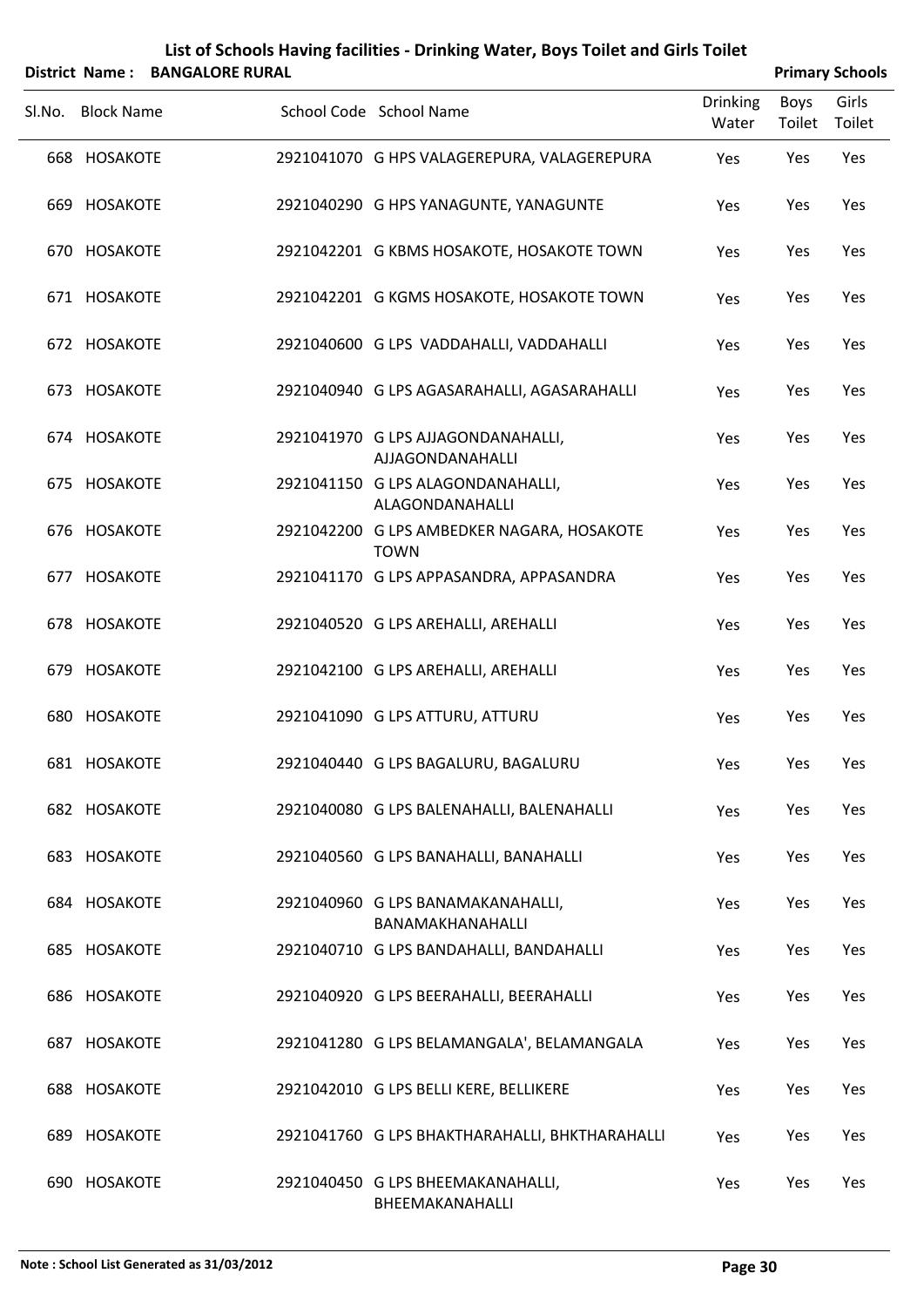|        |                   | District Name: BANGALORE RURAL |                                                               |                          |                | <b>Primary Schools</b> |
|--------|-------------------|--------------------------------|---------------------------------------------------------------|--------------------------|----------------|------------------------|
| Sl.No. | <b>Block Name</b> |                                | School Code School Name                                       | <b>Drinking</b><br>Water | Boys<br>Toilet | Girls<br>Toilet        |
|        | 691 HOSAKOTE      |                                | 2921040850 G LPS BHEEMAPURA, BHEEMAPURA                       | Yes                      | Yes            | Yes                    |
|        | 692 HOSAKOTE      |                                | 2921040230 G LPS BHUVANAHALLI, BHUVANAHALLI                   | Yes                      | Yes            | Yes                    |
|        | 693 HOSAKOTE      |                                | 2921040830 G LPS BISANAHALLI, BISANAHALLI                     | Yes                      | Yes            | Yes                    |
|        | 694 HOSAKOTE      |                                | 2921041390 G LPS BISANAHALLI, BISANAHALLI                     | Yes                      | Yes            | Yes                    |
|        | 695 HOSAKOTE      |                                | 2921041510 G LPS BOMMANA BANDE, BOMMANABANDE                  | Yes                      | Yes            | Yes                    |
|        | 696 HOSAKOTE      |                                | 2921042020 G LPS BYALAHALLI, BYLAHALLI                        | Yes                      | Yes            | Yes                    |
|        | 697 HOSAKOTE      |                                | 2921040690 G LPS BYLANARASAPURA (KANNADA),<br><b>B.N.PURA</b> | Yes                      | Yes            | Yes                    |
|        | 698 HOSAKOTE      |                                | 2921040870 G LPS CB COLONY, YELACHAHALLI                      | Yes                      | Yes            | Yes                    |
|        | 699 HOSAKOTE      |                                | 2921041820 G LPS CHEEMANDAHALLI, CHEEMANDAHALLI               | Yes                      | Yes            | Yes                    |
|        | 700 HOSAKOTE      |                                | 2921040070 G LPS CHEEMASANDRA, CHEEMASANDRA                   | Yes                      | Yes            | Yes                    |
|        | 701 HOSAKOTE      |                                | 2921040110 G LPS CHIKKA ARALAGERE, CHIKKA<br>ARALAGERE        | Yes                      | Yes            | Yes                    |
|        | 702 HOSAKOTE      |                                | 2921041620 G LPS CHIKKA HULLURU, CHIKKAHULLURU                | Yes                      | Yes            | Yes                    |
|        | 703 HOSAKOTE      |                                | 2921040390 G LPS CHIKKA KOLIGA, CHIKKA KOLIGA                 | Yes                      | Yes            | Yes                    |
|        | 704 HOSAKOTE      |                                | 2921041660 G LPS CHIKKA NALLURAHALLI,<br>CHIKKANALLURAHALLI   | Yes                      | Yes            | Yes                    |
|        | 705 HOSAKOTE      |                                | 2921041020 G LPS CHINANDAHALLI, CHINNANDAHALLI                | Yes                      | Yes            | Yes                    |
|        | 706 HOSAKOTE      |                                | 2921041630 G LPS CHOKKAHALLI, CHOKKAHALLI                     | Yes                      | Yes            | Yes                    |
|        | 707 HOSAKOTE      |                                | 2921040660 G LPS CHOKKASANDRA, CHOKKASANDRA                   | Yes                      | Yes            | Yes                    |
|        | 708 HOSAKOTE      |                                | 2921041640 G LPS CHOWLAPPANAHALLI,<br>CHOLAPPANAHALLI         | Yes                      | Yes            | Yes                    |
|        | 709 HOSAKOTE      |                                | 2921041570 G LPS CHOWLU THOTA, KUMBALAHALLI                   | Yes                      | Yes            | Yes                    |
|        | 710 HOSAKOTE      |                                | 2921040810 G LPS CT GOLLAHALLI, C.T.GOLLAHALLI                | Yes                      | Yes            | Yes                    |
|        | 711 HOSAKOTE      |                                | 2921040770 G LPS D SHETTYHALLI, D.SHETTYHALLI                 | Yes                      | Yes            | Yes                    |
|        | 712 HOSAKOTE      |                                | 2921041900 G LPS D.MEDAHALLI, D.MEDAHALLI                     | Yes                      | Yes            | Yes                    |
|        | 713 HOSAKOTE      |                                | 2921041040 G LPS DABBAGUNTAHALLI,<br>DABBAGUNTAHALLI          | Yes                      | Yes            | Yes                    |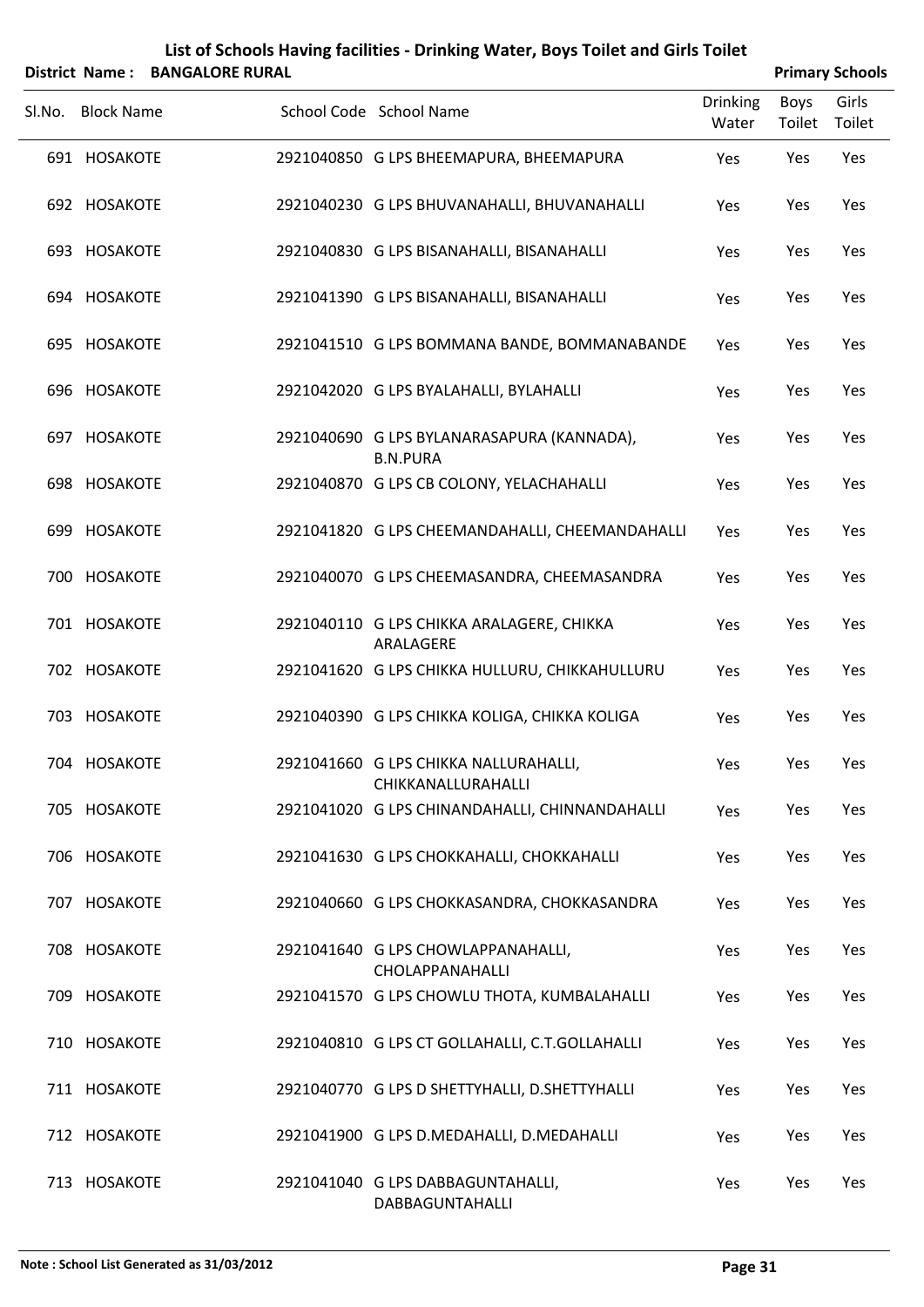|        |                   | District Name: BANGALORE RURAL |                                                          |                          |                | <b>Primary Schools</b> |
|--------|-------------------|--------------------------------|----------------------------------------------------------|--------------------------|----------------|------------------------|
| Sl.No. | <b>Block Name</b> |                                | School Code School Name                                  | <b>Drinking</b><br>Water | Boys<br>Toilet | Girls<br>Toilet        |
|        | 714 HOSAKOTE      |                                | 2921041870 G LPS DEVALAPURA, DEVALAPURA                  | Yes                      | Yes            | Yes                    |
|        | 715 HOSAKOTE      |                                | 2921041370 G LPS DEVASHETTYHALLI, DEVASHETTYHALLI        | Yes                      | Yes            | Yes                    |
|        | 716 HOSAKOTE      |                                | 2921040630 G LPS DINNEKORATI( CHIKKORATI), KORATI        | Yes                      | Yes            | Yes                    |
|        | 717 HOSAKOTE      |                                | 2921040400 G LPS DODDA KOLIGA, DODDAKOLIGA               | Yes                      | Yes            | Yes                    |
|        | 718 HOSAKOTE      |                                | 2921041440 G LPS DODDADASARAHALLI,<br>DODDADASARAHALLI   | Yes                      | Yes            | Yes                    |
|        | 719 HOSAKOTE      |                                | 2921041230 G LPS DODDATHAGGALI, DODDATHAGGALI            | Yes                      | Yes            | Yes                    |
|        | 720 HOSAKOTE      |                                | 2921040090 G LPS DYAVASANDRA, DYAVASANDRA                | Yes                      | Yes            | Yes                    |
|        | 721 HOSAKOTE      |                                | 2921040060 G LPS ESTHURU, ISTHURU                        | Yes                      | Yes            | Yes                    |
|        | 722 HOSAKOTE      |                                | 2921040800 G LPS GADIGENAHALLI, KEMBALIGANAHALLI         | Yes                      | Yes            | Yes                    |
|        | 723 HOSAKOTE      |                                | 2921041720 G LPS GANALU, GANAGALURU                      | Yes                      | Yes            | Yes                    |
|        | 724 HOSAKOTE      |                                | 2921040830 G LPS GANJARLAHALLI, BISANAHALLI              | Yes                      | Yes            | Yes                    |
|        | 725 HOSAKOTE      |                                | 2921040590 G LPS GIDDANAHALLI, GIDDANAHALLI              | Yes                      | Yes            | Yes                    |
|        | 726 HOSAKOTE      |                                | 2921041270 G LPS GONAKANAHALLI, GONAKANAHALLI            | Yes                      | Yes            | Yes                    |
|        | 727 HOSAKOTE      |                                | 2921041340 G LPS GOVINDAPURA, GOVINDAPURA                | Yes                      | Yes            | Yes                    |
|        | 728 HOSAKOTE      |                                | 2921042200 G LPS GOWTHAM COLONY, HOSAKOTE<br><b>TOWN</b> | Yes                      | Yes            | Yes                    |
|        | 729 HOSAKOTE      |                                | 2921041120 G LPS GUGUTTAHALLI, GUGUTTAHALLI              | Yes                      | Yes            | Yes                    |
|        | 730 HOSAKOTE      |                                | 2921040840 G LPS GUNDRAHALLI, GUNDRAHALLI                | Yes                      | Yes            | Yes                    |
|        | 731 HOSAKOTE      |                                | 2921041690 G LPS HALASAHALLI, HALASAHALLI                | Yes                      | Yes            | Yes                    |
|        | 732 HOSAKOTE      |                                | 2921040580 G LPS HALEURU, NANDAGUDI                      | Yes                      | Yes            | Yes                    |
|        | 733 HOSAKOTE      |                                | 2921042060 G LPS HANDENAHALLI, HANDENAHALLI              | Yes                      | Yes            | Yes                    |
|        | 734 HOSAKOTE      |                                | 2921041300 G LPS HARALURU, HARALURU                      | Yes                      | Yes            | Yes                    |
|        | 735 HOSAKOTE      |                                | 2921041960 G LPS HAROHALLI, HAROHALLI                    | Yes                      | Yes            | Yes                    |
|        |                   |                                |                                                          |                          |                |                        |

HOSAKOTE 2921041940 G LPS HEMANDAHALLI, HEMANDAHALLI Yes Yes Yes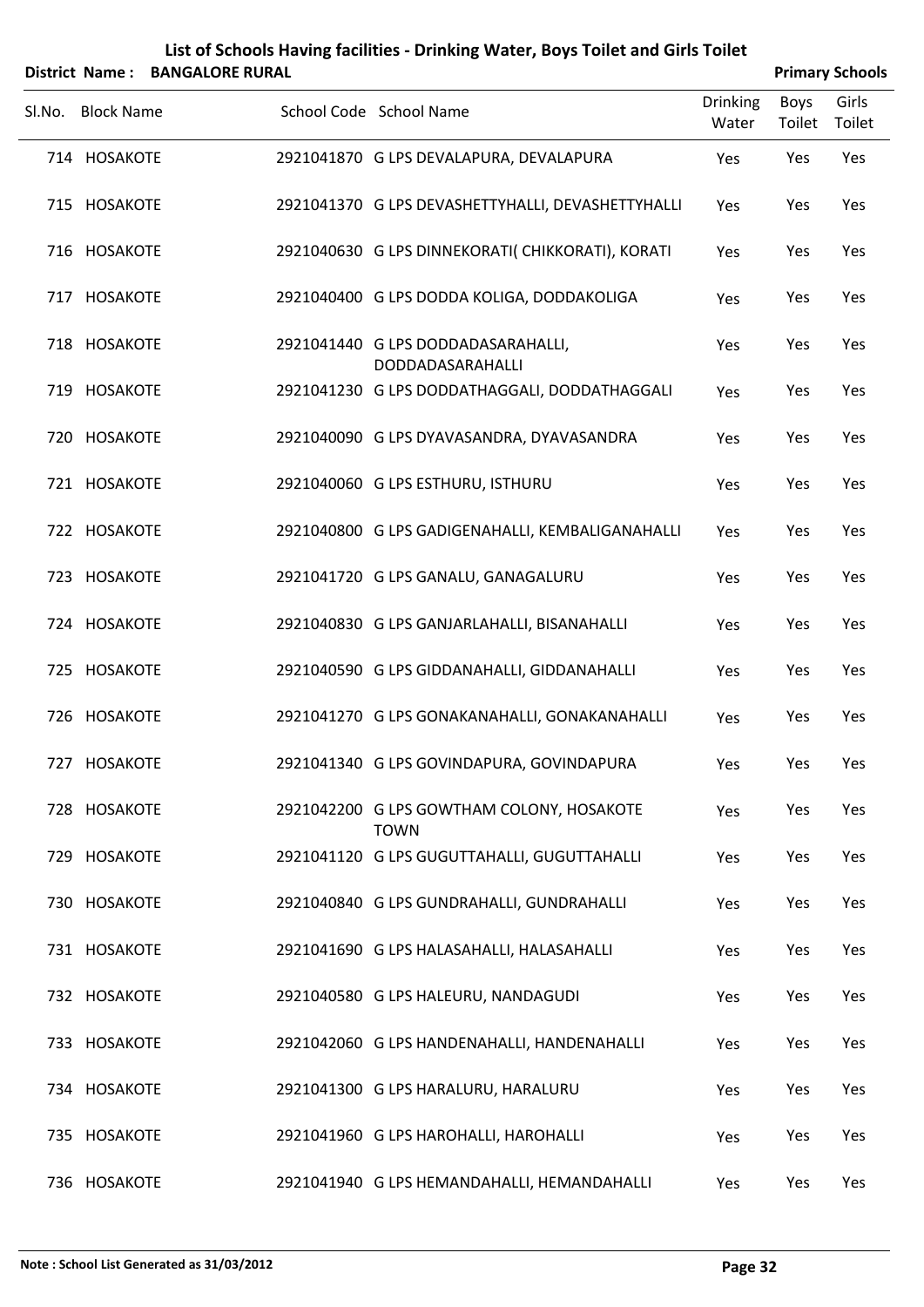|        |                   | District Name: BANGALORE RURAL |                                                                   |                          |                | <b>Primary Schools</b> |
|--------|-------------------|--------------------------------|-------------------------------------------------------------------|--------------------------|----------------|------------------------|
| SI.No. | <b>Block Name</b> |                                | School Code School Name                                           | <b>Drinking</b><br>Water | Boys<br>Toilet | Girls<br>Toilet        |
|        | 737 HOSAKOTE      |                                | 2921040220 G LPS HOSADIMBADAHALLI,<br><b>HOSADIMBADAHALLI</b>     | Yes                      | Yes            | Yes                    |
|        | 738 HOSAKOTE      |                                | 2921040470 G LPS HOSAVENKATAPURA,<br>HOSAVENKATAPURA              | Yes                      | Yes            | Yes                    |
|        | 739 HOSAKOTE      |                                | 2921041420 G LPS HUNASEHALLI, HUNASEHALLI                         | Yes                      | Yes            | Yes                    |
|        | 740 HOSAKOTE      |                                | 2921041180 G LPS INJANAHALLI', INJANAHALLI                        | Yes                      | Yes            | Yes                    |
|        | 741 HOSAKOTE      |                                | 2921041400 G LPS KACHARAKANAHALLI,<br>KACHARAKANAHALLI            | Yes                      | Yes            | Yes                    |
|        | 742 HOSAKOTE      |                                | 2921040140 G LPS KADARINAPURA, KADARINAPURA                       | Yes                      | Yes            | Yes                    |
|        | 743 HOSAKOTE      |                                | 2921040890 G LPS KALAPPANAHALLI', KALAPPANAHALLI                  | Yes                      | Yes            | Yes                    |
|        | 744 HOSAKOTE      |                                | 2921041580 G LPS KALLAHALLI, KALLAHALLI                           | Yes                      | Yes            | Yes                    |
|        | 745 HOSAKOTE      |                                | 2921041500 G LPS KAMARASANAHALLI,<br>KAMARASANAHALLI              | Yes                      | Yes            | Yes                    |
|        | 746 HOSAKOTE      |                                | 2921040680 G LPS KONDRAHALLI, KONDRAHALLI                         | Yes                      | Yes            | Yes                    |
|        | 747 HOSAKOTE      |                                | 2921040670 G LPS KORADAHALLI, MOTHAKADAHALLI                      | Yes                      | Yes            | Yes                    |
|        | 748 HOSAKOTE      |                                | 2921041780 G LPS KORALURU, KORALURU                               | Yes                      | Yes            | Yes                    |
|        | 749 HOSAKOTE      |                                | 2921041990 G LPS KOTTURU, KOTTURU                                 | Yes                      | Yes            | Yes                    |
|        | 750 HOSAKOTE      |                                | 2921040490 G LPS LAKSHMIPURA, THARABAHALLI                        | Yes                      | Yes            | Yes                    |
|        | 751 HOSAKOTE      |                                | 2921041880 G LPS LINGADHEELAMALLASANDRA,<br>LINGADEERAMALLASANDRA | Yes                      | Yes            | Yes                    |
|        | 752 HOSAKOTE      |                                | 2921040910 G LPS LINGAPURA, LINGAPURA                             | Yes                      | Yes            | Yes                    |
|        | 753 HOSAKOTE      |                                | 2921041050 G LPS M.HOSAHALLI, M.HOSAHALLI                         | Yes                      | Yes            | Yes                    |
|        | 754 HOSAKOTE      |                                | 2921040880 G LPS MANCHAPPANAHALLI,<br>MANCHAPPANAHALLI            | Yes                      | Yes            | Yes                    |
|        | 755 HOSAKOTE      |                                | 2921040950 G LPS MARASANDAHALLI, MARASANDAHALLI                   | Yes                      | Yes            | Yes                    |
|        | 756 HOSAKOTE      |                                | 2921042050 G LPS MEDIMALLASANDRA,<br>MEDIMALLASANDRA              | Yes                      | Yes            | Yes                    |
|        | 757 HOSAKOTE      |                                | 2921040650 G LPS MUDDANAHALLI, MUDDANAHALLI                       | Yes                      | Yes            | Yes                    |
|        | 758 HOSAKOTE      |                                | 2921041580 G LPS MUGALIPURA, KALLAHALLI                           | <b>Yes</b>               | Yes            | Yes                    |
|        | 759 HOSAKOTE      |                                | 2921040410 G LPS MUTHAKADAHALLI, MOTHAKADAHALLI                   | Yes                      | Yes            | Yes                    |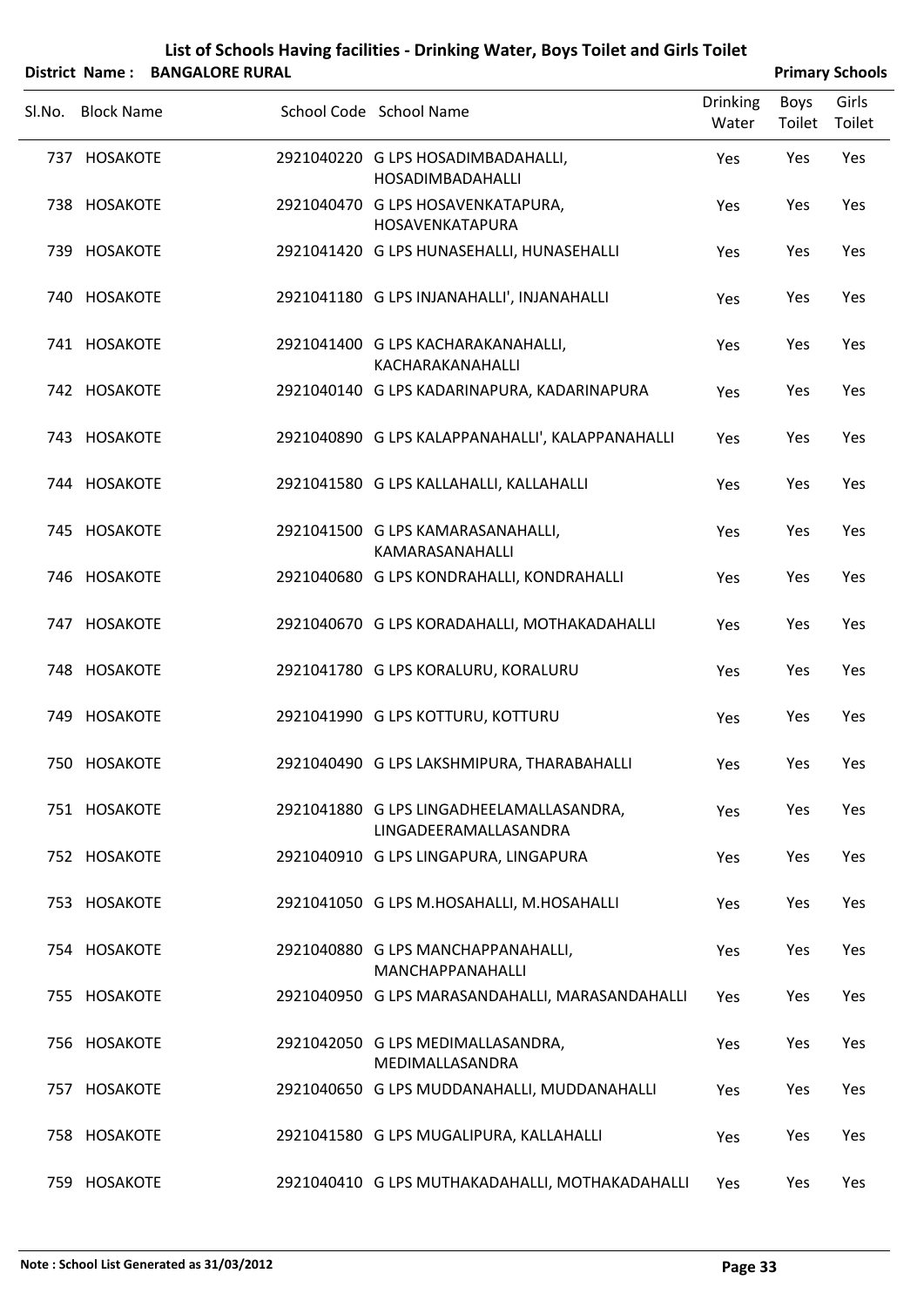|        |                   | District Name: BANGALORE RURAL |                                                               |                          |                | <b>Primary Schools</b> |
|--------|-------------------|--------------------------------|---------------------------------------------------------------|--------------------------|----------------|------------------------|
| Sl.No. | <b>Block Name</b> |                                | School Code School Name                                       | <b>Drinking</b><br>Water | Boys<br>Toilet | Girls<br>Toilet        |
|        | 760 HOSAKOTE      |                                | 2921042110 G LPS MUTHUKADAHALLI, MUTHUKADAHALLI               | Yes                      | Yes            | Yes                    |
|        | 761 HOSAKOTE      |                                | 2921041060 G LPS MYLAPURA, MYLAPURA                           | Yes                      | Yes            | Yes                    |
|        | 762 HOSAKOTE      |                                | 2921040640 G LPS N.HOSAHALLI, N.HOSAHALLI                     | Yes                      | Yes            | Yes                    |
|        | 763 HOSAKOTE      |                                | 2921040680 G LPS NADUVINAPURA, KONDRAHALLI                    | Yes                      | Yes            | Yes                    |
|        | 764 HOSAKOTE      |                                | 2921041950 G LPS NAGANAYAKANA KOTE,<br>NAGANAYAKANAKOTE       | Yes                      | Yes            | Yes                    |
|        | 765 HOSAKOTE      |                                | 2921040380 G LPS NAGARENAHALLI, NAGARENAHALLI                 | Yes                      | Yes            | Yes                    |
|        | 766 HOSAKOTE      |                                | 2921040990 G LPS NAKKANAHALLI, NAKKANAHALLI                   | Yes                      | Yes            | Yes                    |
|        | 767 HOSAKOTE      |                                | 2921040730 G LPS OBALAHALLI, OBALAHALLI                       | Yes                      | Yes            | Yes                    |
|        | 768 HOSAKOTE      |                                | 2921041920 G LPS OBALAPURA, OBALAPURA                         | Yes                      | Yes            | Yes                    |
|        | 769 HOSAKOTE      |                                | 2921041450 G LPS PARAMANAHALLI, PARAMANAHALLI                 | Yes                      | Yes            | Yes                    |
|        | 770 HOSAKOTE      |                                | 2921041730 G LPS PETTANAHALLI, PETTHANAHALLI                  | Yes                      | Yes            | Yes                    |
|        | 771 HOSAKOTE      |                                | 2921041670 G LPS PILLAGUMPE, PILLAGUMPE                       | Yes                      | Yes            | Yes                    |
|        | 772 HOSAKOTE      |                                | 2921041800 G LPS POOJENA AGRAHARA, POOJENA<br><b>AGRAHARA</b> | Yes                      | Yes            | Yes                    |
|        | 773 HOSAKOTE      |                                | 2921041010 G LPS PUJARAMANAHALLI,<br>PUJARAMANAHALLI          | Yes                      | Yes            | Yes                    |
|        | 774 HOSAKOTE      |                                | 2921040050 G LPS RALAKUNTE, RALAKUNTE                         | Yes                      | Yes            | Yes                    |
|        | 775 HOSAKOTE      |                                | 2921040570 G LPS RAMAGOVINDAPURA,<br><b>RAMAGOVINDAPURA</b>   | Yes                      | Yes            | Yes                    |
|        | 776 HOSAKOTE      |                                | 2921041740 G LPS S. GUTTAHALLI, GUTTAHALLI                    | Yes                      | Yes            | Yes                    |
|        | 777 HOSAKOTE      |                                | 2921040300 G LPS SADAPPANAHALLI, SADAPPANAHALLI               | Yes                      | Yes            | Yes                    |
|        | 778 HOSAKOTE      |                                | 2921040190 G LPS SHASHIMAKANAHALLI,<br>SHASHIMAKANAHALLI      | Yes                      | Yes            | Yes                    |
|        | 779 HOSAKOTE      |                                | 2921042170 G LPS SHIVANAPURA, SHIVANAPURA                     | Yes                      | Yes            | Yes                    |
|        | 780 HOSAKOTE      |                                | 2921042160 G LPS SIDDANAPURA, SIDDANAPURA                     | Yes                      | Yes            | Yes                    |
|        | 781 HOSAKOTE      |                                | 2921040790 G LPS SIDDAPURA, SIDDAPURA                         | Yes                      | Yes            | Yes                    |
|        | 782 HOSAKOTE      |                                | 2921042200 G LPS SIDDARTHA NAGARA, HOSAKOTE                   | Yes                      | Yes            | Yes                    |

TOWN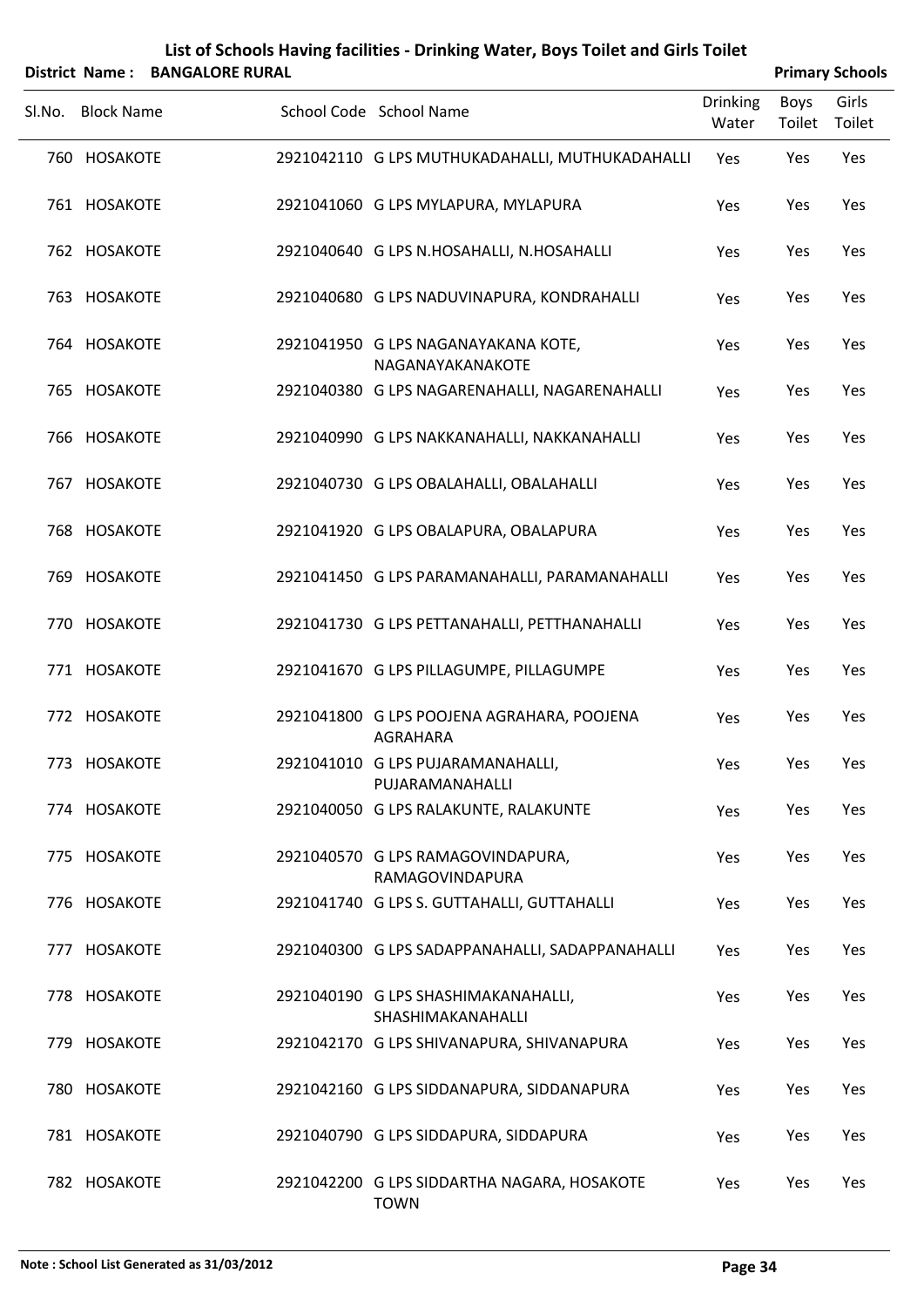|        |                   | District Name: BANGALORE RURAL |                                                                  |                          |                | <b>Primary Schools</b> |
|--------|-------------------|--------------------------------|------------------------------------------------------------------|--------------------------|----------------|------------------------|
| Sl.No. | <b>Block Name</b> |                                | School Code School Name                                          | <b>Drinking</b><br>Water | Boys<br>Toilet | Girls<br>Toilet        |
|        | 783 HOSAKOTE      |                                | 2921040160 G LPS SIDDENAHALLI, SIDDENAHALLI                      | Yes                      | Yes            | Yes                    |
|        | 784 HOSAKOTE      |                                | 2921040430 G LPS SONNEBACHANAHALLI,<br>SONNEBACHANAHALLI         | Yes                      | Yes            | Yes                    |
|        | 785 HOSAKOTE      |                                | 2921041250 G LPS THAGGALIHOSAHALLI, THAGGALI<br><b>HOSAHALLI</b> | Yes                      | Yes            | Yes                    |
|        | 786 HOSAKOTE      |                                | 2921041460 G LPS THARABAHALLI, THARABAHALLI                      | Yes                      | Yes            | Yes                    |
|        | 787 HOSAKOTE      |                                | 2921042120 G LPS THATTANUR, THATTANURU                           | Yes                      | Yes            | Yes                    |
|        | 788 HOSAKOTE      |                                | 2921040020 G LPS THENEYURU, THENIYURU                            | Yes                      | Yes            | Yes                    |
|        | 789 HOSAKOTE      |                                | 2921040010 G LPS THIMMAPPANAHALLI,<br><b>THIMMAPPANAHALLI</b>    | Yes                      | Yes            | Yes                    |
|        | 790 HOSAKOTE      |                                | 2921040340 G LPS THIMMASANDRA, THIMMASANDRA                      | Yes                      | Yes            | Yes                    |
|        | 791 HOSAKOTE      |                                | 2921041470 G LPS THINDLU, THINDLU                                | Yes                      | Yes            | Yes                    |
|        | 792 HOSAKOTE      |                                | 2921041830 G LPS THIRUMALA SHETTIHALLI,<br>THIRUMALASHETTYHALLI  | Yes                      | Yes            | Yes                    |
|        | 793 HOSAKOTE      |                                | 2921040720 G LPS ULUVANAHALLI, ULUVANAHALLI                      | Yes                      | Yes            | Yes                    |
|        | 794 HOSAKOTE      |                                | 2921041560 G LPS UPPARAHALLI, UPPARAHALLI                        | Yes                      | Yes            | Yes                    |
|        | 795 HOSAKOTE      |                                | 2921041530 G LPS VABHASANDRA, VABHASANDRA                        | Yes                      | Yes            | Yes                    |
|        | 796 HOSAKOTE      |                                | 2921040270 G LPS VALAGEREPURA, VALAGEREPURA                      | Yes                      | Yes            | Yes                    |
|        | 797 HOSAKOTE      |                                | 2921042200 G LPS VARADAPURA, HOSAKOTE TOWN                       | Yes                      | Yes            | Yes                    |
|        | 798 HOSAKOTE      |                                | 2921041520 G LPS VENKATAPURA, LAKKONDAHALLI                      | Yes                      | Yes            | Yes                    |
|        | 799 HOSAKOTE      |                                | 2921042040 G LPS YADAGONDANAHALLI,<br>YEDAGONDANAHALLI           | Yes                      | Yes            | Yes                    |
|        | 800 HOSAKOTE      |                                | 2921040870 G LPS YELACHAHALLI, YELACHAHALLI                      | Yes                      | Yes            | Yes                    |
|        | 801 HOSAKOTE      |                                | 2921041160 G LPS YELACHAMANAHALLI,<br>YELACHAMANAHALLI           | Yes                      | Yes            | Yes                    |
|        | 802 HOSAKOTE      |                                | 2921040530 G LPS YETHONODEYANAPURA,<br>YETHINODEYANAPURA         | Yes                      | Yes            | Yes                    |
|        | 803 HOSAKOTE      |                                | 2921040690 G UHPS BOYS BNPURA, B.N.PURA                          | Yes                      | Yes            | Yes                    |
|        | 804 HOSAKOTE      |                                | 2921040260 G UHPS GIDDAPPANAHALLI,<br>GIDDAPPANAHAL.LI           | Yes                      | Yes            | Yes                    |
|        | 805 HOSAKOTE      |                                | 2921040690 G UHPS GIRLS BN PURA, B.N.PURA                        | Yes                      | Yes            | Yes                    |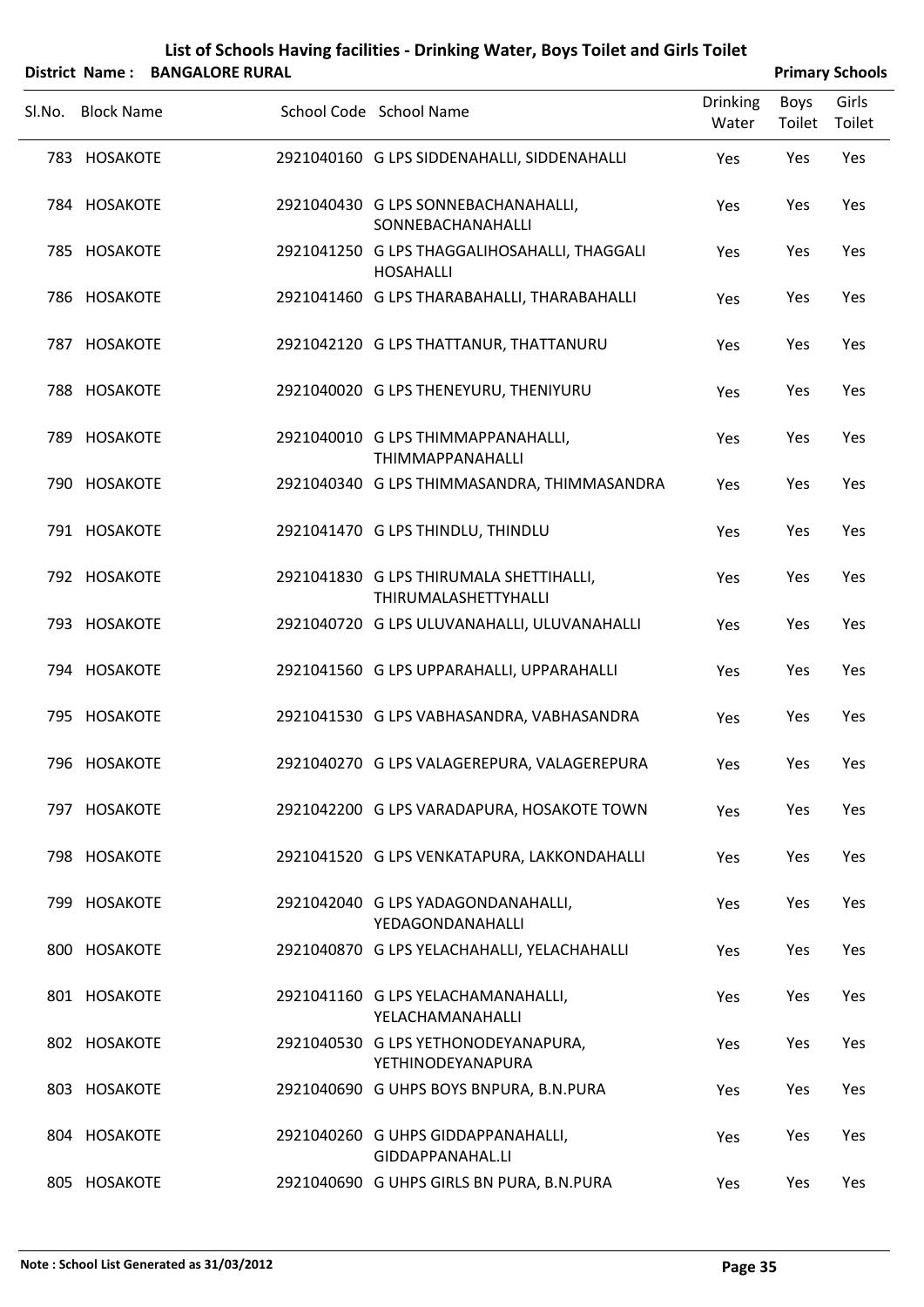|        |                   | District Name: BANGALORE RURAL |                                                       |                          | <b>Primary Schools</b> |                 |
|--------|-------------------|--------------------------------|-------------------------------------------------------|--------------------------|------------------------|-----------------|
| SI.No. | <b>Block Name</b> |                                | School Code School Name                               | <b>Drinking</b><br>Water | <b>Boys</b><br>Toilet  | Girls<br>Toilet |
|        | 806 HOSAKOTE      |                                | 2921040480 G UHPS HINIDGANALA, HINDIGANALA            | Yes                      | Yes                    | Yes             |
|        | 807 HOSAKOTE      |                                | 2921042201 G UHPS HOSAKOTE, HOSAKOTE TOWN             | Yes                      | Yes                    | Yes             |
|        | 808 HOSAKOTE      |                                | 2921041330 G UHPS KATTIGENAHALLI, KATTIGENAHALLI      | Yes                      | Yes                    | Yes             |
|        | 809 HOSAKOTE      |                                | 2921042201 G UHPS KHAJI MAKHAN, HOSAKOTE TOWN         | Yes                      | Yes                    | Yes             |
|        | 810 HOSAKOTE      |                                | 2921042050 G UHPS MEDIMALLASADNRA,<br>MEDIMALLASANDRA | Yes                      | Yes                    | Yes             |
|        | 811 HOSAKOTE      |                                | 2921042030 G UHPS MUTHKURU, MUTHKURU                  | Yes                      | Yes                    | Yes             |
|        | 812 HOSAKOTE      |                                | 2921040640 G UHPS N HOSAHALLI, N.HOSAHALLI            | Yes                      | Yes                    | Yes             |
|        | 813 HOSAKOTE      |                                | 2921040580 G UHPS NANDAGUDI, NANDAGUDI                | Yes                      | Yes                    | Yes             |
|        | 814 HOSAKOTE      |                                | 2921041540 G UHPS SHANKANIPURA, SHANKANIPURA          | Yes                      | Yes                    | Yes             |
|        | 815 HOSAKOTE      |                                | 2921040150 G UHPS SULIBELE, SULIBELE                  | Yes                      | Yes                    | Yes             |
|        | 816 HOSAKOTE      |                                | 2921040870 G UHPS YELACHAHALLI, YELACHAHALLI          | Yes                      | Yes                    | Yes             |
|        | 817 HOSAKOTE      |                                | 2921041390 G ULPS BISANAHALLI, BISANAHALLI            | Yes                      | Yes                    | Yes             |
|        | 818 HOSAKOTE      |                                | 2921041330 G ULPS CHATRIPALYA, KATTIGENAHALLI         | Yes                      | Yes                    | Yes             |
|        | 819 HOSAKOTE      |                                | 2921041620 G ULPS CHIKKA HULLURU, CHIKKAHULLURU       | Yes                      | Yes                    | Yes             |
|        | 820 HOSAKOTE      |                                | 2921040500 G ULPS CHIKKONDAHALLI, CHIKKONDAHALLI      | Yes                      | Yes                    | Yes             |
|        | 821 HOSAKOTE      |                                | 2921040780 G ULPS DODDENAHALLI, DODDENAHALLI          | Yes                      | Yes                    | Yes             |
|        | 822 HOSAKOTE      |                                | 2921040370 G ULPS E.MUTHASANDRA, MUTTHASANDRA         | Yes                      | Yes                    | Yes             |
|        | 823 HOSAKOTE      |                                | 2921042190 G ULPS GANAGALURU, GANAGALURU              | Yes                      | Yes                    | Yes             |
|        | 824 HOSAKOTE      |                                | 2921041270 G ULPS GONAKANAHALLI, GONAKANAHALLI        | Yes                      | Yes                    | Yes             |
|        | 825 HOSAKOTE      |                                | 2921042060 G ULPS HANDENAHALLI, HANDENAHALLI          | Yes                      | Yes                    | Yes             |
|        | 826 HOSAKOTE      |                                | 2921040150 G ULPS JANATHA COLONY, SULIBELE            | Yes                      | Yes                    | Yes             |
|        | 827 HOSAKOTE      |                                | 2921040610 G ULPS K.SHETTYHALLI, K.SHETTAHALLI        | Yes                      | Yes                    | Yes             |
|        | 828 HOSAKOTE      |                                | 2921041000 G ULPS MUGABALA, MUGABALA                  | Yes                      | Yes                    | Yes             |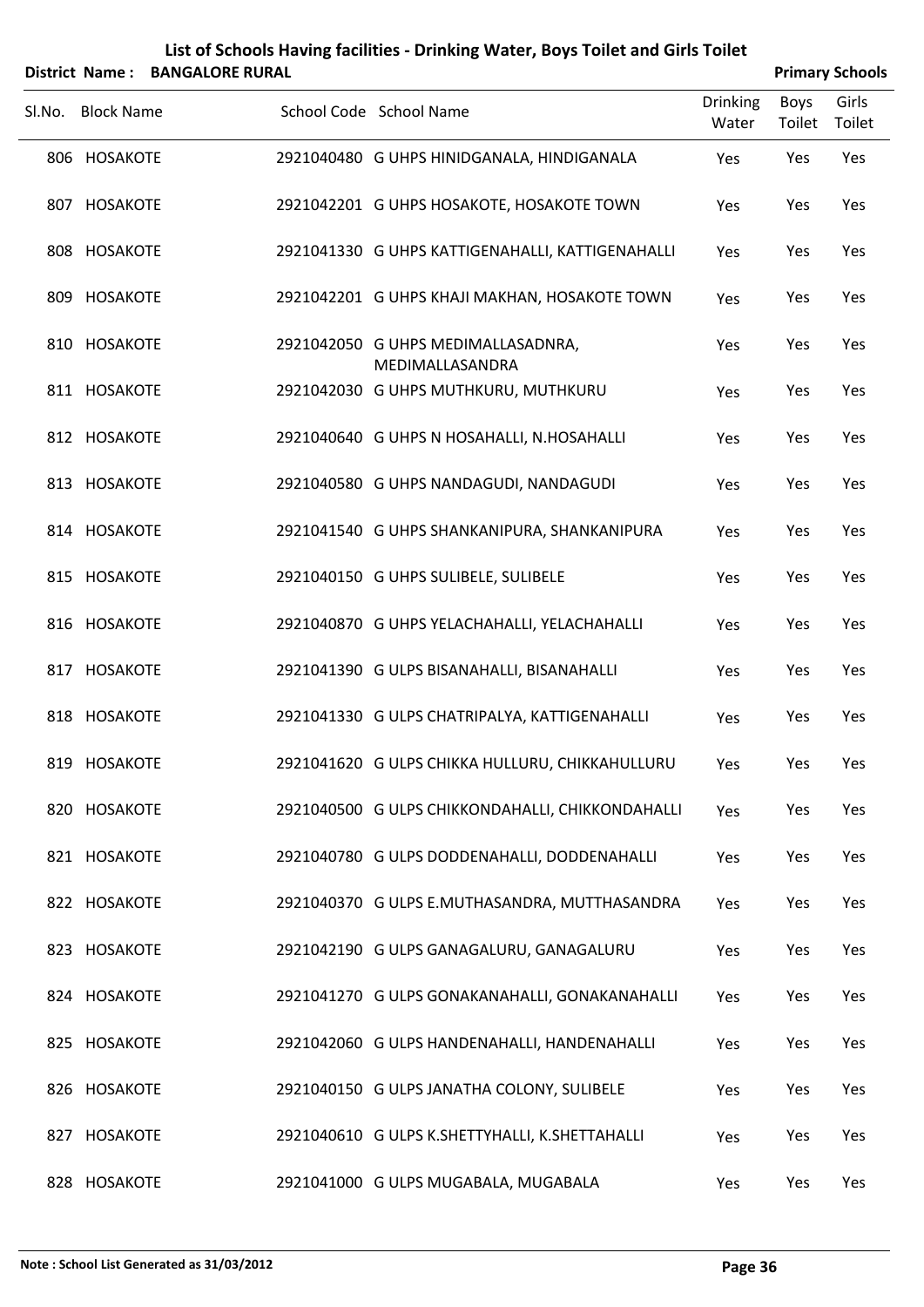|        |                   | District Name: BANGALORE RURAL |                                                          |                          |                | <b>Primary Schools</b> |
|--------|-------------------|--------------------------------|----------------------------------------------------------|--------------------------|----------------|------------------------|
| Sl.No. | <b>Block Name</b> |                                | School Code School Name                                  | <b>Drinking</b><br>Water | Boys<br>Toilet | Girls<br>Toilet        |
|        | 829 HOSAKOTE      |                                | 2921041100 G ULPS NIDAGHATTA, NIDAGHATTA                 | Yes                      | Yes            | Yes                    |
|        | 830 HOSAKOTE      |                                | 2921040550 G ULPS SIDDANAHALLI, SIDDANAHALLI             | Yes                      | Yes            | Yes                    |
|        | 831 HOSAKOTE      |                                | 2921042200 G ULPS V.V. EXTN, HOSAKOTE TOWN               | Yes                      | Yes            | Yes                    |
|        | 832 HOSAKOTE      |                                | 2921041350 G ULPS VAGATA, VAGATA                         | Yes                      | Yes            | Yes                    |
|        | 833 HOSAKOTE      |                                | 2921040460 GHPS ITTASANDRA, ITTASANDRA                   | Yes                      | Yes            | Yes                    |
|        | 834 HOSAKOTE      |                                | 2921040170 GUHPS THAMMARASANAHALLI,<br>THAMMARASANAHALLI | Yes                      | Yes            | Yes                    |
|        | 835 HOSAKOTE      |                                | 2921041260 GULPS THIRTHAHALLI, THIRTHAHALLI              | Yes                      | Yes            | Yes                    |
|        | 836 NELAMANGALA   |                                | 2921011030 G GMS THYAMAGONDLU, THYAMAGONDLU              | Yes                      | Yes            | Yes                    |
|        | 837 NELAMANGALA   |                                | 2921011030 G HPBS THYAMAGONDLU, THYAMAGONDLU             | Yes                      | Yes            | Yes                    |
|        | 838 NELAMANGALA   |                                | 2921010210 G HPS AGALAKUPPE, AGALAKUPPE                  | Yes                      | Yes            | Yes                    |
|        | 839 NELAMANGALA   |                                | 2921011630 G HPS ANANDANAGARA, ARALEDIBBA                | Yes                      | Yes            | Yes                    |
|        | 840 NELAMANGALA   |                                | 2921011830 G HPS ANCHIPURA, ANCHIPURA                    | Yes                      | Yes            | Yes                    |
|        | 841 NELAMANGALA   |                                | 2921010720 G HPS APPAGONDANAHALLI,<br>APPAGONDANAHALLI   | Yes                      | Yes            | Yes                    |
|        | 842 NELAMANGALA   |                                | 2921011150 G HPS AREBOMMANAHALLI,<br>AREBOMMANAHALLI     | Yes                      | Yes            | Yes                    |
|        | 843 NELAMANGALA   |                                | 2921011530 G HPS ARISINAKUNTE COLONY,<br>ARISINAKUNTE    | Yes                      | Yes            | Yes                    |
|        | 844 NELAMANGALA   |                                | 2921011530 G HPS ARISINAKUNTE, ARISINAKUNTE              | Yes                      | Yes            | Yes                    |
|        | 845 NELAMANGALA   |                                | 2921011970 G HPS AVALAKUPPE, AVALAKUPPE                  | Yes                      | Yes            | Yes                    |
|        | 846 NELAMANGALA   |                                | 2921010810 G HPS BALLAGERE, BALLAGERE                    | Yes                      | Yes            | Yes                    |
|        | 847 NELAMANGALA   |                                | 2921012020 G HPS BANASAVADI, BANASAVADI                  | Yes                      | Yes            | Yes                    |
|        | 848 NELAMANGALA   |                                | 2921011360 G HPS BARADI, BARADI                          | Yes                      | Yes            | Yes                    |
|        | 849 NELAMANGALA   |                                | 2921010420 G HPS BARAGENAHALLI, BARAGENAHALLI            | Yes                      | Yes            | Yes                    |
|        | 850 NELAMANGALA   |                                | 2921010100 G HPS BARAGURU, BARAGURU                      | Yes                      | Yes            | Yes                    |
|        | 851 NELAMANGALA   |                                | 2921011570 G HPS BASAVANAHALLI, BASAVANAHALLI            | Yes                      | Yes            | Yes                    |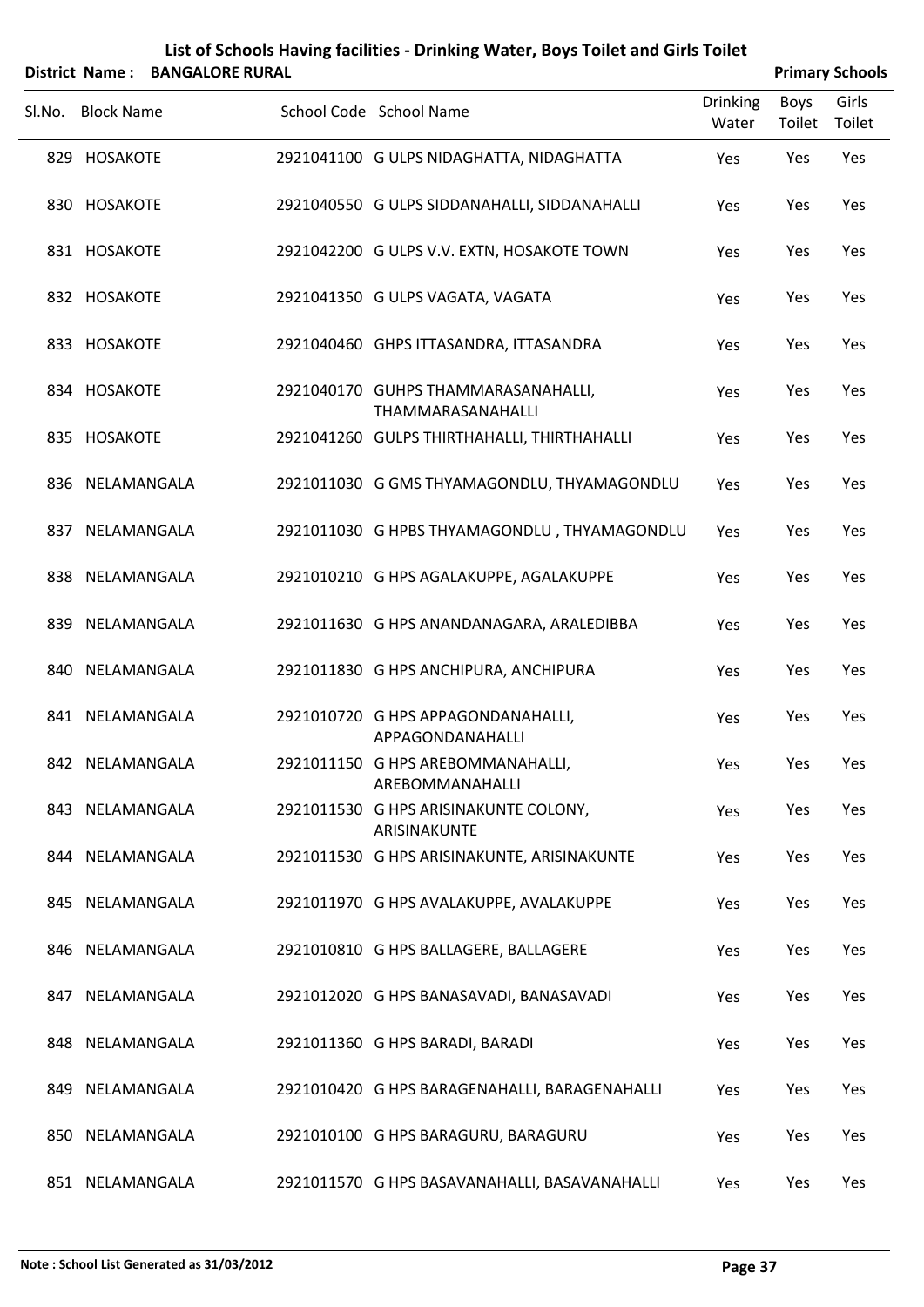|        |                   | District Name: BANGALORE RURAL |                                                            |                          |                | <b>Primary Schools</b> |
|--------|-------------------|--------------------------------|------------------------------------------------------------|--------------------------|----------------|------------------------|
| SI.No. | <b>Block Name</b> |                                | School Code School Name                                    | <b>Drinking</b><br>Water | Boys<br>Toilet | Girls<br>Toilet        |
|        | 852 NELAMANGALA   |                                | 2921010070 G HPS BENACHANAHALLI, BENACHANAHALLI            | Yes                      | Yes            | Yes                    |
|        | 853 NELAMANGALA   |                                | 2921010960 G HPS BHYRANAYAKANAHALLI,<br>BHYRANAYAKANAHALLI | Yes                      | Yes            | Yes                    |
|        | 854 NELAMANGALA   |                                | 2921011760 G HPS BHYRASANDRA, BHYRASANDRA                  | Yes                      | Yes            | Yes                    |
|        | 855 NELAMANGALA   |                                | 2921010470 G HPS BILLANAKOTE, BILLANAKOTE                  | Yes                      | Yes            | Yes                    |
|        | 856 NELAMANGALA   |                                | 2921012030 G HPS BOLAMARANAHALLI,<br>BOLAMARANAHALLI       | Yes                      | Yes            | Yes                    |
|        | 857 NELAMANGALA   |                                | 2921011700 G HPS BOMMANAHALLI, BOMMANAHALLI                | Yes                      | Yes            | Yes                    |
|        | 858 NELAMANGALA   |                                | 2921011240 G HPS BYADARAHALLI, BYADARAHALLI                | Yes                      | Yes            | Yes                    |
|        | 859 NELAMANGALA   |                                | 2921010970 G HPS CHIKKANAHALLI, CHIKKANAHALLI              | Yes                      | Yes            | Yes                    |
|        | 860 NELAMANGALA   |                                | 2921011950 G HPS CHOWDASANDRA, CHOWDASANDRA                | Yes                      | Yes            | Yes                    |
|        | 861 NELAMANGALA   |                                | 2921010120 G HPS DASENAHALLI, DASENAHALLI                  | Yes                      | Yes            | Yes                    |
|        | 862 NELAMANGALA   |                                | 2921011480 G HPS DEGANAHALLI, DEGANAHALLI                  | Yes                      | Yes            | Yes                    |
|        | 863 NELAMANGALA   |                                | 2921010170 G HPS DEVARA HOSAHALLI,<br>DEVARAHOSAHALLI      | Yes                      | Yes            | Yes                    |
|        | 864 NELAMANGALA   |                                | 2921010900 G HPS DODDABELE, DODDABELE                      | Yes                      | Yes            | Yes                    |
|        | 865 NELAMANGALA   |                                | 2921011260 G HPS DODDERI, DODDERI                          | Yes                      | Yes            | Yes                    |
|        | 866 NELAMANGALA   |                                | 2921011680 G HPS GEDDALAHALLI, GEDDALAHALLI                | Yes                      | Yes            | Yes                    |
|        | 867 NELAMANGALA   |                                | 2921011420 G HPS GOLLAHALLI, GOLLAHALLI                    | Yes                      | Yes            | Yes                    |
|        | 868 NELAMANGALA   |                                | 2921011270 G HPS GOVENAHALLI, GOVENAHALLI                  | Yes                      | Yes            | Yes                    |
|        | 869 NELAMANGALA   |                                | 2921010260 G HPS GOVINDAPURA, GOVINDAPURA                  | Yes                      | Yes            | Yes                    |
|        | 870 NELAMANGALA   |                                | 2921011780 G HPS H.G.PALYA, SRINIVASAPURA                  | Yes                      | Yes            | Yes                    |
|        | 871 NELAMANGALA   |                                | 2921010160 G HPS HALE NIJAGAL, HALENIJAGALLU               | Yes                      | Yes            | Yes                    |
|        | 872 NELAMANGALA   |                                | 2921010980 G HPS HASURAVALLI, HASURAVALLI                  | Yes                      | Yes            | Yes                    |
|        | 873 NELAMANGALA   |                                | 2921010130 G HPS HEGGUNDA, HEGGUNDA                        | Yes                      | Yes            | Yes                    |
|        | 874 NELAMANGALA   |                                | 2921011910 G HPS HONNASANDRA, HONNASANDRA                  | Yes                      | Yes            | Yes                    |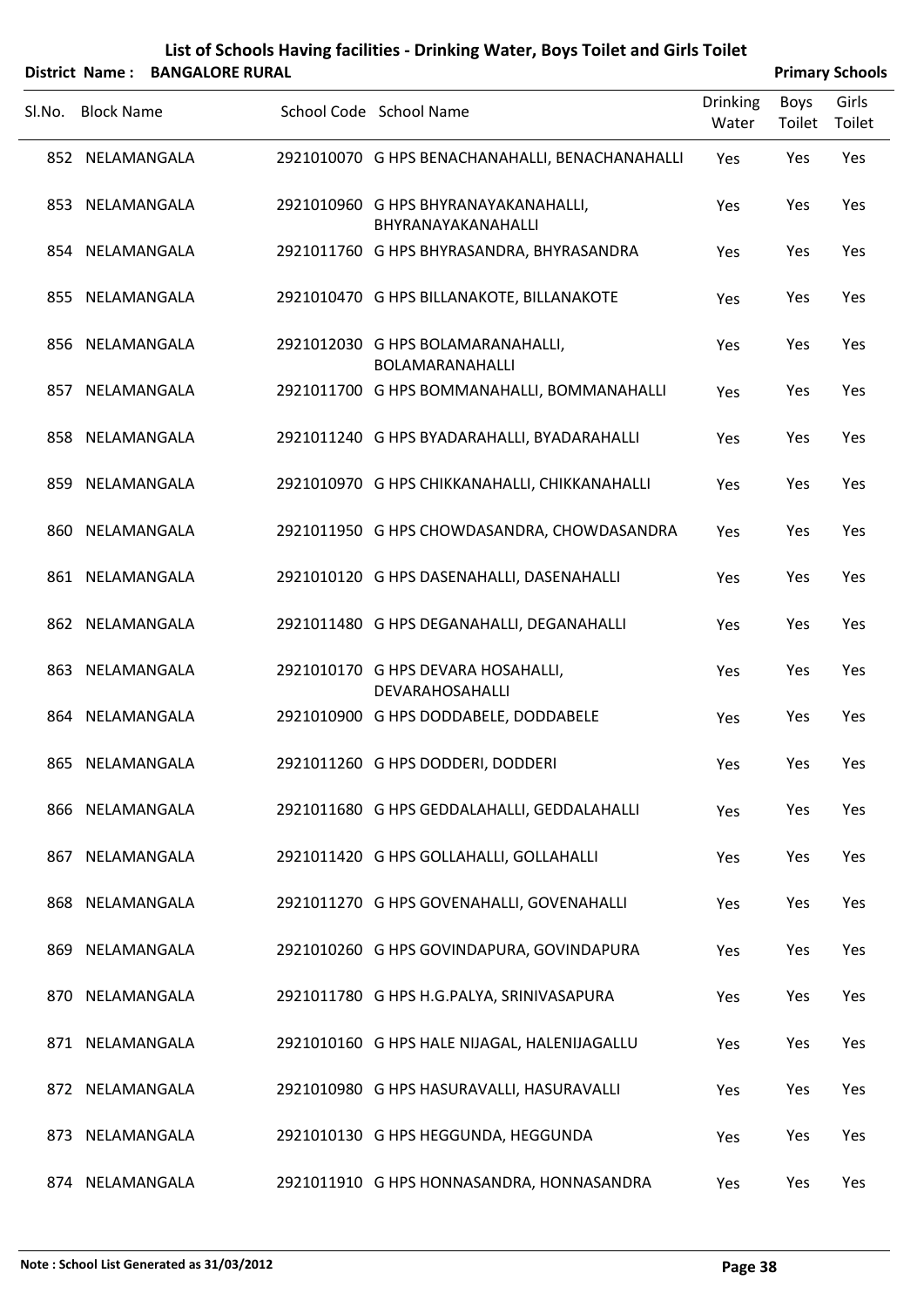| List of Schools Having facilities - Drinking Water, Boys Toilet and Girls Toilet |
|----------------------------------------------------------------------------------|
| <br>--------------                                                               |

|        | <b>District Name:</b><br><b>BANGALORE RURAL</b> |                                                                    |                          |                | <b>Primary Schools</b> |
|--------|-------------------------------------------------|--------------------------------------------------------------------|--------------------------|----------------|------------------------|
| Sl.No. | <b>Block Name</b>                               | School Code School Name                                            | <b>Drinking</b><br>Water | Boys<br>Toilet | Girls<br>Toilet        |
|        | 875 NELAMANGALA                                 | 2921010430 G HPS HONNENAHALLI, HONNENAHALLI                        | Yes                      | Yes            | Yes                    |
|        | 876 NELAMANGALA                                 | 2921011000 G HPS ISUVANAHALLI, ISUVANAHALLI                        | Yes                      | Yes            | Yes                    |
|        | 877 NELAMANGALA                                 | 2921011290 G HPS JAKKANAHALLI, JAKKANAHALLI                        | Yes                      | Yes            | Yes                    |
|        | 878 NELAMANGALA                                 | 2921011550 G HPS JAKKASANDRA, JAKKASANDRA                          | Yes                      | Yes            | Yes                    |
|        | 879 NELAMANGALA                                 | 2921011460 G HPS KACHANAHALLI, KANCHANAHALLI                       | Yes                      | Yes            | Yes                    |
|        | 880 NELAMANGALA                                 | 2921010180 G HPS KAMALAPURA, KAMALAPURA                            | Yes                      | Yes            | Yes                    |
|        | 881 NELAMANGALA                                 | 2921010550 G HPS KAMBALU, KAMBALU                                  | Yes                      | Yes            | Yes                    |
|        | 882 NELAMANGALA                                 | 2921011790 G HPS KEMPALINGANAHALLI,<br>KEMPALINGANAHALLI           | Yes                      | Yes            | Yes                    |
|        | 883 NELAMANGALA                                 | 2921010620 G HPS KEREKATTIGANURU,<br>KEREKATTIGANURU               | Yes                      | Yes            | Yes                    |
|        | 884 NELAMANGALA                                 | 2921011500 G HPS KHANEGOWDANAHALLI,<br>KHANEGOWDANAHALLI           | Yes                      | Yes            | Yes                    |
|        | 885 NELAMANGALA                                 | 2921011160 G HPS KODAGIBOMMANAHALLI, KODAGI<br><b>BOMMANAHALLI</b> | Yes                      | Yes            | Yes                    |
|        | 886 NELAMANGALA                                 | 2921010800 G HPS KODIGEHALLI, KODIGEHALLI                          | Yes                      | Yes            | Yes                    |
|        | 887 NELAMANGALA                                 | 2921011070 G HPS KODIHALLI, KODIHALLI                              | Yes                      | Yes            | Yes                    |
|        | 888 NELAMANGALA                                 | 2921012081 G HPS KOTEBEEDI, NELAMANGALA TOWN                       | Yes                      | Yes            | Yes                    |
|        | 889 NELAMANGALA                                 | 2921011120 G HPS KULUVANAHALLI, KULUVANAHALLI                      | Yes                      | Yes            | Yes                    |
|        | 890 NELAMANGALA                                 | 2921010110 G HPS KUNTA BOMMANAHALLI,<br><b>KUNTABOMMANAHALLI</b>   | Yes                      | Yes            | Yes                    |
|        | 891 NELAMANGALA                                 | 2921010310 G HPS LAKKURU, LAKKURU                                  | Yes                      | Yes            | Yes                    |
|        | 892 NELAMANGALA                                 | 2921010580 G HPS MACHANAHALLI, MACHANAHALLI                        | Yes                      | Yes            | Yes                    |
|        | 893 NELAMANGALA                                 | 2921011660 G HPS MADALAKOTE, MADALAKOTE                            | Yes                      | Yes            | Yes                    |
|        | 894 NELAMANGALA                                 | 2921011860 G HPS MAHADEVAPURA, MAHADEVAPURA                        | Yes                      | Yes            | Yes                    |
|        | 895 NELAMANGALA                                 | 2921011810 G HPS MALLARA BANAVADI,<br>MALLARABANAVADI              | Yes                      | Yes            | Yes                    |
|        | 896 NELAMANGALA                                 | 2921011930 G HPS MANCHENAHALLI, MANCHENAHALLI                      | Yes                      | Yes            | Yes                    |
|        | 897 NELAMANGALA                                 | 2921010750 G HPS MANNE, MANNE                                      | Yes                      | Yes            | Yes                    |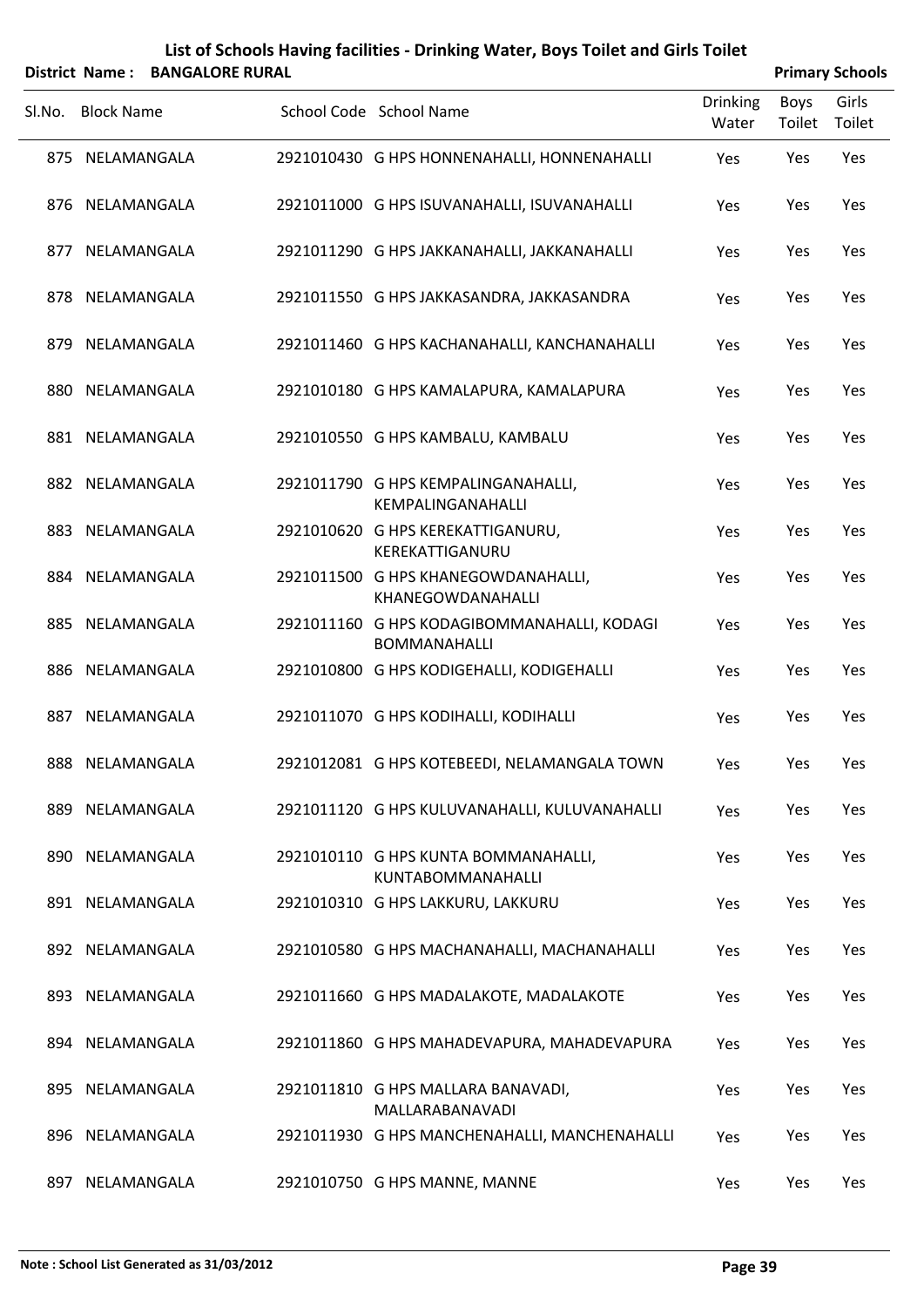| List of Schools Having facilities - Drinking Water, Boys Toilet and Girls Toilet |
|----------------------------------------------------------------------------------|
| $\mathbf{A}$ . $\mathbf{A}$ . The state of $\mathbf{A}$                          |

|        |                   | District Name: BANGALORE RURAL |                                                             |                          |                | <b>Primary Schools</b> |
|--------|-------------------|--------------------------------|-------------------------------------------------------------|--------------------------|----------------|------------------------|
| SI.No. | <b>Block Name</b> |                                | School Code School Name                                     | <b>Drinking</b><br>Water | Boys<br>Toilet | Girls<br>Toilet        |
|        | 898 NELAMANGALA   |                                | 2921012060 G HPS MANTANAKURCHI, MANTANAKURCHI               | Yes                      | Yes            | Yes                    |
|        | 899 NELAMANGALA   |                                | 2921010600 G HPS MARAGONDANAHALLI,<br>MARAGONDANAHALLI      | Yes                      | Yes            | Yes                    |
|        | 900 NELAMANGALA   |                                | 2921010080 G HPS MARALAKUNTE, MARALAKUNTE                   | Yes                      | Yes            | Yes                    |
|        | 901 NELAMANGALA   |                                | 2921010700 G HPS MUTHHAYYANAPALYA,<br><b>GHORAGHATTA</b>    | Yes                      | Yes            | Yes                    |
|        | 902 NELAMANGALA   |                                | 2921011450 G HPS MYLANAHALLI, MYLANAHALLI                   | Yes                      | Yes            | Yes                    |
|        | 903 NELAMANGALA   |                                | 2921010150 G HPS NARASIPURA, NARASIPURA                     | Yes                      | Yes            | Yes                    |
|        | 904 NELAMANGALA   |                                | 2921010290 G HPS NIDAVANDA, NIDAVANDA                       | Yes                      | Yes            | Yes                    |
|        | 905 NELAMANGALA   |                                | 2921010790 G HPS OBALAPURA, OBALAPURA                       | Yes                      | Yes            | Yes                    |
|        | 906 NELAMANGALA   |                                | 2921012081 G HPS PETE BEEDI, NELAMANGALA TOWN               | Yes                      | Yes            | Yes                    |
|        | 907 NELAMANGALA   |                                | 2921011810 G HPS SHANTHINAGARA,<br>MALLARABANAVADI          | Yes                      | Yes            | Yes                    |
|        | 908 NELAMANGALA   |                                | 2921010500 G HPS SHIVAGANGE, SHIVAGANGE                     | Yes                      | Yes            | Yes                    |
|        | 909 NELAMANGALA   |                                | 2921012000 G HPS SOLADEVANAHALLI,<br>SOLADEVANAHALLI        | Yes                      | Yes            | Yes                    |
|        | 910 NELAMANGALA   |                                | 2921010320 G HPS SOMPURA, SOMPURA                           | Yes                      | Yes            | Yes                    |
|        | 911 NELAMANGALA   |                                | 2921011780 G HPS SRINIVASAPURA, SRINIVASAPURA               | Yes                      | Yes            | Yes                    |
|        | 912 NELAMANGALA   |                                | 2921012081 G HPS SUBHASHNAGARA, NELAMANGALA<br><b>TOWN</b>  | Yes                      | Yes            | Yes                    |
|        | 913 NELAMANGALA   |                                | 2921011140 G HPS SULIKUNTE, SULIKUNTE                       | Yes                      | Yes            | Yes                    |
|        | 914 NELAMANGALA   |                                | 2921011310 G HPS T.BEGURU, T. BEGURU                        | Yes                      | Yes            | Yes                    |
|        | 915 NELAMANGALA   |                                | 2921010830 G HPS TADASIGHATTA, TADASIGHATTA                 | Yes                      | Yes            | Yes                    |
|        | 916 NELAMANGALA   |                                | 2921011190 G HPS THIMMASANDRA, THIMMASANDRA                 | Yes                      | Yes            | Yes                    |
|        | 917 NELAMANGALA   |                                | 2921011670 G HPS THOREKEMPOHALLI,<br><b>THOREKEMPOHALLI</b> | Yes                      | Yes            | Yes                    |
|        | 918 NELAMANGALA   |                                | 2921010930 G HPS VADAKUNTE, VADAKUNTE                       | Yes                      | Yes            | Yes                    |
|        | 919 NELAMANGALA   |                                | 2921011520 G HPS VAJARAHALLII, VAJARAHALLI                  | Yes                      | Yes            | Yes                    |
|        | 920 NELAMANGALA   |                                | 2921010390 G HPS VEERA SAGARA, VEERASAGARA                  | Yes                      | Yes            | Yes                    |

 $\overline{a}$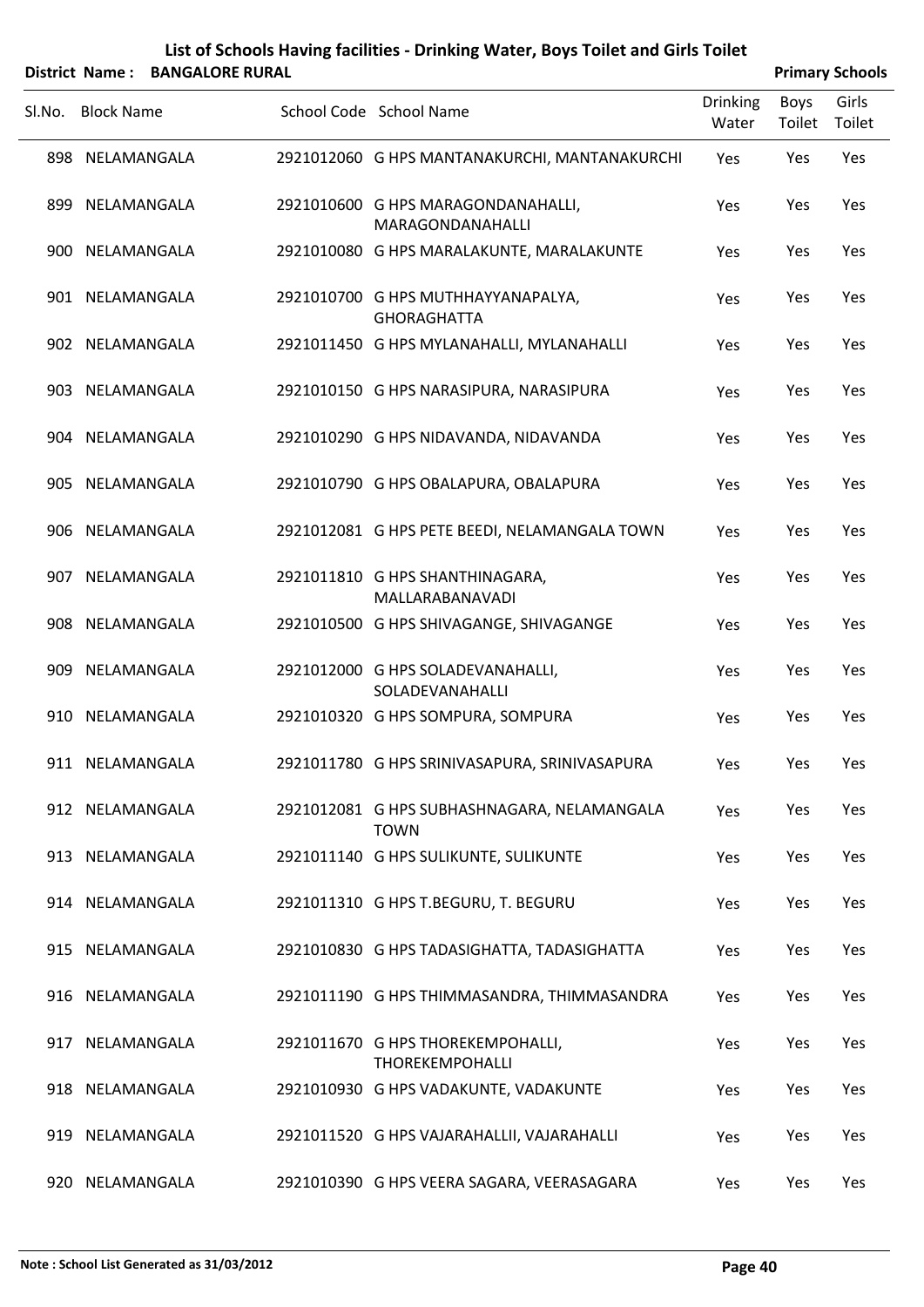|        |                   | District Name: BANGALORE RURAL |                                                                 |                          |                | <b>Primary Schools</b> |
|--------|-------------------|--------------------------------|-----------------------------------------------------------------|--------------------------|----------------|------------------------|
| SI.No. | <b>Block Name</b> |                                | School Code School Name                                         | <b>Drinking</b><br>Water | Boys<br>Toilet | Girls<br>Toilet        |
|        | 921 NELAMANGALA   |                                | 2921011710 G HPS VEERARAGHAVANAPALYA,<br>VEERARAGHAVANAPALYA    | Yes                      | Yes            | Yes                    |
|        | 922 NELAMANGALA   |                                | 2921011560 G HPS VISHWESHWARAPURA,<br><b>VISHWESHWARAPURA</b>   | Yes                      | Yes            | Yes                    |
|        | 923 NELAMANGALA   |                                | 2921011740 G HPS YALACHAGERE, YALACHAGERE                       | Yes                      | Yes            | Yes                    |
|        | 924 NELAMANGALA   |                                | 2921011880 G HPS YANTAGANAHALLI, YANTAGANAHALLI                 | Yes                      | Yes            | Yes                    |
|        | 925 NELAMANGALA   |                                | 2921010050 G HPS YELEKYATHANAHALLI,<br>YELEKYATHANAHALLI        | Yes                      | Yes            | Yes                    |
|        | 926 NELAMANGALA   |                                | 2921010150 G LPS VANAKALLU MALLESHWARA,<br><b>NARASIPURA</b>    | Yes                      | Yes            | Yes                    |
|        | 927 NELAMANGALA   |                                | 2921011030 G LPS A.K. COLONY, THYAMAGONDLU                      | Yes                      | Yes            | Yes                    |
|        | 928 NELAMANGALA   |                                | 2921011620 G LPS AGASARAHALLI, AGASARAHALLI                     | Yes                      | Yes            | Yes                    |
|        | 929 NELAMANGALA   |                                | 2921011090 G LPS ALANAYAKANAHALLI,<br>ALANAYAKANAHALLI          | Yes                      | Yes            | Yes                    |
|        | 930 NELAMANGALA   |                                | 2921012083 G LPS AMBEDKARNAGARA, NELAMANGALA<br><b>TOWN</b>     | Yes                      | Yes            | Yes                    |
|        | 931 NELAMANGALA   |                                | 2921011490 G LPS ANANTHAPURA, ANANTHAPURA                       | Yes                      | Yes            | Yes                    |
|        | 932 NELAMANGALA   |                                | 2921010210 G LPS ANCHEPALYA, AGALAKUPPE                         | Yes                      | Yes            | Yes                    |
|        | 933 NELAMANGALA   |                                | 2921011650 G LPS ARALALUSANDRA, ARALALUSANDRA                   | Yes                      | Yes            | Yes                    |
|        | 934 NELAMANGALA   |                                | 2921011630 G LPS ARALEDIBBA, ARALEDIBBA                         | Yes                      | Yes            | Yes                    |
|        | 935 NELAMANGALA   |                                | 2921010180 G LPS ARALIMARADAPALYA, KAMALAPURA                   | Yes                      | Yes            | Yes                    |
|        | 936 NELAMANGALA   |                                | 2921011410 G LPS ARJUNA BETTAHALLI, ARJUNA<br><b>BETTAHALLI</b> | Yes                      | Yes            | Yes                    |
|        | 937 NELAMANGALA   |                                | 2921010480 G LPS AVVERAHALLI, AVVERAHALLI                       | Yes                      | Yes            | Yes                    |
|        | 938 NELAMANGALA   |                                | 2921010590 G LPS BAPUJINAGARA, KAASARAGHATTA                    | Yes                      | Yes            | Yes                    |
|        | 939 NELAMANGALA   |                                | 2921011360 G LPS BARADI PALYA, BARADI                           | Yes                      | Yes            | Yes                    |
|        | 940 NELAMANGALA   |                                | 2921010100 G LPS BARAGURU COLONY, BARAGURU                      | Yes                      | Yes            | Yes                    |
|        | 941 NELAMANGALA   |                                | 2921010540 G LPS BASAVAPATNA, BASAVAPATNA                       | Yes                      | Yes            | Yes                    |
|        | 942 NELAMANGALA   |                                | 2921011800 G LPS BAVIKERE, BAVIKERE                             | Yes                      | Yes            | Yes                    |
|        | 943 NELAMANGALA   |                                | 2921010870 G LPS BEERAGONDANAHALLI,<br>BEERAGONDANAHALLI        | Yes                      | Yes            | Yes                    |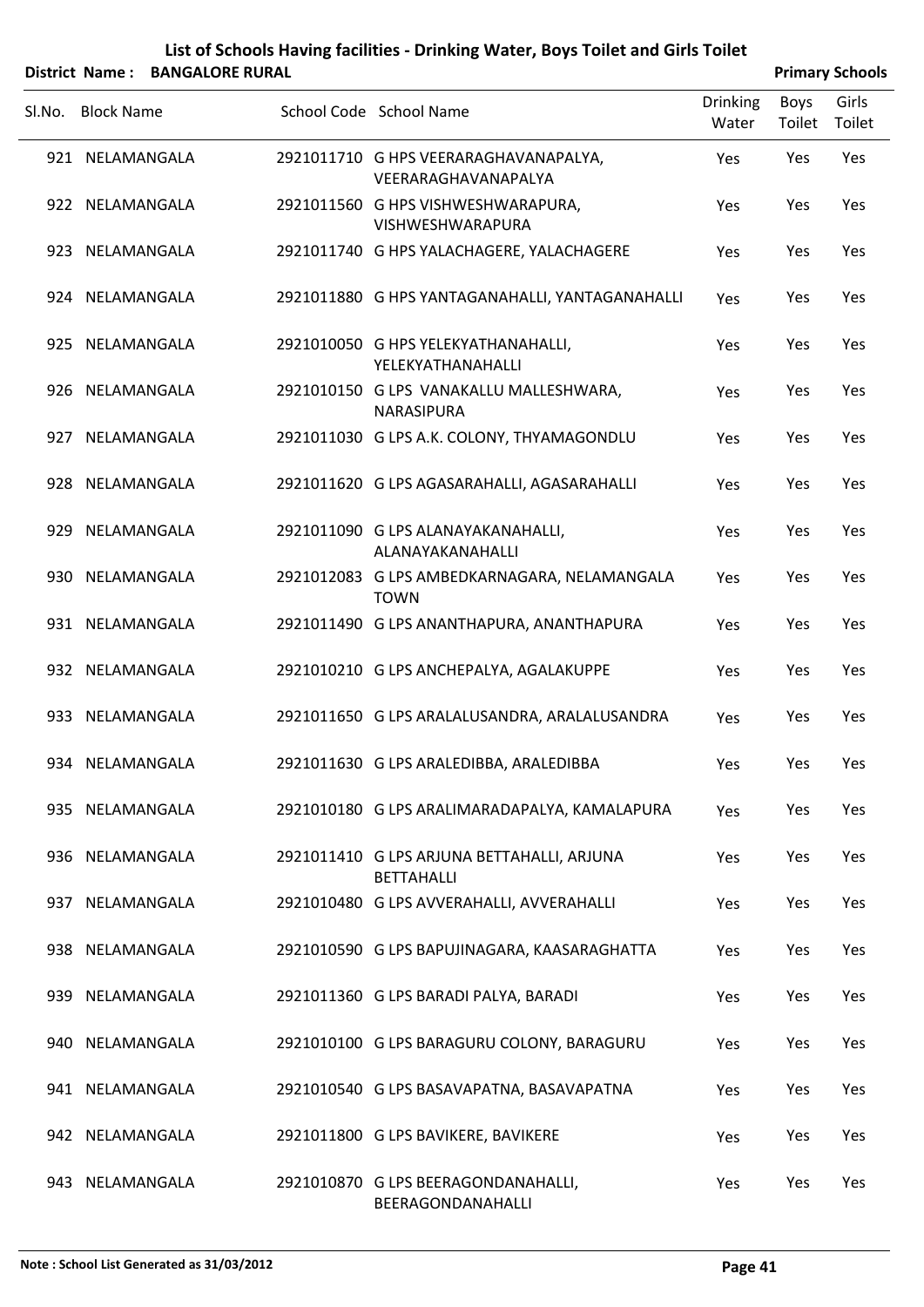|        |                   | District Name: BANGALORE RURAL |                                                                        |                          |                | <b>Primary Schools</b> |
|--------|-------------------|--------------------------------|------------------------------------------------------------------------|--------------------------|----------------|------------------------|
| Sl.No. | <b>Block Name</b> |                                | School Code School Name                                                | <b>Drinking</b><br>Water | Boys<br>Toilet | Girls<br>Toilet        |
|        | 944 NELAMANGALA   |                                | 2921010190 G LPS BEERAGONDANAHALLI,<br>BEERAGONDANAHALLI               | Yes                      | Yes            | Yes                    |
|        | 945 NELAMANGALA   |                                | 2921010070 G LPS BENACHANAHALLI COLONY,<br><b>BENACHANAHALLI</b>       | Yes                      | Yes            | Yes                    |
|        | 946 NELAMANGALA   |                                | 2921012090 G LPS BETTADA HINDALAPALYA, BETTADA<br><b>HINDALA PALYA</b> | Yes                      | Yes            | Yes                    |
|        | 947 NELAMANGALA   |                                | 2921011380 G LPS BETTAHALLI PALYA, BETTAHALLI                          | Yes                      | Yes            | Yes                    |
|        | 948 NELAMANGALA   |                                | 2921011380 G LPS BETTAHALLI, BETTAHALLI                                | Yes                      | Yes            | Yes                    |
|        | 949 NELAMANGALA   |                                | 2921011520 G LPS BHAKTHANAPALYA, VAJARAHALLI                           | Yes                      | Yes            | Yes                    |
|        | 950 NELAMANGALA   |                                | 2921010350 G LPS BHARATHIPURA, BHARATHIPURA                            | Yes                      | Yes            | Yes                    |
|        | 951 NELAMANGALA   |                                | 2921011920 G LPS BHATTARAHALLI, BHATTARAHALLI                          | Yes                      | Yes            | Yes                    |
|        | 952 NELAMANGALA   |                                | 2921011530 G LPS BHINNAMANGALA, ARISINAKUNTE                           | Yes                      | Yes            | Yes                    |
|        | 953 NELAMANGALA   |                                | 2921011850 G LPS BHOOSANDRA, BHOOSANDRA                                | Yes                      | Yes            | Yes                    |
|        | 954 NELAMANGALA   |                                | 2921011720 G LPS BHYADARAHALLI, BYADARAHALLI                           | Yes                      | Yes            | Yes                    |
|        | 955 NELAMANGALA   |                                | 2921011330 G LPS BHYRANAHALLI, BHYRANAHALLI                            | Yes                      | Yes            | Yes                    |
|        | 956 NELAMANGALA   |                                | 2921011400 G LPS BHYRASHETTIHALLI,<br>BHYRASHETTIHALLI                 | Yes                      | Yes            | Yes                    |
|        | 957 NELAMANGALA   |                                | 2921011060 G LPS BIDALURU, BIDALURU                                    | Yes                      | Yes            | Yes                    |
|        | 958 NELAMANGALA   |                                | 2921011940 G LPS BIDANAPALYA, BIDANAPALYA                              | Yes                      | Yes            | Yes                    |
|        | 959 NELAMANGALA   |                                | 2921011390 G LPS BOLAMARANAHALLI,<br>BOLAMARANAHALLI                   | Yes                      | Yes            | Yes                    |
|        | 960 NELAMANGALA   |                                | 2921011600 G LPS BOODIHAL, BOODIHAL                                    | Yes                      | Yes            | Yes                    |
|        | 961 NELAMANGALA   |                                | 2921011870 G LPS BOORAGAMARADAPALYA,<br>HANUMANAPALYA                  | Yes                      | Yes            | Yes                    |
|        | 962 NELAMANGALA   |                                | 2921010140 G LPS BUGADIHALLI, BUGADIHALLI                              | Yes                      | Yes            | Yes                    |
|        | 963 NELAMANGALA   |                                | 2921010370 G LPS CHANDANA HOSAHALLI,<br>CHANDANAHOSAHALLI              | Yes                      | Yes            | Yes                    |
|        | 964 NELAMANGALA   |                                | 2921010460 G LPS CHANNATHIMMAYYANAPALYA,<br><b>HOSAHALLI</b>           | Yes                      | Yes            | Yes                    |
|        | 965 NELAMANGALA   |                                | 2921010240 G LPS CHANNOHALLI, CHANNOHALLI                              | Yes                      | Yes            | Yes                    |
|        | 966 NELAMANGALA   |                                | 2921011770 G LPS CHIKKA MARANAHALLI,<br>CHIKKAMARANAHALLI              | Yes                      | Yes            | Yes                    |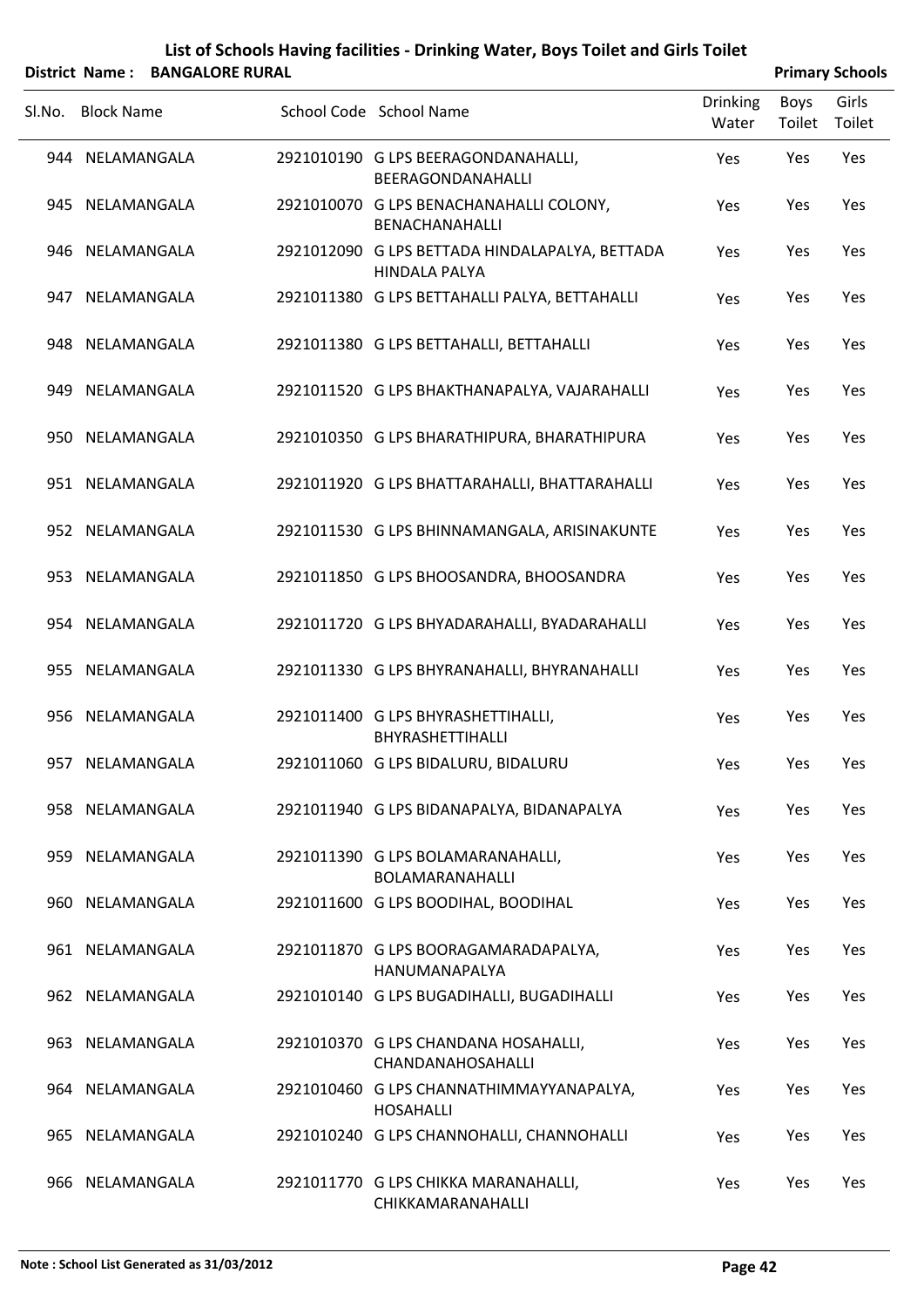|        |                   | District Name: BANGALORE RURAL |                                                                 |                          |                | <b>Primary Schools</b> |
|--------|-------------------|--------------------------------|-----------------------------------------------------------------|--------------------------|----------------|------------------------|
| Sl.No. | <b>Block Name</b> |                                | School Code School Name                                         | <b>Drinking</b><br>Water | Boys<br>Toilet | Girls<br>Toilet        |
|        | 967 NELAMANGALA   |                                | 2921011770 G LPS CHIKKA PUTTAYYANAPALYA,<br>CHIKKAMARANAHALLI   | Yes                      | Yes            | Yes                    |
|        | 968 NELAMANGALA   |                                | 2921011770 G LPS CHIKKAMARANAHALLI COLONY,<br>CHIKKAMARANAHALLI | Yes                      | Yes            | Yes                    |
|        | 969 NELAMANGALA   |                                | 2921011530 G LPS DANOJIPALYA, ARISINAKUNTE                      | Yes                      | Yes            | Yes                    |
|        | 970 NELAMANGALA   |                                | 2921010140 G LPS DASANNANA PALYA, BUGADIHALLI                   | Yes                      | Yes            | Yes                    |
|        | 971 NELAMANGALA   |                                | 2921010380 G LPS DEVAGANAHALLI, KENGAL                          | Yes                      | Yes            | Yes                    |
|        | 972 NELAMANGALA   |                                | 2921010170 G LPS DEVARA HOSAHALLI THOTA,<br>DEVARAHOSAHALLI     | Yes                      | Yes            | Yes                    |
|        | 973 NELAMANGALA   |                                | 2921011930 G LPS DHARMANAYAKANA HALLI,<br><b>MANCHENAHALLI</b>  | Yes                      | Yes            | Yes                    |
|        | 974 NELAMANGALA   |                                | 2921010850 G LPS DODDA CHANNOHALLI, DODDA<br><b>CHANNOHALLI</b> | Yes                      | Yes            | Yes                    |
|        | 975 NELAMANGALA   |                                | 2921011840 G LPS DODDA KARENAHALLI, DODDA<br>KARENAHALLI        | Yes                      | Yes            | Yes                    |
|        | 976 NELAMANGALA   |                                | 2921010900 G LPS DODDABELE RAILWAY, DODDABELE                   | Yes                      | Yes            | Yes                    |
|        | 977 NELAMANGALA   |                                | 2921011260 G LPS DODDERI COLONY, DODDERI                        | Yes                      | Yes            | Yes                    |
|        | 978 NELAMANGALA   |                                | 2921010990 G LPS G.G. CHANNOHALLI, G.G.<br><b>CHANNOHALLI</b>   | Yes                      | Yes            | Yes                    |
|        | 979 NELAMANGALA   |                                | 2921011730 G LPS GANDARA GOOLIPURA, GANDARA<br><b>GOOLIPURA</b> | Yes                      | Yes            | Yes                    |
|        | 980 NELAMANGALA   |                                | 2921011580 G LPS GANGADHARANAPALYA,<br>GANGADHARANAPALYA        | Yes                      | Yes            | Yes                    |
|        | 981 NELAMANGALA   |                                | 2921010520 G LPS GANGENAPURA, GANGENAPURA                       | Yes                      | Yes            | Yes                    |
|        | 982 NELAMANGALA   |                                | 2921010560 G LPS GANTEHOSAHALLI, GANTE HOSAHALLI                | Yes                      | Yes            | Yes                    |
|        | 983 NELAMANGALA   |                                | 2921010700 G LPS GHORAGHATTA, GHORAGHATTA                       | Yes                      | Yes            | Yes                    |
|        | 984 NELAMANGALA   |                                | 2921010720 G LPS GOLLARAHATTI, APPAGONDANAHALLI                 | Yes                      | Yes            | Yes                    |
|        | 985 NELAMANGALA   |                                | 2921010550 G LPS GOLLARAHATTI, KAMBALU                          | Yes                      | Yes            | Yes                    |
|        | 986 NELAMANGALA   |                                | 2921010910 G LPS GOOLAPURA, GOOLAPURA                           | Yes                      | Yes            | Yes                    |
|        | 987 NELAMANGALA   |                                | 2921012040 G LPS GORINABELE, GORINABELE                         | Yes                      | Yes            | Yes                    |
|        | 988 NELAMANGALA   |                                | 2921010490 G LPS GOTTIGERE PALYA, GOTTIGERE                     | Yes                      | Yes            | Yes                    |
| 989    | NELAMANGALA       |                                | 2921010490 G LPS GOTTIGERE, GOTTIGERE                           | Yes                      | Yes            | Yes                    |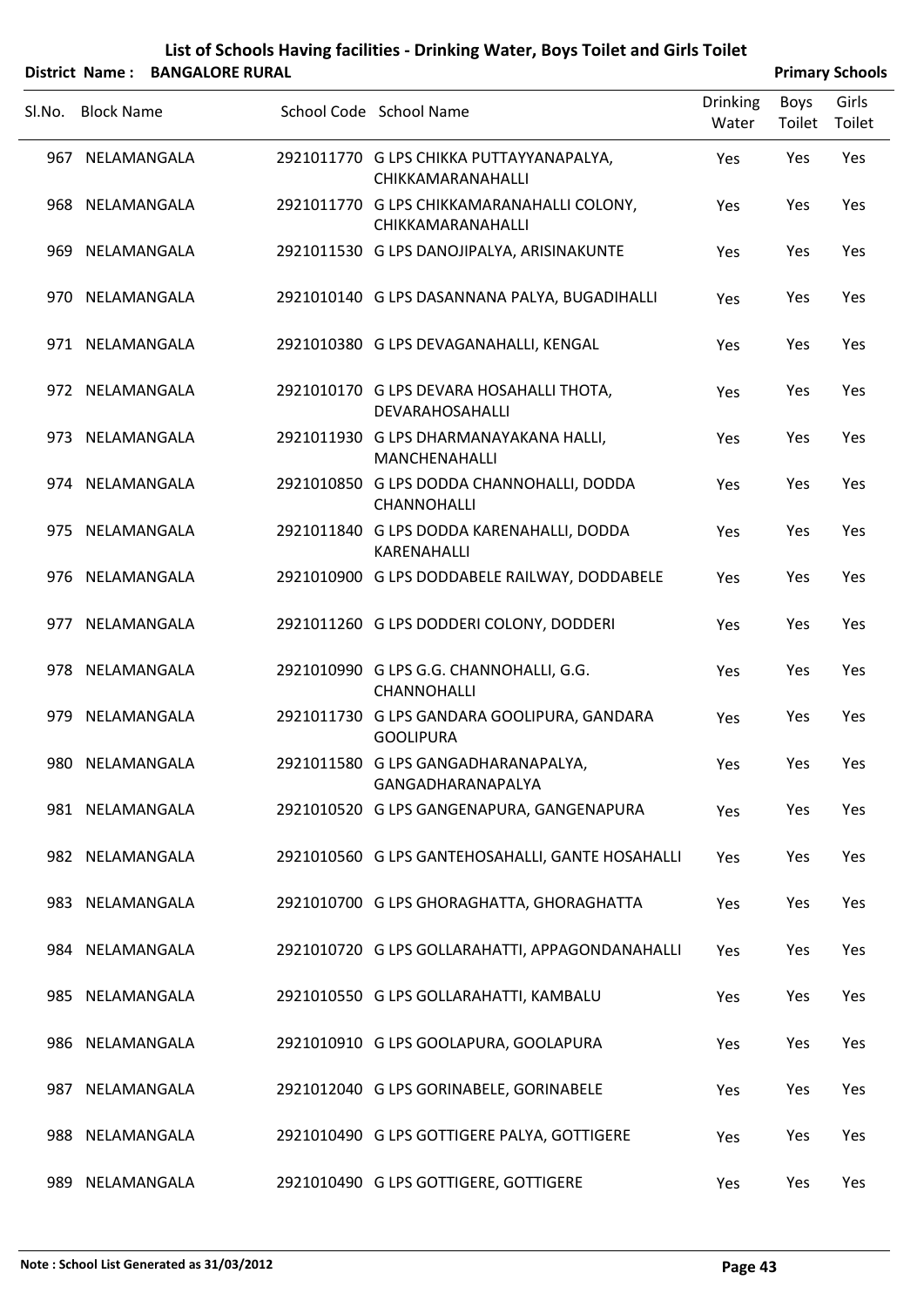| List of Schools Having facilities - Drinking Water, Boys Toilet and Girls Toilet |
|----------------------------------------------------------------------------------|
| District Name: BANGALORE RURAL                                                   |

|  | <b>Primary Schools</b> |
|--|------------------------|

| Sl.No. | <b>Block Name</b> | School Code School Name                                           | <b>Drinking</b><br>Water | <b>Boys</b><br>Toilet | Girls<br>Toilet |
|--------|-------------------|-------------------------------------------------------------------|--------------------------|-----------------------|-----------------|
|        | 990 NELAMANGALA   | 2921010510 G LPS GOWRAPURA, GOWRAPURA                             | Yes                      | Yes                   | Yes             |
|        | 991 NELAMANGALA   | 2921010640 G LPS GUNDENAHALLI (KULUVANAHA,<br><b>GUNDENAHALLI</b> | Yes                      | Yes                   | Yes             |
|        | 992 NELAMANGALA   | 2921011020 G LPS GUNDENAHALLI, GUNDENAHALLI                       | Yes                      | Yes                   | Yes             |
|        | 993 NELAMANGALA   | 2921011990 G LPS GURUVANAHALLI, GURUVANAHALLI                     | Yes                      | Yes                   | Yes             |
|        | 994 NELAMANGALA   | 2921011400 G LPS GUTTE PALYA, BHYRASHETTIHALLI                    | Yes                      | Yes                   | Yes             |
|        | 995 NELAMANGALA   | 2921010430 G LPS H. THANDYA, HONNENAHALLI                         | Yes                      | Yes                   | Yes             |
|        | 996 NELAMANGALA   | 2921011020 G LPS H.G.PALYA, GUNDENAHALLI                          | Yes                      | Yes                   | Yes             |
|        | 997 NELAMANGALA   | 2921010730 G LPS HADI HOSAHALLI, HADI HOSAHALLI                   | Yes                      | Yes                   | Yes             |
|        | 998 NELAMANGALA   | 2921010010 G LPS HALENAHALLI, HALENAHALLI                         | Yes                      | Yes                   | Yes             |
|        | 999 NELAMANGALA   | 2921011170 G LPS HALKURU, HALKURU                                 | Yes                      | Yes                   | Yes             |
|        | 1000 NELAMANGALA  | 2921011990 G LPS HANDIGUTTE, GURUVANAHALLI                        | Yes                      | Yes                   | Yes             |
|        | 1001 NELAMANGALA  | 2921010650 G LPS HANUMANTHAPURA,<br>HANUMANTHAPURA                | Yes                      | Yes                   | Yes             |
|        | 1002 NELAMANGALA  | 2921010800 G LPS HATHHUKUNTE PALYA, KODIGEHALLI                   | Yes                      | Yes                   | Yes             |
|        | 1003 NELAMANGALA  | 2921011550 G LPS HONNAGANGAYYANAPALYA,<br>JAKKASANDRA             | Yes                      | Yes                   | Yes             |
|        | 1004 NELAMANGALA  | 2921011180 G LPS HONNARAYANAHALLI,<br>HONNARAYANAHALLI            | Yes                      | Yes                   | Yes             |
|        | 1005 NELAMANGALA  | 2921010460 G LPS HOSAHALLI, HOSAHALLI                             | Yes                      | Yes                   | Yes             |
|        | 1006 NELAMANGALA  | 2921011760 G LPS HOSAPALYA, BHYRASANDRA                           | Yes                      | Yes                   | Yes             |
|        | 1007 NELAMANGALA  | 2921010700 G LPS HOTTAPPANA PALYA, GHORAGHATTA                    | Yes                      | Yes                   | Yes             |
|        | 1008 NELAMANGALA  | 2921010420 G LPS HUCHHAVEERAYYANA PALYA,<br>BARAGENAHALLI         | Yes                      | Yes                   | Yes             |
|        | 1009 NELAMANGALA  | 2921010130 G LPS HUCHHAVEERAYYANA PALYA,<br><b>HEGGUNDA</b>       | Yes                      | Yes                   | Yes             |
|        | 1010 NELAMANGALA  | 2921010090 G LPS HULLARAVE, HULLARAYE                             | Yes                      | Yes                   | Yes             |
|        | 1011 NELAMANGALA  | 2921011690 G LPS HURULIHALLI, HURULIHALLI                         | Yes                      | Yes                   | Yes             |
|        | 1012 NELAMANGALA  | 2921011430 G LPS HYADALU, HYADALU                                 | Yes                      | Yes                   | Yes             |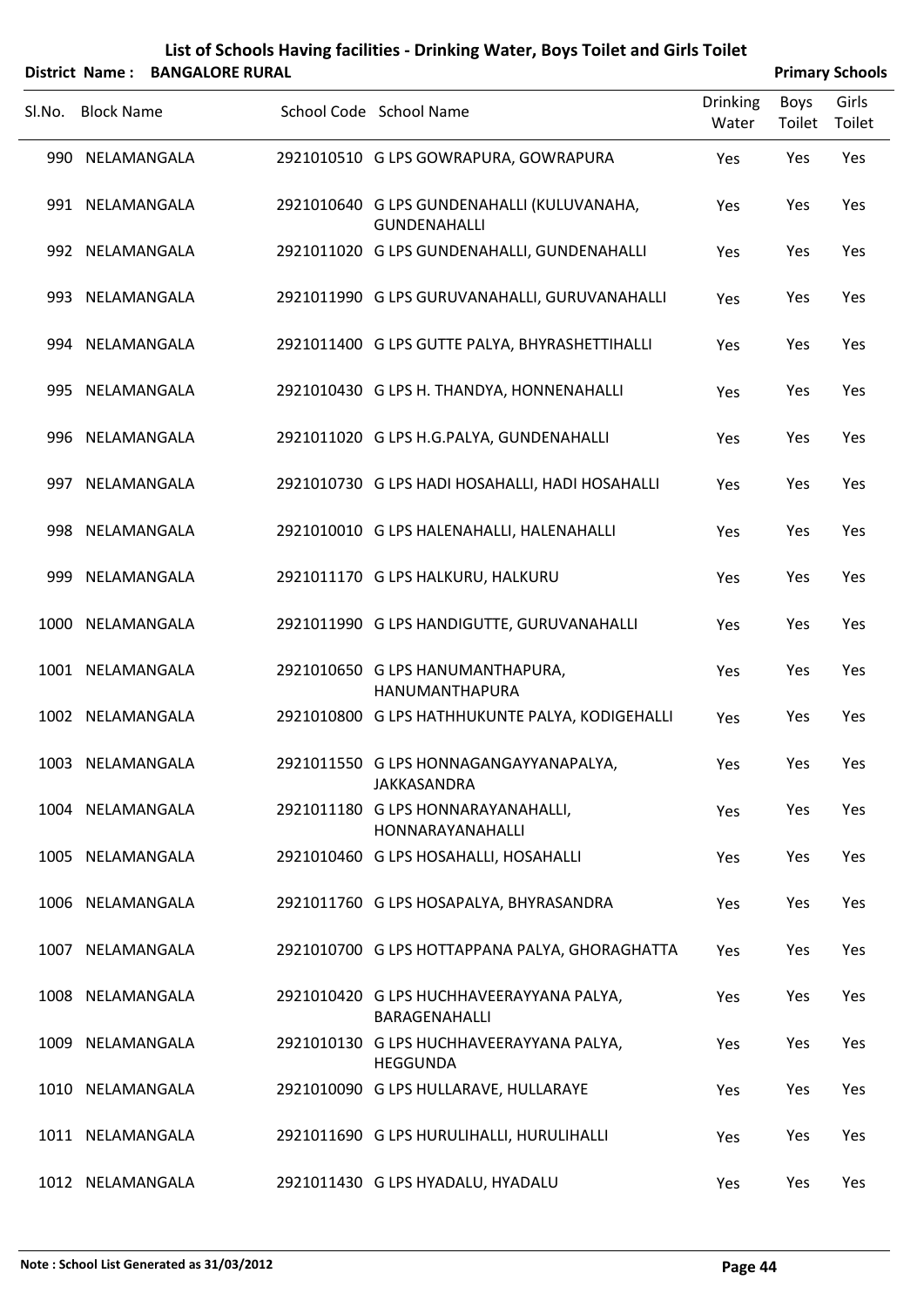|        |                   | District Name: BANGALORE RURAL |                                                                 |                          |                | <b>Primary Schools</b> |
|--------|-------------------|--------------------------------|-----------------------------------------------------------------|--------------------------|----------------|------------------------|
| SI.No. | <b>Block Name</b> |                                | School Code School Name                                         | <b>Drinking</b><br>Water | Boys<br>Toilet | Girls<br>Toilet        |
|        | 1013 NELAMANGALA  |                                | 2921010250 G LPS IMACHENAHALLI, IMACHENAHALLI                   | Yes                      | Yes            | Yes                    |
|        | 1014 NELAMANGALA  |                                | 2921010130 G LPS IYANA THOTA, HEGGUNDA                          | Yes                      | Yes            | Yes                    |
|        | 1015 NELAMANGALA  |                                | 2921012080 G LPS JAYANAGARA, NELAMANGALA TOWN                   | Yes                      | Yes            | Yes                    |
|        | 1016 NELAMANGALA  |                                | 2921010530 G LPS JODINARAYANAPURA,<br><b>JODINARAYANAPURA</b>   | Yes                      | Yes            | Yes                    |
|        | 1017 NELAMANGALA  |                                | 2921011760 G LPS JOGIPALYA, BHYRASANDRA                         | Yes                      | Yes            | Yes                    |
|        | 1018 NELAMANGALA  |                                | 2921010440 G LPS K.G. SRINIVASAPURA, K G<br>SREENIVASAPURA      | Yes                      | Yes            | Yes                    |
|        | 1019 NELAMANGALA  |                                | 2921011440 G LPS K.G. SRINIVASAPURA, K.G.<br>SRINIVASAPURA      | Yes                      | Yes            | Yes                    |
|        | 1020 NELAMANGALA  |                                | 2921010590 G LPS KAASARAGHATTA, KAASARAGHATTA                   | Yes                      | Yes            | Yes                    |
|        | 1021 NELAMANGALA  |                                | 2921011080 G LPS KALALA GHATTA, KALALAGHATTA                    | Yes                      | Yes            | Yes                    |
|        | 1022 NELAMANGALA  |                                | 2921010200 G LPS KALLANAYAKANAHALLI,<br>KALLANAYAKANAHALLI      | Yes                      | Yes            | Yes                    |
|        | 1023 NELAMANGALA  |                                | 2921010760 G LPS KANNOHALLI, KANNOHALLI                         | Yes                      | Yes            | Yes                    |
|        | 1024 NELAMANGALA  |                                | 2921012010 G LPS KANUVANAHALLI, THANUVANAHALLI                  | Yes                      | Yes            | Yes                    |
|        | 1025 NELAMANGALA  |                                | 2921010890 G LPS KAREHALLI, KAREHALLI                           | Yes                      | Yes            | Yes                    |
|        | 1026 NELAMANGALA  |                                | 2921011820 G LPS KAREKALPALYA, KODAPPANAHALLI                   | Yes                      | Yes            | Yes                    |
|        | 1027 NELAMANGALA  |                                | 2921010270 G LPS KARIMANNE, KARIMANNE                           | Yes                      | Yes            | Yes                    |
|        | 1028 NELAMANGALA  |                                | 2921010680 G LPS KARIMARANAHALLI,<br>KARIMARANAHALLI            | Yes                      | Yes            | Yes                    |
|        | 1029 NELAMANGALA  |                                | 2921010220 G LPS KASABA NIJAGAL, KASABA NIJAGAL                 | Yes                      | Yes            | Yes                    |
|        | 1030 NELAMANGALA  |                                | 2921011750 G LPS KENCHANAHALLI, KENCHAGANAHALLI                 | Yes                      | Yes            | Yes                    |
|        | 1031 NELAMANGALA  |                                | 2921010820 G LPS KENCHANAPURA, KENCHANAPURA                     | Yes                      | Yes            | Yes                    |
|        | 1032 NELAMANGALA  |                                | 2921010450 G LPS KENGAL KEMPOHALLI, KENGAL<br><b>KEMPOHALLI</b> | Yes                      | Yes            | Yes                    |
|        | 1033 NELAMANGALA  |                                | 2921010380 G LPS KENGAL, KENGAL                                 | Yes                      | Yes            | Yes                    |
|        | 1034 NELAMANGALA  |                                | 2921011820 G LPS KODAPPANAHALLI, KODAPPANAHALLI                 | Yes                      | Yes            | Yes                    |
|        | 1035 NELAMANGALA  |                                | 2921011360 G LPS KODIPALYA, BARADI                              | Yes                      | Yes            | Yes                    |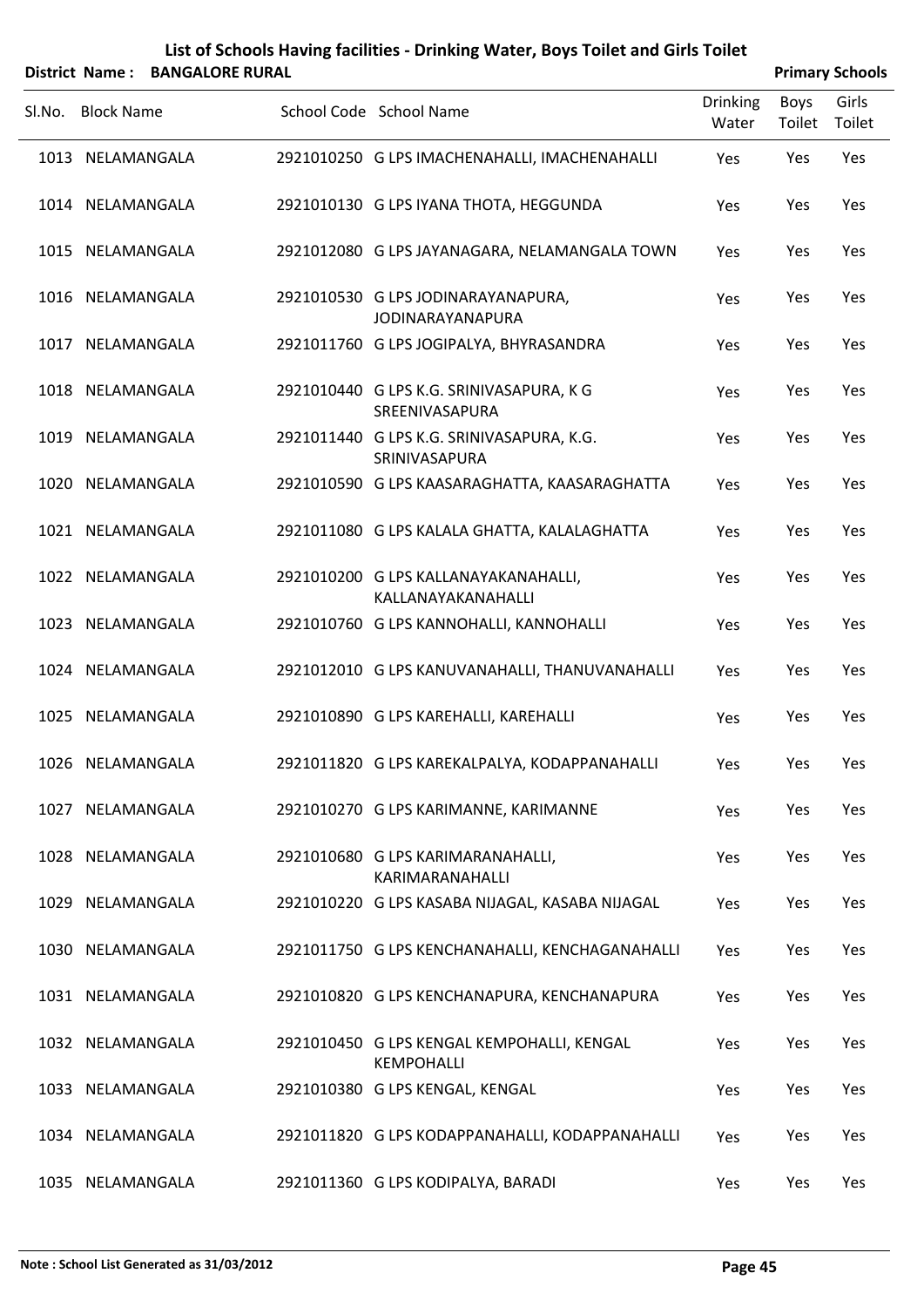|        |                   | District Name: BANGALORE RURAL |                                                                        |                          |                | <b>Primary Schools</b> |
|--------|-------------------|--------------------------------|------------------------------------------------------------------------|--------------------------|----------------|------------------------|
| SI.No. | <b>Block Name</b> |                                | School Code School Name                                                | <b>Drinking</b><br>Water | Boys<br>Toilet | Girls<br>Toilet        |
|        | 1036 NELAMANGALA  |                                | 2921011510 G LPS KOOLIPURA, KOOLIPURA                                  | Yes                      | Yes            | Yes                    |
|        | 1037 NELAMANGALA  |                                | 2921011890 G LPS KORATAGERE, KORATAGERE                                | Yes                      | Yes            | Yes                    |
|        | 1038 NELAMANGALA  |                                | 2921011030 G LPS KOTE THYAMAGONDLU,<br>THYAMAGONDLU                    | Yes                      | Yes            | Yes                    |
|        | 1039 NELAMANGALA  |                                | 2921011960 G LPS KOTTANAHALLI, KOTTANAHALLI                            | Yes                      | Yes            | Yes                    |
|        | 1040 NELAMANGALA  |                                | 2921010210 G LPS KRISHNAPURA, AGALAKUPPE                               | Yes                      | Yes            | Yes                    |
|        | 1041 NELAMANGALA  |                                | 2921010710 G LPS KRISHNARAJAPURA,<br>KRISHNARAJAPURA                   | Yes                      | Yes            | Yes                    |
|        | 1042 NELAMANGALA  |                                | 2921012050 G LPS KULUME KEMPALINGANAHALLI,<br>KULUME KEMPALINGANAHALLI | Yes                      | Yes            | Yes                    |
|        | 1043 NELAMANGALA  |                                | 2921010040 G LPS KURUVAL THIMMANAHALLI,<br>KURUVETHIMMANAHALLI         | Yes                      | Yes            | Yes                    |
|        | 1044 NELAMANGALA  |                                | 2921010940 G LPS LAKKAPPANAHALLI, LAKKAPPANAHALLI                      | Yes                      | Yes            | Yes                    |
|        | 1045 NELAMANGALA  |                                | 2921011220 G LPS LAKKASANDRA, LAKKASANDRA                              | Yes                      | Yes            | Yes                    |
|        | 1046 NELAMANGALA  |                                | 2921011100 G LPS LAKKENAHALLI, LAKKENAHALLI                            | Yes                      | Yes            | Yes                    |
|        | 1047 NELAMANGALA  |                                | 2921010310 G LPS LAKKURU THOTA, LAKKURU                                | Yes                      | Yes            | Yes                    |
|        | 1048 NELAMANGALA  |                                | 2921010020 G LPS LAKSHMIPURA JAJURU, JAJURU                            | Yes                      | Yes            | Yes                    |
|        | 1049 NELAMANGALA  |                                | 2921011580 G LPS LOHITH NAGARA,<br>GANGADHARANAPALYA                   | Yes                      | Yes            | Yes                    |
|        | 1050 NELAMANGALA  |                                | 2921011470 G LPS MACHONAYAKANAHALLI,<br>MACHONAYAKANAHALLI             | Yes                      | Yes            | Yes                    |
|        | 1051 NELAMANGALA  |                                | 2921010130 G LPS MADDENAHALLI PALYA, HEGGUNDA                          | Yes                      | Yes            | Yes                    |
|        | 1052 NELAMANGALA  |                                | 2921010740 G LPS MADDENAHALLI, MADDENAHALLI                            | Yes                      | Yes            | Yes                    |
|        | 1053 NELAMANGALA  |                                | 2921010300 G LPS MADENAHALLI, MADENAHALLI                              | Yes                      | Yes            | Yes                    |
|        | 1054 NELAMANGALA  |                                | 2921011110 G LPS MAHIMAPURA, MAHIMAPURA                                | Yes                      | Yes            | Yes                    |
|        | 1055 NELAMANGALA  |                                | 2921010030 G LPS MAKENAHALLI, MAKENAHALLI                              | Yes                      | Yes            | Yes                    |
|        | 1056 NELAMANGALA  |                                | 2921011540 G LPS MALLAPURA, MALLAPURA                                  | Yes                      | Yes            | Yes                    |
|        | 1057 NELAMANGALA  |                                | 2921011320 G LPS MALONAGATHIHALLI,<br>MALONGATHIHALLI                  | Yes                      | Yes            | Yes                    |
|        | 1058 NELAMANGALA  |                                | 2921010580 G LPS MANCHANAHALLI COLONY,<br>MACHANAHALLI                 | Yes                      | Yes            | Yes                    |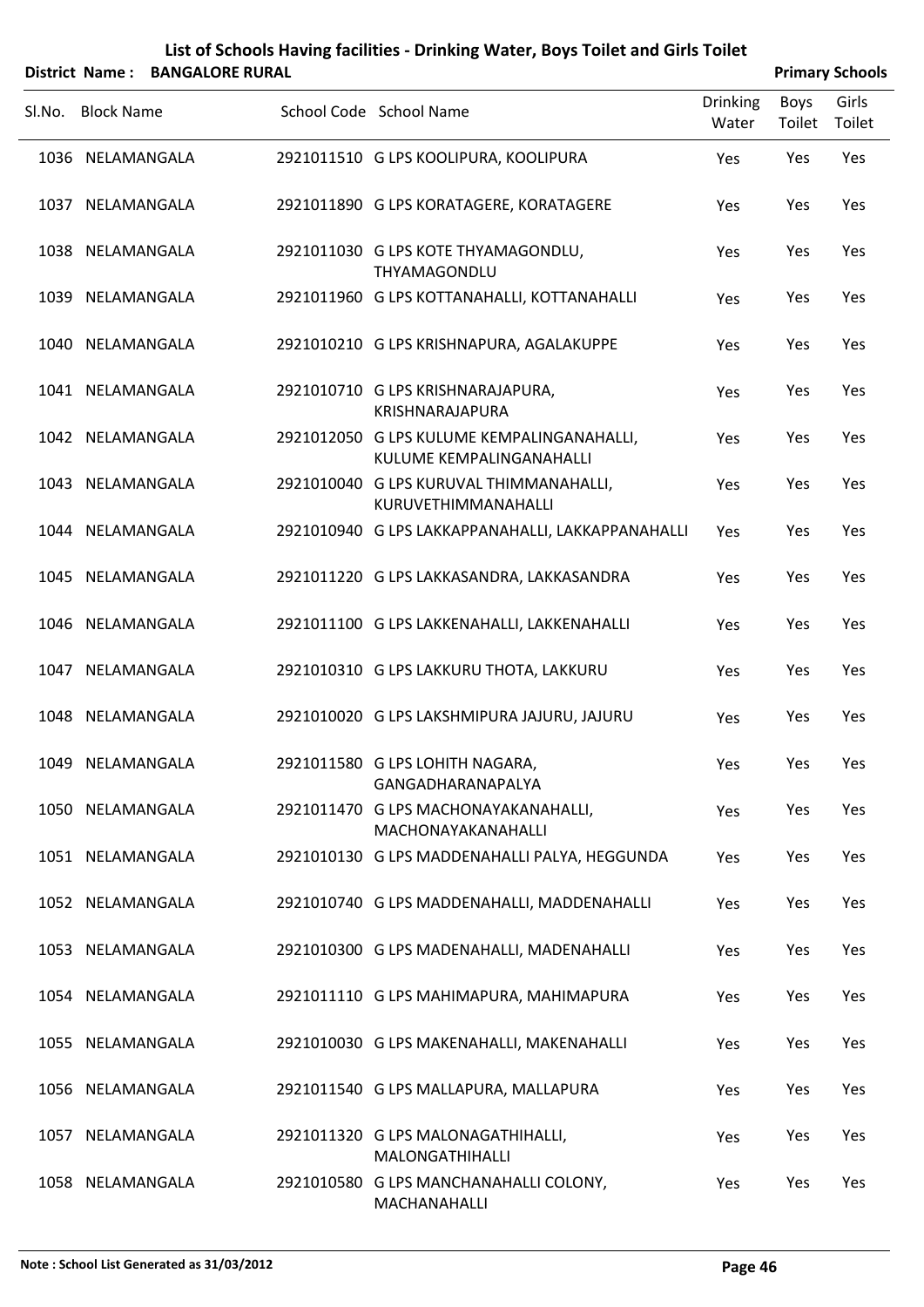|        |                   | District Name: BANGALORE RURAL |                                                                   |                          |                | <b>Primary Schools</b> |
|--------|-------------------|--------------------------------|-------------------------------------------------------------------|--------------------------|----------------|------------------------|
| SI.No. | <b>Block Name</b> |                                | School Code School Name                                           | <b>Drinking</b><br>Water | Boys<br>Toilet | Girls<br>Toilet        |
|        | 1059 NELAMANGALA  |                                | 2921011350 G LPS MANDIGERE, MANDIGERE                             | Yes                      | Yes            | Yes                    |
|        | 1060 NELAMANGALA  |                                | 2921011780 G LPS MARASARAHALLI, SRINIVASAPURA                     | Yes                      | Yes            | Yes                    |
|        | 1061 NELAMANGALA  |                                | 2921010690 G LPS MAVINAKUNTE, MAVINAKUNTE                         | Yes                      | Yes            | Yes                    |
|        | 1062 NELAMANGALA  |                                | 2921010610 G LPS MELEKATTIGANURU,<br>MELEKATTIGANURU              | Yes                      | Yes            | Yes                    |
|        | 1063 NELAMANGALA  |                                | 2921011280 G LPS MINNAPURA, MINNAPURA                             | Yes                      | Yes            | Yes                    |
|        | 1064 NELAMANGALA  |                                | 2921011770 G LPS MOODALAPALYA,<br>CHIKKAMARANAHALLI               | Yes                      | Yes            | Yes                    |
|        | 1065 NELAMANGALA  |                                | 2921010780 G LPS MUDDALINGANAHALLI,<br>MUDDALINGANAHALLI          | Yes                      | Yes            | Yes                    |
|        | 1066 NELAMANGALA  |                                | 2921010310 G LPS MUDDURAMANAYAKANAPALYA,<br>LAKKURU               | Yes                      | Yes            | Yes                    |
|        | 1067 NELAMANGALA  |                                | 2921011900 G LPS NANDAGOKULA NAGARA, KADU<br>KARENAHALLI          | Yes                      | Yes            | Yes                    |
|        | 1068 NELAMANGALA  |                                | 2921011010 G LPS NARASAPURA, NARASAPURA                           | Yes                      | Yes            | Yes                    |
|        | 1069 NELAMANGALA  |                                | 2921010230 G LPS NIJAGAL KEMPOHALLI, NIJAGAL<br><b>KEMPOHALLI</b> | Yes                      | Yes            | Yes                    |
|        | 1070 NELAMANGALA  |                                | 2921010920 G LPS NIMBENAHALLI, NIMBENAHALLI                       | Yes                      | Yes            | Yes                    |
|        | 1071 NELAMANGALA  |                                | 2921010950 G LPS OBANAYAKANAHALLI,<br>OBANAYAKANAHALLI            | Yes                      | Yes            | Yes                    |
|        | 1072 NELAMANGALA  |                                | 2921011480 G LPS PAPABHOVIPALYA, DEGANAHALLI                      | Yes                      | Yes            | Yes                    |
|        | 1073 NELAMANGALA  |                                | 2921010340 G LPS PEMMANAHALLI, PEMMANAHALLI                       | Yes                      | Yes            | Yes                    |
|        | 1074 NELAMANGALA  |                                | 2921011290 G LPS PRABHAKARANAGARA, JAKKANAHALLI                   | Yes                      | Yes            | Yes                    |
|        | 1075 NELAMANGALA  |                                | 2921010010 G LPS SALATTI, HALENAHALLI                             | Yes                      | Yes            | Yes                    |
|        | 1076 NELAMANGALA  |                                | 2921010550 G LPS SEEGEPALYA, KAMBALU                              | Yes                      | Yes            | Yes                    |
|        | 1077 NELAMANGALA  |                                | 2921011720 G LPS SHARAPURA PALYA, BYADARAHALLI                    | Yes                      | Yes            | Yes                    |
|        | 1078 NELAMANGALA  |                                | 2921010100 G LPS SHIVAJI PALYA, BARAGURU                          | Yes                      | Yes            | Yes                    |
|        | 1079 NELAMANGALA  |                                | 2921010520 G LPS SHIVANANDANAGARA, GANGENAPURA                    | Yes                      | Yes            | Yes                    |
|        | 1080 NELAMANGALA  |                                | 2921010400 G LPS SHRIPATHIHALLI, SREEPATHIHALLI                   | Yes                      | Yes            | Yes                    |
|        | 1081 NELAMANGALA  |                                | 2921010670 G LPS SOMASAGARA, SOMASAGARA                           | Yes                      | Yes            | Yes                    |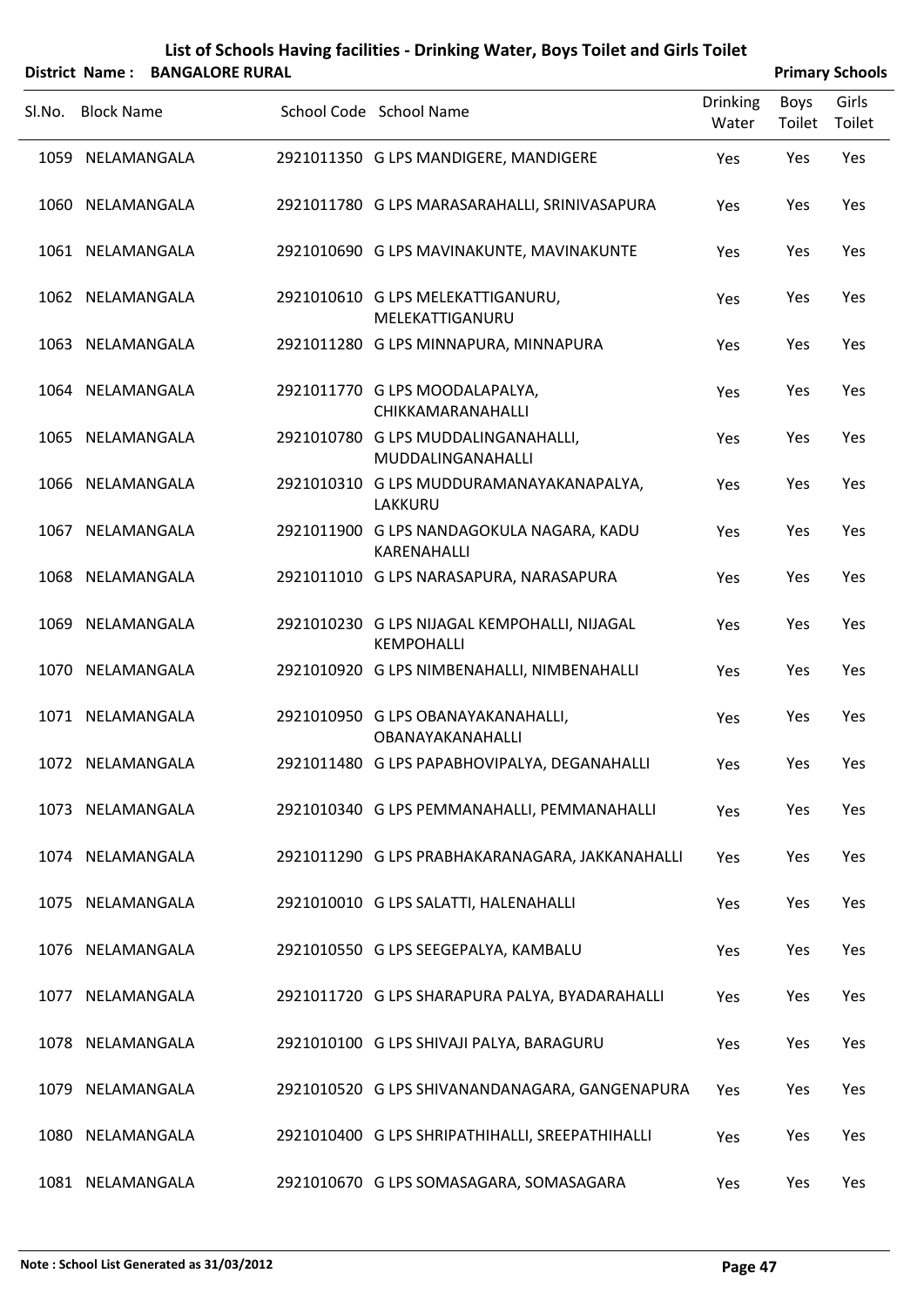|        |                   | District Name: BANGALORE RURAL |                                                              |                          |                | <b>Primary Schools</b> |
|--------|-------------------|--------------------------------|--------------------------------------------------------------|--------------------------|----------------|------------------------|
| Sl.No. | <b>Block Name</b> |                                | School Code School Name                                      | <b>Drinking</b><br>Water | Boys<br>Toilet | Girls<br>Toilet        |
|        | 1082 NELAMANGALA  |                                | 2921011780 G LPS SRINIVASAPURA COLONY,<br>SRINIVASAPURA      | Yes                      | Yes            | Yes                    |
|        | 1083 NELAMANGALA  |                                | 2921011020 G LPS SUBRAMANYA NAGARA,<br><b>GUNDENAHALLI</b>   | Yes                      | Yes            | Yes                    |
|        | 1084 NELAMANGALA  |                                | 2921010220 G LPS SUGGAYYANA PALYA, KASABA NIJAGAL            | Yes                      | Yes            | Yes                    |
|        | 1085 NELAMANGALA  |                                | 2921011310 G LPS T.BEGURU EXTN., T. BEGURU                   | Yes                      | Yes            | Yes                    |
|        | 1086 NELAMANGALA  |                                | 2921011230 G LPS THALEKERE PALYA, THALEKERE                  | Yes                      | Yes            | Yes                    |
|        | 1087 NELAMANGALA  |                                | 2921011230 G LPS THALEKERE, THALEKERE                        | Yes                      | Yes            | Yes                    |
|        | 1088 NELAMANGALA  |                                | 2921010280 G LPS THATTEKERE, THATTEKERE                      | Yes                      | Yes            | Yes                    |
|        | 1089 NELAMANGALA  |                                | 2921010860 G LPS THAVAREKERE, THAVAREKERE                    | Yes                      | Yes            | Yes                    |
|        | 1090 NELAMANGALA  |                                | 2921010330 G LPS THIMMANAYAKANAHALLI,<br>THIMMANAYAKANAHALLI | Yes                      | Yes            | Yes                    |
|        | 1091 NELAMANGALA  |                                | 2921011250 G LPS THIPPAGONDANAHALLI,<br>THIPPAGONDANAHALLI   | Yes                      | Yes            | Yes                    |
|        | 1092 NELAMANGALA  |                                | 2921010880 G LPS THIPPASHETTIHALLI,<br>THIPPASHETTIHALLI     | Yes                      | Yes            | Yes                    |
|        | 1093 NELAMANGALA  |                                | 2921011640 G LPS THIRUMALAPURA, THIRUMALAPURA                | Yes                      | Yes            | Yes                    |
|        | 1094 NELAMANGALA  |                                | 2921011610 G LPS THONACHINAKUPPE,<br>THONACHINAKUPPE         | Yes                      | Yes            | Yes                    |
|        | 1095 NELAMANGALA  |                                | 2921011760 G LPS THOREPALYA, BHYRASANDRA                     | Yes                      | Yes            | Yes                    |
|        | 1096 NELAMANGALA  |                                | 2921011040 G LPS THOTANAHALLI, THOTANAHALLI                  | Yes                      | Yes            | Yes                    |
|        | 1097 NELAMANGALA  |                                | 2921011370 G LPS THYAGAHALLI, THYAGAHALLI                    | Yes                      | Yes            | Yes                    |
|        | 1098 NELAMANGALA  |                                | 2921011000 G LPS TIGALARA PALYA, ISUVANAHALLI                | Yes                      | Yes            | Yes                    |
|        | 1099 NELAMANGALA  |                                | 2921011540 G LPS UTTASIPALYA, MALLAPURA                      | Yes                      | Yes            | Yes                    |
|        | 1100 NELAMANGALA  |                                | 2921011460 G LPS VAJRAGATTEPALYA, KANCHANAHALLI              | Yes                      | Yes            | Yes                    |
|        | 1101 NELAMANGALA  |                                | 2921011300 G LPS VARADANAYAKANAHALLI,<br>VARADANAYAKANAHALLI | Yes                      | Yes            | Yes                    |
|        | 1102 NELAMANGALA  |                                | 2921011590 G LPS VEERANANJIPURA, VEERANANJIPURA              | Yes                      | Yes            | Yes                    |
|        | 1103 NELAMANGALA  |                                | 2921011740 G LPS YALACHAGERE COLONY, YALACHAGERE             | Yes                      | Yes            | Yes                    |
|        | 1104 NELAMANGALA  |                                | 2921011340 G LPS YARRA MANCHANAHALLI, YARRA<br>MANCHANAHALLI | Yes                      | Yes            | Yes                    |